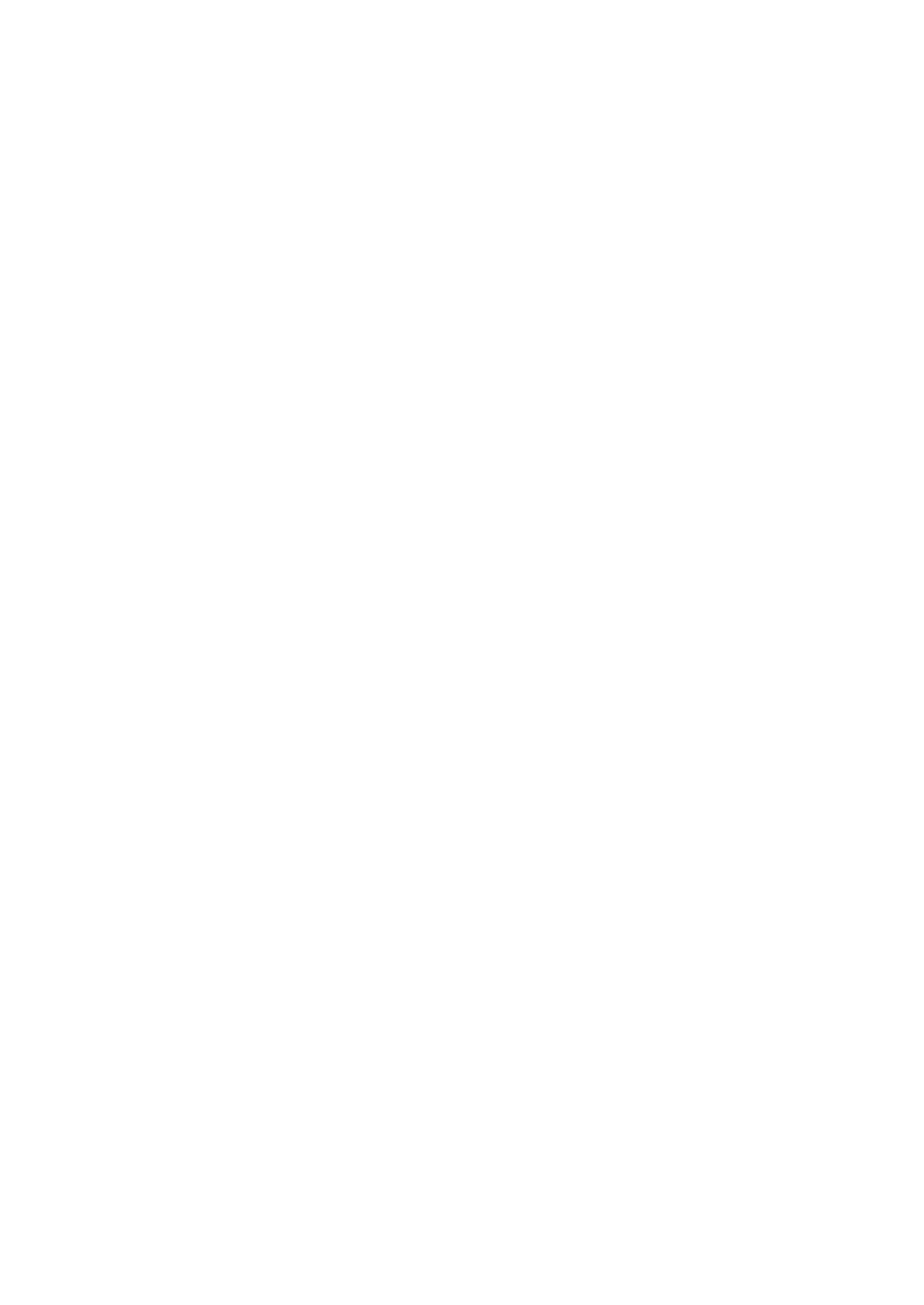# **Contents**

| <b>Executive summary</b><br>1 |                                                                                                                                                                                                                                                                                                                                                                                                                                                             |                                                        |
|-------------------------------|-------------------------------------------------------------------------------------------------------------------------------------------------------------------------------------------------------------------------------------------------------------------------------------------------------------------------------------------------------------------------------------------------------------------------------------------------------------|--------------------------------------------------------|
| 1.                            | Introduction<br>The impact of direct payment<br>Local Housing Allowance – the next stage of direct payment<br>Progress made but problems remain                                                                                                                                                                                                                                                                                                             | 5<br>6<br>6<br>$\overline{7}$                          |
| 2.                            | Problems opening basic bank accounts<br>Problems proving identity and address<br>The failure of banks to promote basic accounts<br>Banks' attempts to sell other accounts<br>Access to banking for people in debt or bankrupts<br>Delays in opening basic bank accounts<br>Opening bank accounts in rural areas<br>Upgrading basic bank accounts<br>The consequences of not being able to open a bank account<br>The need for support for vulnerable people | 9<br>9<br>13<br>14<br>16<br>19<br>20<br>21<br>22<br>24 |
| 3.                            | <b>Problems operating accounts</b><br>Banks' right of set-off<br>Direct debits and administration charges<br>Poorer levels of service for basic bank account holders<br>Access to cash in rural areas                                                                                                                                                                                                                                                       | 26<br>26<br>28<br>31<br>32                             |
| 4.                            | <b>Conclusions and recommendations</b><br>Transforming access to basic bank accounts<br>Specific recommendations to improve current practice<br>Recommendations to banks<br>Recommendations to the Banking Code Standards Board<br>Recommendations to the Joint Money Laundering<br><b>Steering Group</b><br>Recommendations to Post Office Limited<br>Recommendations to Association of British Credit Unions Ltd<br><b>Recommendations to Government</b>  | 35<br>35<br>37<br>37<br>39<br>40<br>41<br>42<br>43     |
|                               | <b>Bibliography</b>                                                                                                                                                                                                                                                                                                                                                                                                                                         | 45                                                     |
|                               | <b>Appendix 1</b> Support needed to open a bank account for a vulnerable person                                                                                                                                                                                                                                                                                                                                                                             | 48                                                     |
|                               | Appendix 2 List of Citizens Advice Bureaux that submitted evidence                                                                                                                                                                                                                                                                                                                                                                                          | 49                                                     |

**Appendix 3** Bureaux which have undertaken research into basic bank accounts **52**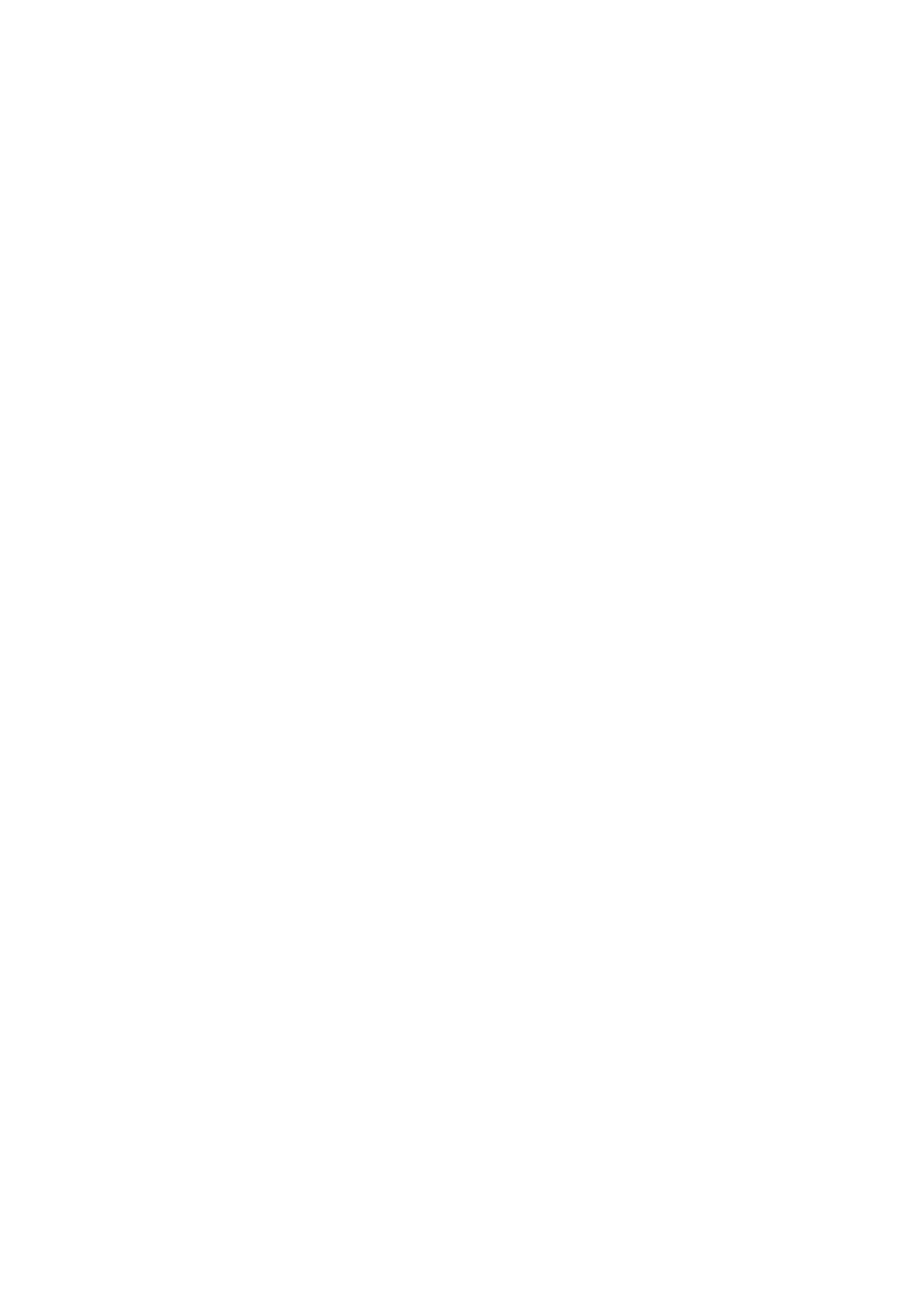# **Executive summary**

- 1. Access to bank accounts is crucial if financial exclusion is to be tackled successfully, yet about one in twelve households in the UK currently have no bank account of any kind.
- 2. Having a bank account helps to make people "job ready" since almost all employers now insist on paying people directly into bank accounts. It also enables people to obtain cheaper deals on fuel, insurance and credit.
- 3. The banking industry was encouraged to develop basic bank accounts to support the government policy of paying benefits direct into accounts. Since April 2003 over 1.5 million basic accounts have been opened, and 96 per cent of claimants now receive their benefit by payment into an account of some type.
- 4. Reforms of Housing Benefit (HB) which are currently being piloted in 18 local authorities around the country depend on access to bank accounts, as HB will usually be paid into the claimant's bank account. The policy intention behind this change is to encourage tenants to take more responsibility for paying their rent, and to promote work-readiness.
- 5. However, CAB evidence demonstrates that at present there is a poor fit between the government's policy of paying benefits direct into bank accounts and some of the banking industry's current practices. Consequently many of the most vulnerable people are denied access to a bank account, or are unfairly penalised when they open one. This report highlights difficulties experienced in both opening and using bank accounts.

#### **Problems opening an account**

- 6. CAB clients experience particularly acute problems opening bank accounts because they may not have acceptable evidence of their identity and address, which banks must check to comply with money laundering legislation. Although there is government guidance about how financially excluded people can prove their identity and address, CAB clients find that bank staff are frequently not willing to follow it. Our evidence reveals that the people who are most affected include discharged prisoners, non-UK citizens, people on benefits and homeless people.
- 7. Few banks provide much marketing information about their basic account. This causes particular problems for the most excluded who may lack the confidence to ask for information relating to a basic bank account, or may not even be aware of the existence of basic bank accounts.
- 8. The Banking Code, which sets out minimum standards that banks have to comply with, states that people should be offered a basic account if they ask for and meet the conditions for one. However, CAB evidence shows that some bank staff prefer to sell accounts and services which may not be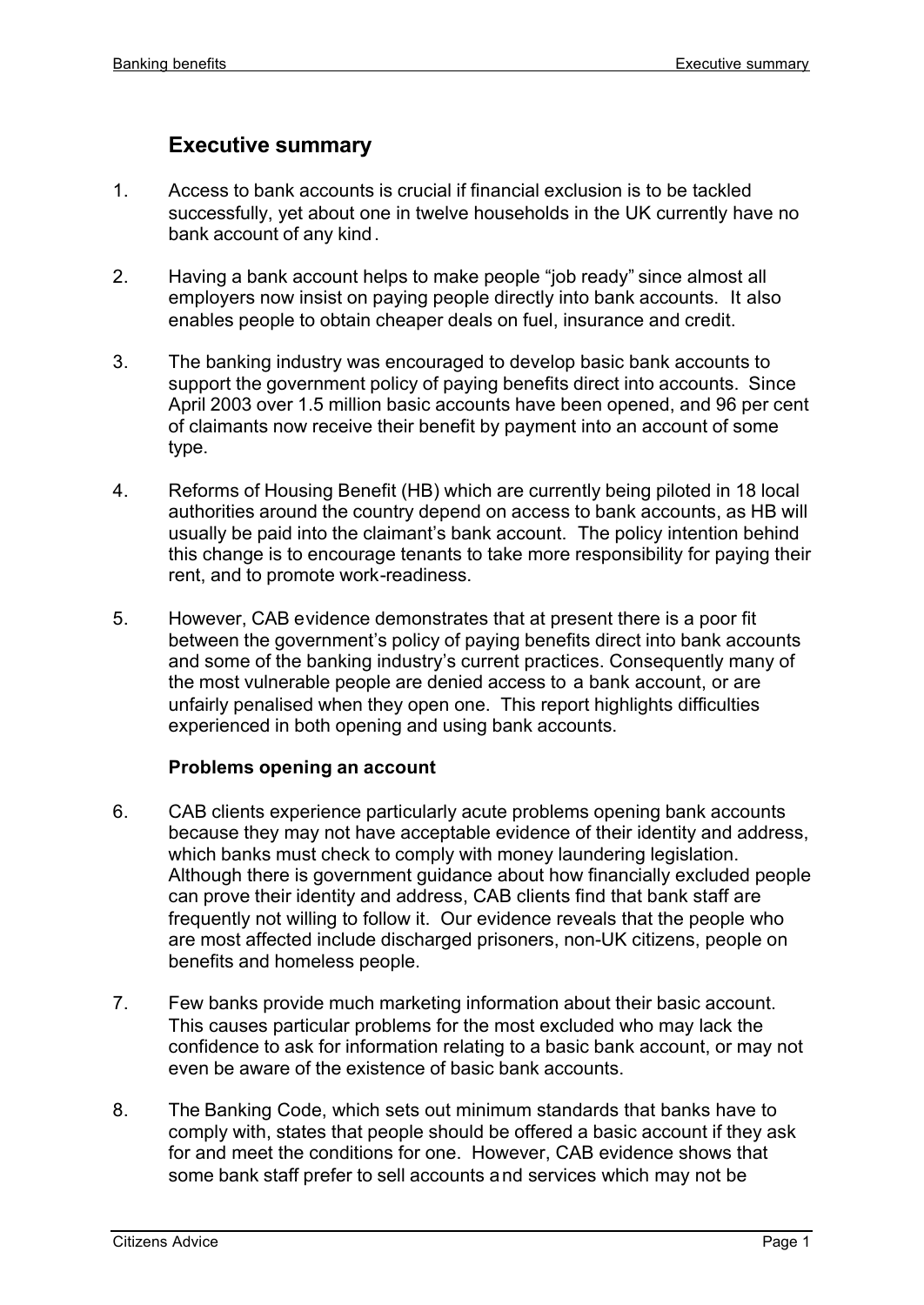suitable for customers' needs. Since basic bank accounts are not deemed to be sufficiently profitable they are unlikely to feature in sales targets so bank staff have few incentives to sell them.

- 9. In spite of the fact that it is not possible to go overdrawn with a basic bank account, only a few banks allow people in debt to open accounts. As a result they find it difficult to manage their income or make repayments to creditors.
- 10. People are experiencing long delays attempting to open basic accounts with some banks, as the relevant processes are carried out centrally rather than at local bank branches. Delays can leave people without any income for essential needs for several weeks.
- 11. People in rural areas are experiencing problems opening bank accounts. Cost-cutting measures launched by the banks to increase their profitability have led to bank closures which have left nearly 1,000 mainly rural communities bankless. As a result people who live in rural areas have a very limited choice of banks, and cannot open bank accounts at post offices.
- 12. A significant goal in spreading ownership of bank accounts is to bring financially excluded individuals into the financial mainstream, and allow them to take advantage of the benefits that this can confer. However CAB evidence shows that banks upgrade accounts to full current accounts with overdrafts where this may not be in an individual's best interests.
- 13. The consequences of not being able to open a bank account can be severe. People may have to use companies which charge fees to cash cheques, having to pay about 10 per cent of the cheque value for this service. For people in receipt of benefits this charge can represent a very sizeable proportion of the money they have to live on.

#### **Problems using an account**

- 14. CAB evidence demonstrates that providing access to banking is not enough to bring people into the financial mainstream; the design and features of a bank account are also important.
- 15. Banks often take money out of a basic or current account to pay other debts owed to the bank without checking the customer's circumstances first. This is called the right of set-off, and there is no limit on the amount a bank can take. This has major implications where housing benefit is paid into an account, as rent arrears and even eviction could result.
- 16. Charges levied by banks for items such as failed direct debits can also cause considerable hardship. Such charges range widely, with some banks charging £39 for each failed direct debit. The imposition of this charge could leave someone on jobseekers allowance with less than £20 per week to live on if they experience even one failed direct debit in a week due to, for example, a delay in payment of their benefit into the account.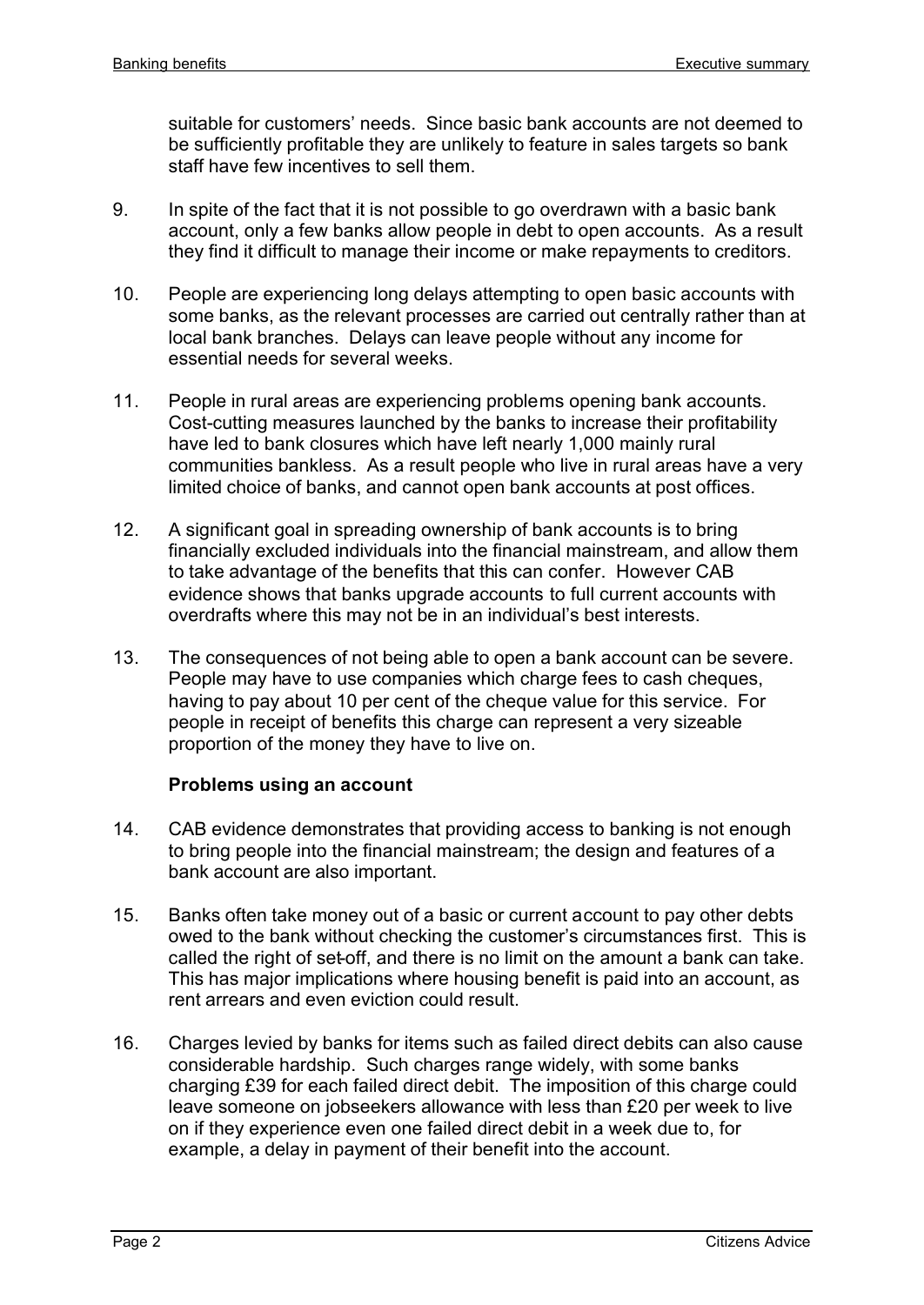17. Some banks are providing poorer levels of service for basic bank account holders. It is taking up to 10 days to clear a cheque through some basic bank accounts, compared to the usual three to four working days. Other banks are preventing basic account holders withdrawing cash at a bank branch counter.

# **Key recommendations**

- 18. All **banks** should review their existing basic bank accounts against the following principles:
	- full credit scoring should not be used to determine access to a basic account. It is only acceptable to access the customer's credit reference file to check they are on the electoral roll, as part of the money laundering check
	- basic bank accounts should not exclude people in financial difficulties or undischarged bankrupts
	- people opening a basic account rather than a current account should receive the same level of service on the time taken to open an account. Accounts should be opened on the spot, provided the customer provides acceptable forms of identification
	- banks should not exercise their right of set off from basic bank accounts
	- charges for failed direct debits and standing orders should be capped at a level to be determined by the government's Financial Inclusion Task Force
	- all basic accounts should offer a buffer overdraft zone of £10
	- the clearance time for cheque payment into basic accounts should be the same as for the bank's current accounts.
- 19. As well as improving the features of basic bank accounts, banks need to improve their practices:
	- information about basic bank accounts should be prominently displayed in both bank branches and on bank corporate websites
	- on opening accounts clients should be given basic information on budgeting and handling money.
- 20. Some of the improvements required should apply to all bank accounts. These include:
	- all bank accounts should be accessible at post office counters, ATMs and bank branch counters
	- banks should make publicly available information about the documents that will be accepted as proof of identity to open an account
	- where a bank refuses to open a bank account for a customer it should provide them with a proforma letter detailing the reasons for the refusal, and outlining exactly the steps needed to remedy the problem.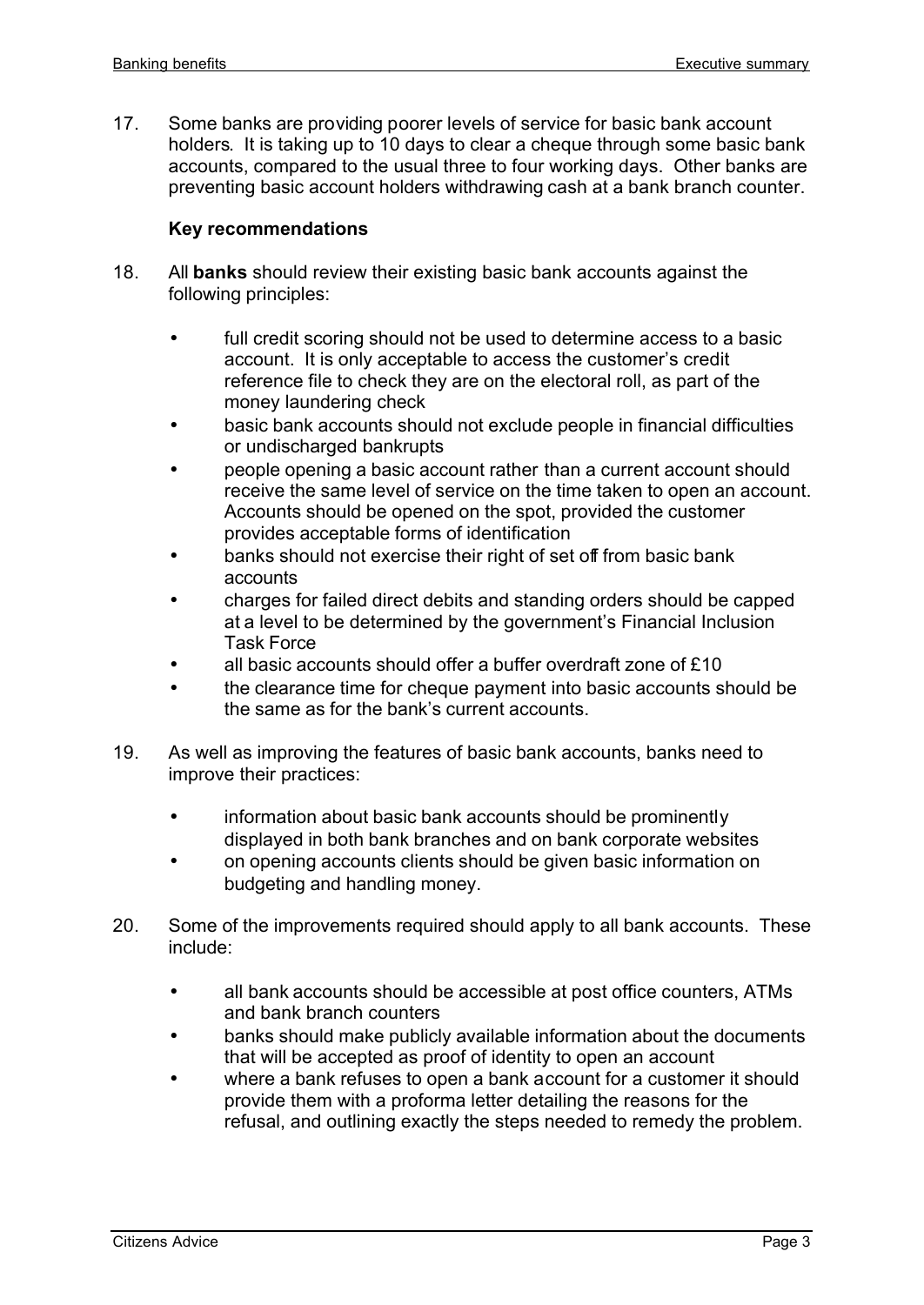- 21. **The Banking Code** should require subscribers to:
	- display information about basic bank accounts in bank branches
	- tell customers who have been turned down for an account the reasons for the refusal, and what they need to do to remedy the situation
	- open a basic bank account where acceptable ID is provided, and set it up, within a maximum of 10 working days
	- not to exercise their right to set-off other debts to the bank from basic accounts.
- 22. The Joint Money Laundering Steering Group (JMLSG), which aims to promulgate good practice in countering money laundering, should produce a single list of acceptable documents to prove ID and address, drawing on banks' best practice. This must include letters of entitlement to HB, official Home Office travel documents and residence permits. The list should be communicated clearly to all bank branch staff.
- 23. All current account holders should be able to withdraw cash over the counter at Post Offices.
- 24. And to make better use of the extensive Post Office network, we consider that that the Financial Inclusion Task Force should undertake a feasibility study into people being able to open basic bank accounts at Post Office branches.
- 25. The Office of Fair Trading (OFT) should investigate the level of charges for failed direct debits on basic bank accounts to ensure that charges are not disproportionate but reflect the costs incurred by the banks.
- 26. The national rollout of HB reform should not start until difficulties with opening and using bank accounts for payment of local housing allowance have been resolved. DWP should work with HM Treasury and the Financial Inclusion Task Force to achieve this, and to consider the funding of support services for people opening basic bank accounts more generally.
- 27. To make a real and lasting difference, efforts to extend access to bank accounts need to become an integral part of banks' core business. We therefore recommend that the Financial Inclusion Task Force should commission a report to outline the business case for banks to actively offer bank accounts to people on low incomes.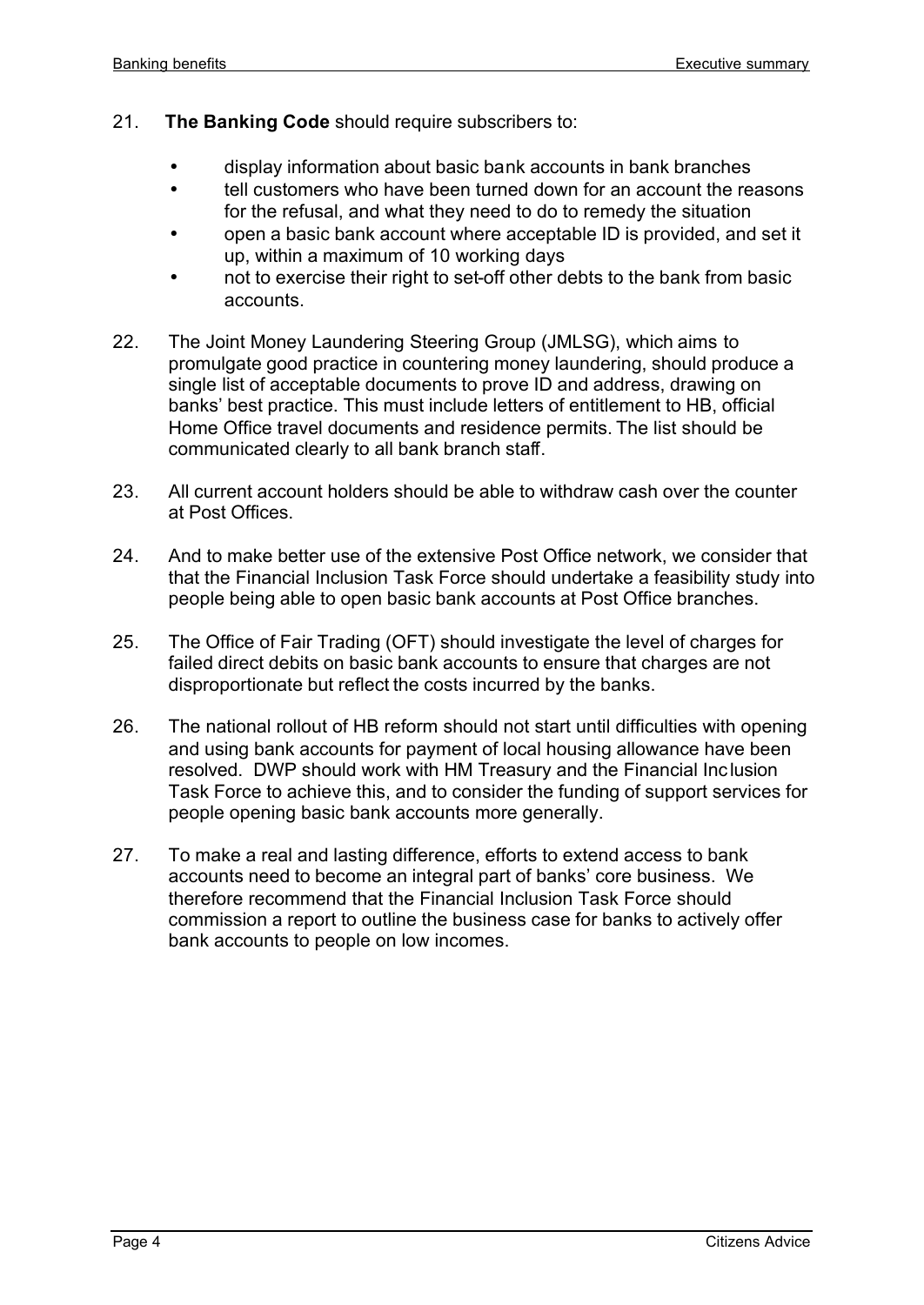# **1 Introduction**

- 1.1 A bank account is often considered to be the key product for achieving financial inclusion. The lack of one can result in individuals becoming excluded from an array of financial services, which makes them more vulnerable to exploitation and indebtedness. For example those who do not have bank accounts - the 'unbanked' - face higher costs on simple transactions like cashing cheques or paying for their fuel bills via a prepayment meter, and find it more difficult and costly to purchase other financial products such as insurance or credit.
- 1.2 In 2002-2003 around eight per cent of households in Britain were without access to any kind of bank account. This equates to one in twelve households or approximately 2.8 million adults, with a further 1.1 million households having to manage with some sort of savings account, which offer limited services (for example they do not offer the facility to set up direct debit payments).<sup>1</sup>
- 1.3 The 'unbanked' are often the most vulnerable members of society. They are often living on a low income, with more than 25 per cent in the lowest income decile<sup>2</sup> and 65 per cent of 'unbanked' households in the lowest three income deciles, meaning they have an annual household income of just under £14,500. They are also more likely to be in receipt of benefits: half of the unbanked have been receiving benefits for more than five years<sup>3</sup> and they are more likely to live in socially rented accommodation. Unbanked individuals and families can also be in danger of getting locked into a cycle of poverty and exclusion, leading them to turn to high cost credit or even illegal lenders. This inevitably results in further financial strain and unmanageable levels of debt.
- 1.4 Enabling the unbanked to open bank accounts offers a gateway to financial inclusion, one which can bring people into the financial mainstream. It also confers additional benefits, such as making people "job ready" since almost all employers now insist on paying people directly into bank accounts.
- 1.5 In the 2004 Spending Review, the government announced that it was working together with the banks towards the goal of halving the number of adults in households without a bank account – and to have made significant progress in that direction within two years. $4$  To achieve the spending review goal would involve up to 1.4 million new bank accounts to be opened by people who have no such account. That is equivalent to 1,900 new accounts opened every day.

 $\overline{\phantom{a}}$ 1 *Promoting Financial Inclusion*, HM Treasury, December 2004

 $2$  Ibid

<sup>3</sup> *Affordable credit for low-income households*, Sharon Collard and Elaine Kempson, Joseph Rowntree Foundation, February 2005

<sup>4</sup> *Pre-Budget Report 2004 - Opportunity for all: The strength to take the long-term decisions for Britain*, HM Treasury, 2 December 2004, p.100

Available at: www.hm-treasury.gov.uk/media/92B/F6/pbr04\_chap05\_282.pdf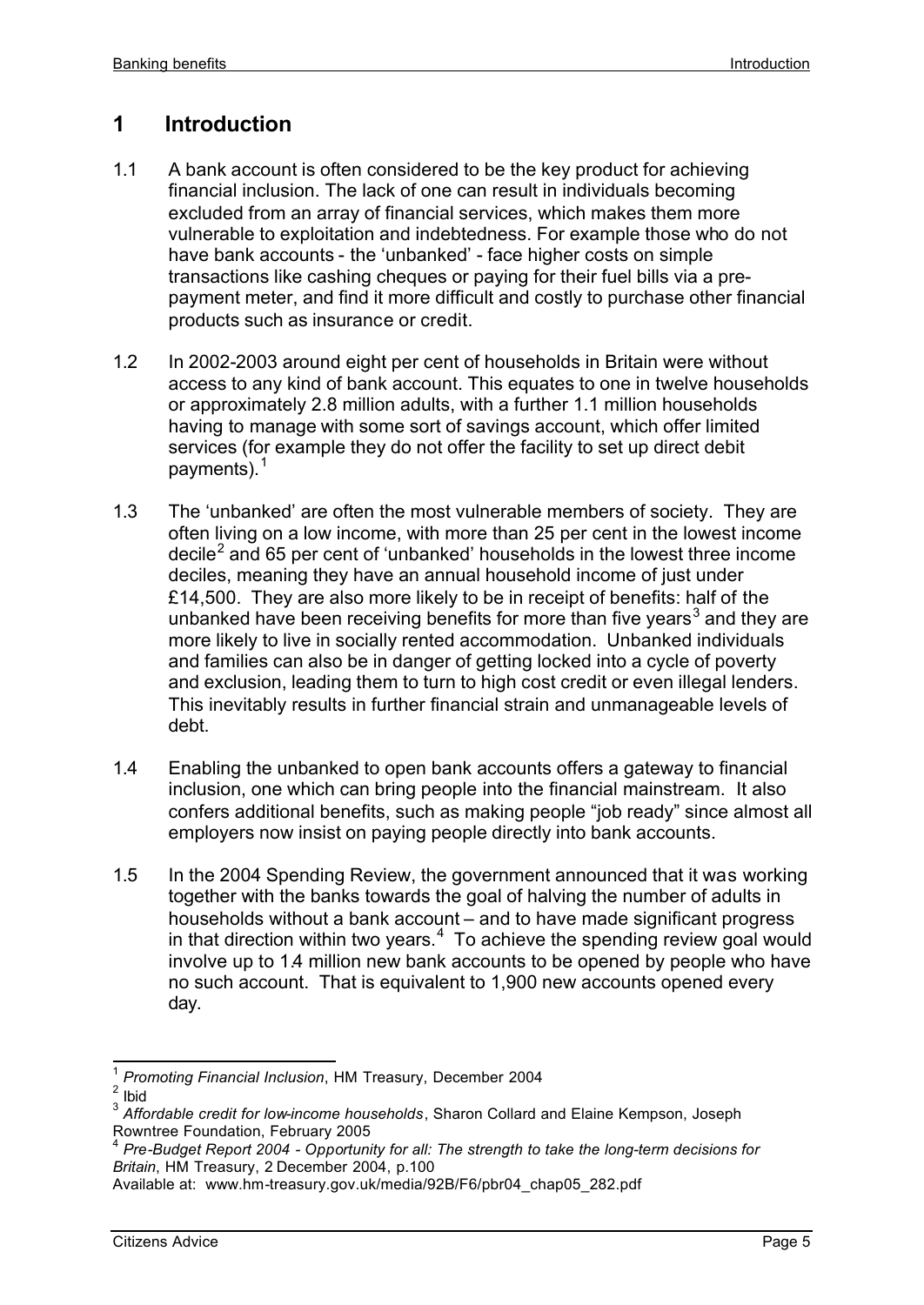# **The impact of direct payment**

- 1.6 Direct payment of benefits into accounts formed part of the financial inclusion agenda. Other reasons for this change included: the prevention of benefit fraud; better safety and security for benefit recipients; and a substantial reduction in the cost of social security administration (from 68p per transaction for order books to 1p per transaction for direct payment), saving the government around £400 million each year when fully implemented.
- 1.7 Basic bank accounts were developed to support the move to direct payment.<sup>5</sup> They are designed for people who want to ensure that they do not overdraw their accounts or who may not meet the banks' criteria for opening a current account. However, they do permit the payment of bills by direct debit or standing order. They can also be accessed at post office counters as well as bank branches and ATMs. Since April 2003, over 1.5 million basic bank accounts have been opened.<sup>6</sup>
- 1.8 The Department for Work and Pensions (DWP) is now paying over 96 per cent of customer accounts by direct payment.<sup>7</sup> However, many people have chosen to receive direct payments into a Post Office card account (POCA) rather than a bank account. These are very simple accounts which have no overdraft, direct debit or standing order facilities and can only accept electronic payment of state benefits, pension and tax credits. It is believed that many of the POCA holders already have bank accounts but are signalling a preference for using post office services. As at 15 May 2005, 4,720,824 POCAs had been opened for the receipt of benefits, pensions and tax credits<sup>8</sup>, accounting for approximately 40 per cent of benefit claimants invited to convert to direct payment.<sup>9</sup>

#### **Local housing allowance – the next stage of direct payment**

1.9 The next stage in the rollout of direct payment is the introduction of Local Housing Allowance (LHA) as part of the wider reform of HB. Under the LHA, which is currently being piloted in 18 pathfinder areas throughout the country, payment of HB will in most cases be made direct from the local council to the claimant or into the claimant's bank account for tenants in private rented accommodation, rather than direct to the landlord, as at present. The claimant can then set up a direct debit or standing order for payment of rent to the landlord. The policy intention behind this change is to encourage tenants to take more responsibility for paying their rent, and to promote workreadiness. This change is likely to affect a large proportion of the four million households who currently receive housing benefit for help with their rent.<sup>10</sup>

 $\overline{\phantom{a}}$ 5 PAT 14, *Access to Financial Services*, Social Exclusion Unit, 1999

 $\frac{6}{5}$  British Bankers' Association (BBA) press release, 24 November 2005

 $7$  Hansard, House of Commons, 20 June 05, Column 707W

<sup>8</sup> Hansard, House of Commons, 4 July 2005, Column 72W

<sup>&</sup>lt;sup>9</sup> Direct Payment Statistics, Department for Work and Pensions Payment Modernisation Programme, March 2005

 $^{0}$  DWP Statistics, May 2004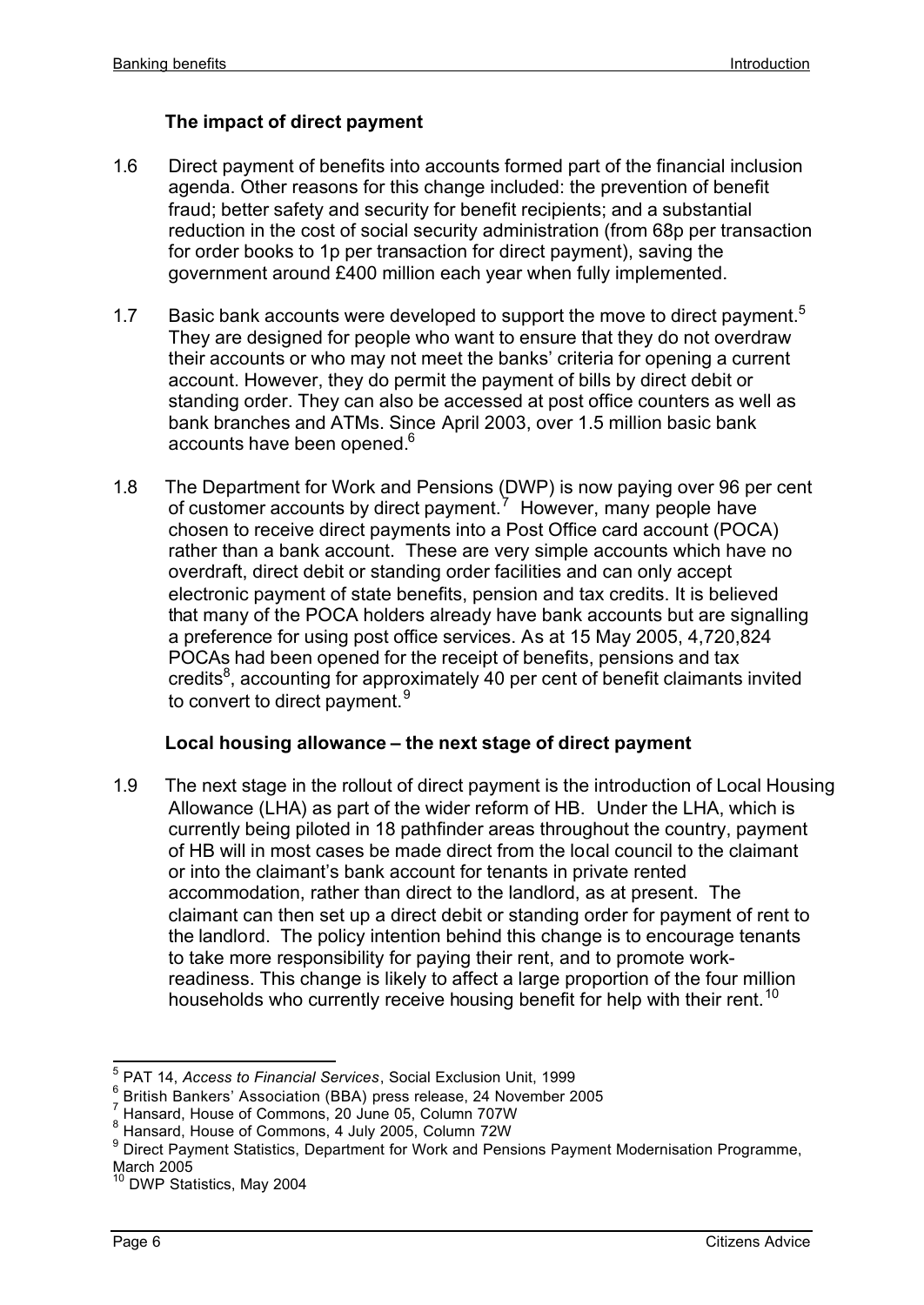1.10 This poses a number of additional problems for tenants who have already chosen to set up a POCA to receive benefits payments from DWP. Firstly, at present only DWP administered benefits and tax credits can be paid into a POCA. Local authorities cannot pay LHA into a POCA, as the Memorandum of Understanding between the banks, the DWP, Post Office Limited (POL) and the Department for Trade and Industry (DTI) would need to be rewritten to include every local authority.<sup>11</sup> Secondly, the POCA does not offer direct debit or standing order facilities necessary to enable tenants to make secure rent payments to their landlords. For these reasons, ease of access to bank accounts will be one of the most essential factors in determining whether the national rollout of LHA is a success. Citizens Advice's policy recommendations on LHA are contained in a separate report.<sup>12</sup>

# **Progress made but problems remain**

- 1.11 Significant progress has been made by the banking industry in extending access to bank accounts, with 1.52 million basic bank accounts opened since April 2003,<sup>13</sup> though precisely how many of these accounts represent bank accounts opened by the 'unbanked' remains unclear. The new version of the Banking Code which came into force in March 2005 included more stringent requirements in relation to access to basic bank accounts.
- 1.12 However, evidence from Citizens Advice Bureaux indicates that opening basic bank accounts is still proving problematic for many people. Between April and September 2005, 73 bureaux submitting detailed statistics to Citizens Advice reported that over a third of their enquiries about bank accounts – and by far the largest number - related to problems with access.

 $\overline{\phantom{a}}$ 

<sup>&</sup>lt;sup>11</sup> The Local Government Association states that in June 2003 there were 410 Local Authorities in England & Wales. www.lga.gov.uk/Documents/Briefing/LG%20structure%202003.pdf**.** In addition, there are 32 local authorities in Scotland.

<sup>&</sup>lt;sup>12</sup> See *Early days: CAB evidence on the Local Housing Allowance*, December 2005 for further information about the LHA Pathfinder pilots, and Citizens Advice's recommendations about how the policy should be implemented nationally.

<sup>13</sup> *Basic bank account growth continues*, British Bankers' Association, 24 November 2005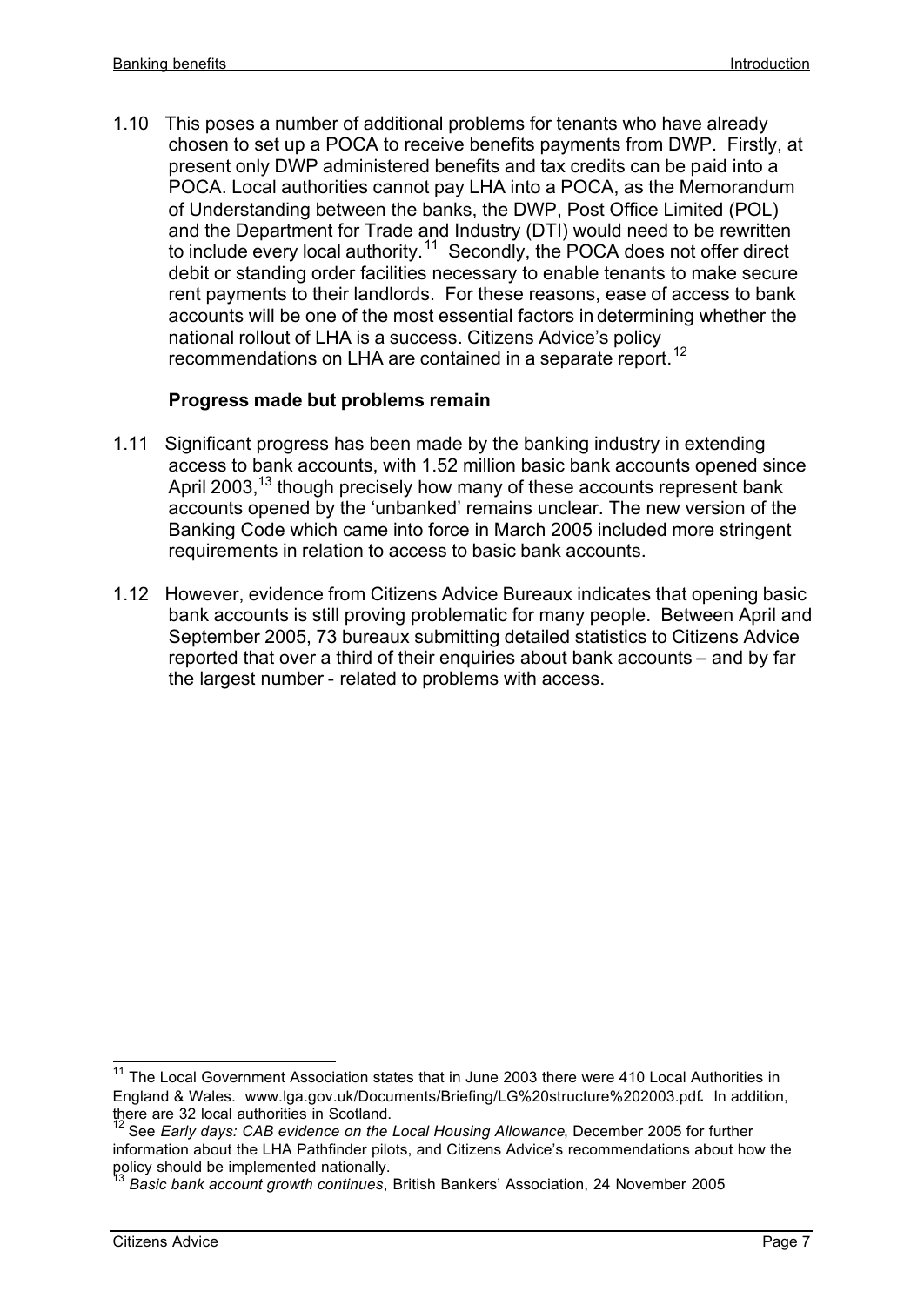

# **Table 1.1 Banking enquiries dealt with by bureaux April–September 2005**

Base: 2,295 enquiries about banking made to 73 Citizens Advice Bureaux in England and Wales from 1 April to 30 September 2005

- 1.13 CAB evidence shows that clients are experiencing problems not only in setting up basic bank accounts but also in using either basic or current accounts to manage their money. Indeed, common banking practices, such as the right of set-off or the imposition of administration charges, are in many instances having a detrimental impact on the vulnerable and excluded – precisely those people that the financial inclusion agenda aims to help. Unless these problems are addressed, we fear that they will undermine the DWP's plans to introduce LHA on a national scale and, more generally, inhibit the success of the government's financial inclusion agenda.
- 1.14 This report is based on 435 evidence reports submitted by 290 Citizens Advice Bureaux in England, Wales and Northern Ireland from January 2004 to August 2005. We have also drawn on the findings of 49 CAB surveys of local access to basic bank accounts for the period August 2002 to March 2005.
- 1.15 Chapter 2 outlines the problems experienced by CAB clients in *opening* accounts for receipt of benefits; and Chapter 3 details the problems experienced by CAB clients in *operating* these accounts. Following this, Chapter 4 puts forward a number of recommendations to the banking industry, government and other stakeholders to improve the procedures involved in opening and running basic and current accounts.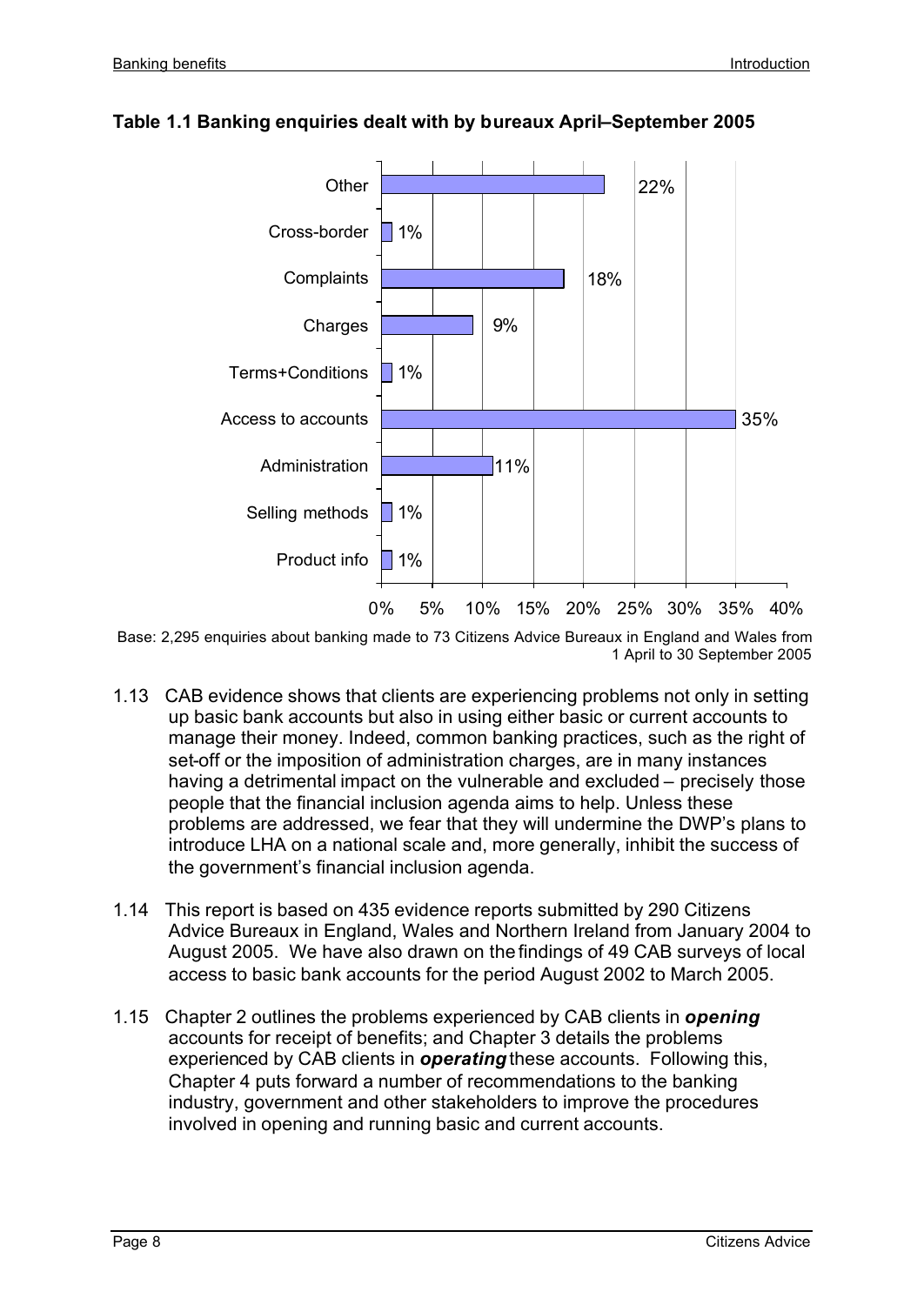# **2 Problems opening basic bank accounts**

- 2.1 This chapter examines the difficulties experienced by CAB clients in opening basic bank accounts. The impact of these difficulties is to restrict people's access to banking facilities and, in so doing, threaten the success of government efforts to tackle financial exclusion. These difficulties comprise:
	- **•** problems proving identity and address when trying to open bank accounts
	- **•** failure to promote and advertise basic bank accounts
	- **•** attempts to sell accounts other than basic bank accounts
	- **•** lack of access to basic bank accounts for people in debt or undischarged bankrupts
	- **•** delays in opening basic bank accounts often due to over-centralisation
	- **•** difficulties opening bank accounts in rural areas
	- **•** upgrading basic bank accounts
	- **•** the consequences of not being able to open a bank account
	- **•** the need for support for vulnerable people opening bank accounts.

# **Problems proving identity and address when trying to open bank accounts**

- 2.2 Since 1994, when the first EU Directive on money laundering was transposed into UK legislation, all banks, building societies, and other businesses providing financial services have had to put procedures in place to stop criminals from using them to launder the proceeds of crime or to finance terrorism. Financial institutions are required to obtain two separate documents from potential customers to prove their identity and address. This usually takes the form of "primary" evidence of ID such as a passport or a driving licence, and "secondary" evidence with proof of address such as utility bills in the customer's name.
- 2.3 Citizens Advice recognises the need for procedures to be in place in order to stop criminals from using bank accounts to launder money. However, a sensible and appropriate balance needs to be struck between the need to protect against money laundering and the desire to expand access to banking services, as part of efforts to promote financial inclusion. For people on low incomes and dependent on benefits, it is crucial that the process of opening a bank account is simple and speedy, and they are not required to provide documents in order to satisfy the money laundering legislation. The Financial Services Authority (FSA) recognised this with guidance in its Money Laundering Sourcebook, which provides guidance on alternative documents by which financially excluded people could prove their identity and address easily.<sup>14</sup> For example, the guidance states that if a financial services provider has reasonable grounds to conclude that an individual cannot produce detailed evidence of their identity and cannot reasonably be expected to do so, it may accept as identification evidence a letter or statement from a person in a position of responsibility who knows the individual.

<sup>&</sup>lt;sup>14</sup> The Money Laundering Sourcebook forms part of the FSA Handbook, and sets out the requirements on firms to put in place anti-money laundering systems and controls. It is available at: www.fsahandbook.info/FSA/html/handbook/ML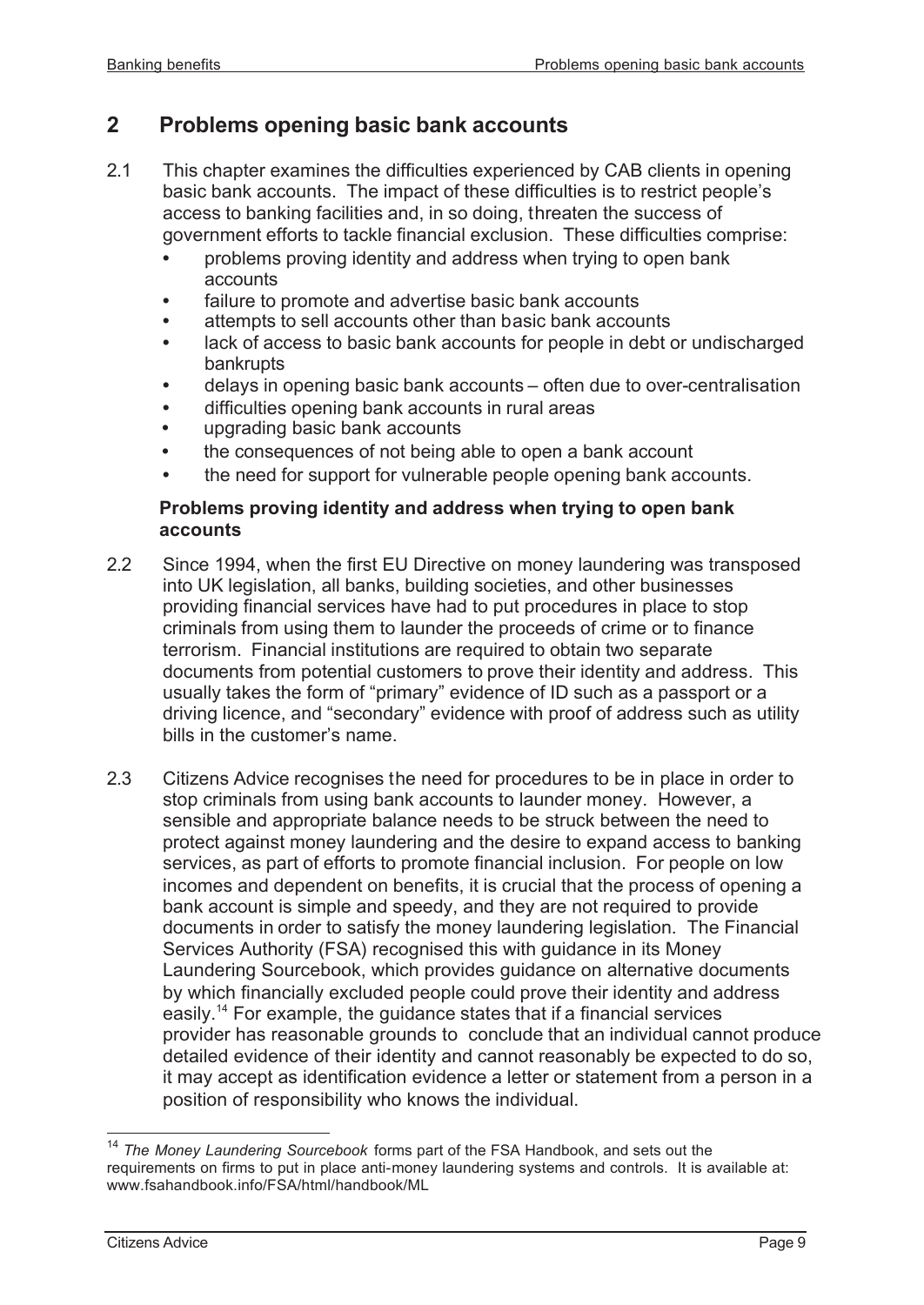2.4 Despite the guidance, CAB clients find that bank staff are frequently not willing to be flexible in the type of documents they are willing to accept. This is a significant issue reported by bureaux – nearly a third of the case studies used to compile this report concerned problems with banks not regarding customers' documents as suitable or sufficient to prove identity and address. The impact can be substantial:

> A Somerset CAB's client had been offered a job and so needed to open a bank account to receive his wages. However, as he was homeless this proved impossible. The client found himself caught in a vicious circle in which he was unable to open a bank account without an address, he could not find a place to live without one month's rent and deposit, and yet could not start work without opening a bank account to receive his wages.

> A Sussex CAB reported that two migrant workers from the EU accession states sought advice when they found themselves unable to open bank accounts after working in the UK for three months, as the banks would not accept the documentation they offered. As a result, the clients either had to use a cheque cashing service or rely on a friend to cash a cheque to access their wages.

> A South-West Wales CAB reported that a woman who had held a savings account with her bank for 32 years was shocked to discover that the bank would not open a new account without her proving her identity and address. The client only had a marriage and birth certificate to prove her identity, but no passport, credit cards or driving licence. The bank, however, did suggest that she apply for a credit card instead, even though the client was not interested in borrowing money.

- 2.5 Our evidence reveals that the main groups who experience problems in providing proof of ID to open basic bank accounts include:
	- discharged prisoners
	- refugees and asylum seekers
	- workers from abroad
	- UK citizens returning to the UK after living abroad
	- people on benefits
	- students from abroad
	- homeless people
	- those living in hostels
	- people who live in houses in multiple occupation (HMOs)
	- elderly married women
	- widows.
- 2.6 Of these groups, people from abroad, including asylum seekers and refugees, migrant workers, students and UK citizens returning to live in the UK, suffer more acutely as their documentation is more likely to differ from the usual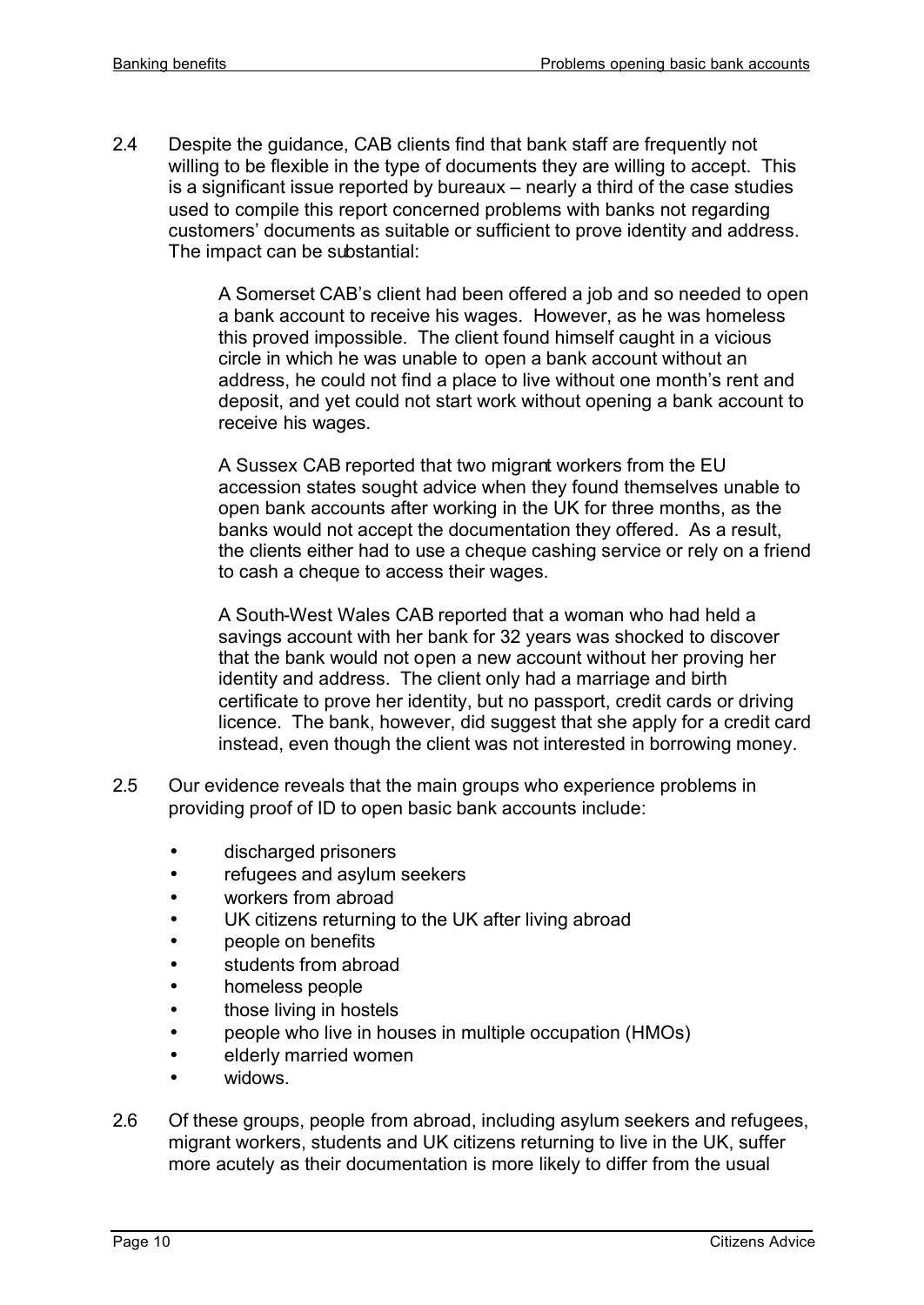documents requested by banks. Clients from outside the EU have faced major problems in getting banks to recognise their documents, especially where they have entered the country as asylum seekers and do not have passports from their country of origin. Travel documents are not acceptable as primary ID despite bearing a photograph which will almost certainly be recent, a copy of the holder's signature and the official stamp of the Home Office. Here are a few recent examples:

A CAB in Wiltshire reported that a couple recently arrived in the UK from Zimbabwe could not open a bank account because they had no UK address. However they could not find anywhere to live until they had opened a bank account. No local estate agents were prepared to accept a cash deposit and rent in advance from the clients in these circumstances.

A Somali refugee who had recently been granted indefinite leave to remain in the UK sought advice from a Sussex CAB about opening a bank account. When the client approached the bank where her mother already held an account, she found that they would not accept the documentation she had, namely her Home Office registration card, a letter from the local authority about a social care grant and her NHS medical card.

A CAB in Shropshire reported that a student from Latvia could not open a bank account for payment of her wages from a part-time job, because she had no evidence of her address which was acceptable to the banks. One bank would not accept letters from her prospective employer, a national pub chain or from the college she was attending. Instead they insisted she got a letter from her Latvian bank, which would take several weeks to arrive.

2.7 The lack of flexibility is evident when banks will not accept letters of entitlement to housing and council tax benefits. This is a particularly acute problem for those bureaux in LHA pathfinder areas who report that banks are unwilling to accept letters from the local authority proving their entitlement to HB, even though they accept entitlement letters from DWP. This is unreasonable on the part of the banks, as virtually all local authorities rigorously check all aspects of the housing benefit claim under the requirements of the housing benefit verification framework.<sup>15</sup>

 $\overline{\phantom{a}}$  $15$  Local authorities are not required to use the HB verification framework, however, there are financial incentives for them to do so. The HB verification framework is a set of guidance produced by the DWP to provide local authorities with minimum standards for the collection of evidence and on-going checks in both housing benefit and council tax benefit (HB/CTB) cases. The intention is that where local authorities adhere to the framework, the amount of fraud and error entering the system will be reduced, and any that does enter will be detected more readily. Details of the checks which are required can be found in the Verification Framework Manual on the DWP website www.dwp.gov.uk.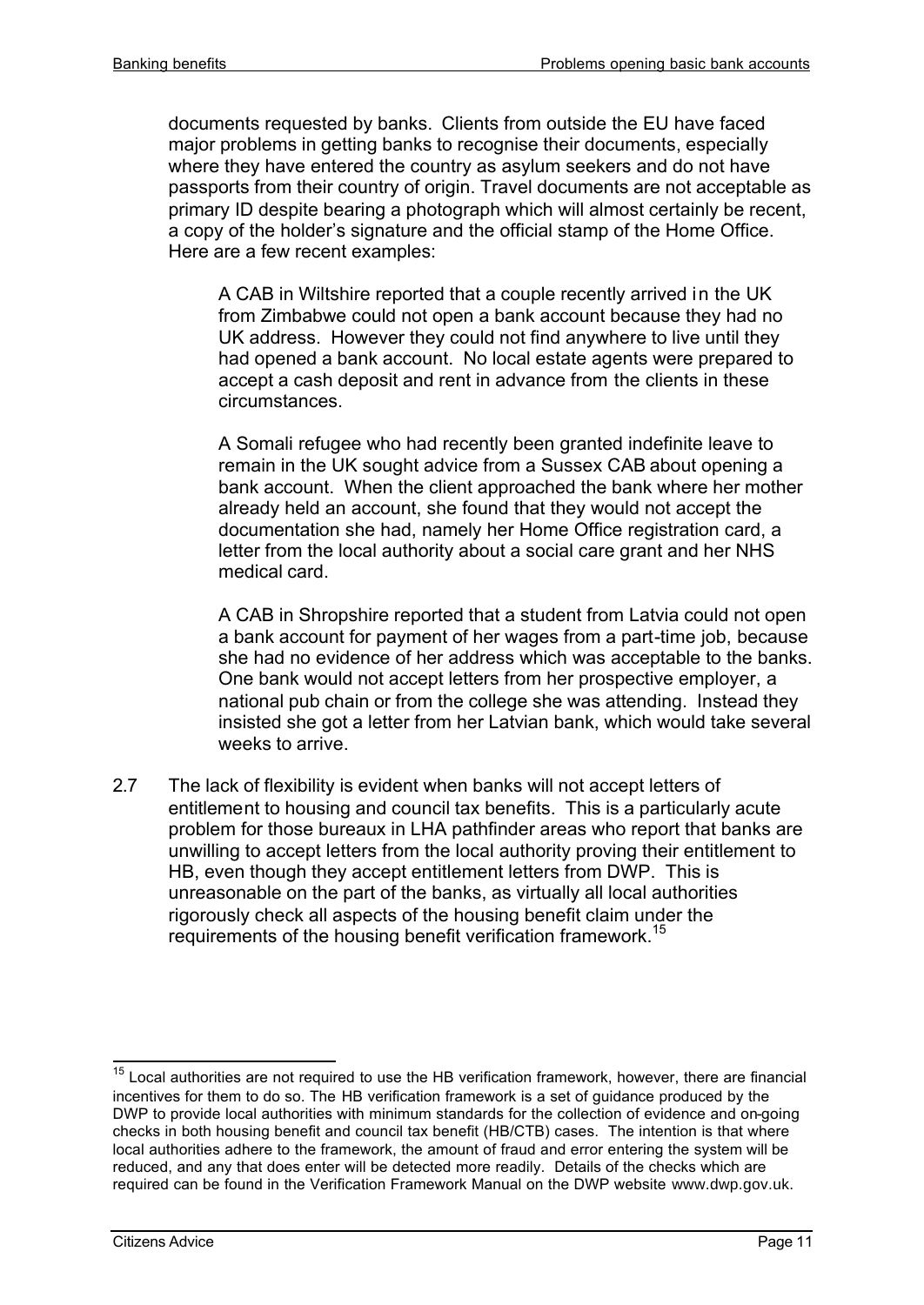2.8 Evidence from LHA pathfinder bureaux show the problems caused by banks being unwilling to accept HB/CTB entitlement letters:

> A CAB in an LHA area reported that a single man in receipt of income support and housing benefit was unable to open a bank account because the local banks were not willing to accept a letter of entitlement to housing benefit as proof of identity. As a result the client was unable to cash his LHA cheques.

> The same CAB was so concerned at the problems their clients were facing in this regard that they organised a meeting with representatives from local banks. The issues discussed covered staff training, basic bank literature, appropriate selling of products, the length of time to open an account, possible systems for copying original ID documents and the need for a single list of acceptable documents to prove identity and address. The CAB proposed that one way of safely addressing this problem would be for banks to accept HB notification letters from the local council as proof of address, in the same way that they can (in theory) accept letters from central government bodies (e.g. DWP benefits offices or JobCentre Plus offices). However, although delegates agreed the meeting had been useful, only two local banks subsequently accepted HB letters as proof of address.

- 2.9 This is a major problem which is not just experienced by CAB clients. In their report Banking the unbanked – a snapshot, Services Against Financial Exclusion (SAFE) found that "identification and address verification requirements are still a significant barrier [and] only 40 per cent of applicants were able to open their [basic bank] account first time around".<sup>16</sup> And the Banking Code Standard Board's (BCSB) mystery shopping exercise which seeks to check how easy it is to open a basic bank account, found that "anti-Money Laundering checks still create difficulties. Many benefit recipients do not have documents such as driving licences or passports. Some bank staff need to be more aware of alternative forms of identification: greater flexibility is needed at branch level*."<sup>17</sup>* Worryingly, these findings are unchanged from the BCSB mystery shopping exercise conducted in 2004.
- 2.10 Nevertheless, there is some good practice in this area, as the following case demonstrates:

A CAB in Sussex reported an example of good practice by Nationwide Building Society. Their client needed to move out of a rehabilitation centre, but needed to open a new bank account to enable him to manage his finances in his new flat. He did not have any of the usual forms of ID needed to open an account, but the building society manager agreed that a letter from the manager of the rehabilitation centre confirming the client's identity would be acceptable proof of identity. The CAB commented that the flexibility of the building society's

<sup>16</sup> *Banking the unbanked – a snapshot*, SAFE, November 2005, p.46

<sup>17</sup> *Basic Bank Accounts – substantial progress but room for improvement remains*, Banking Code Standards Board, 17 November 2005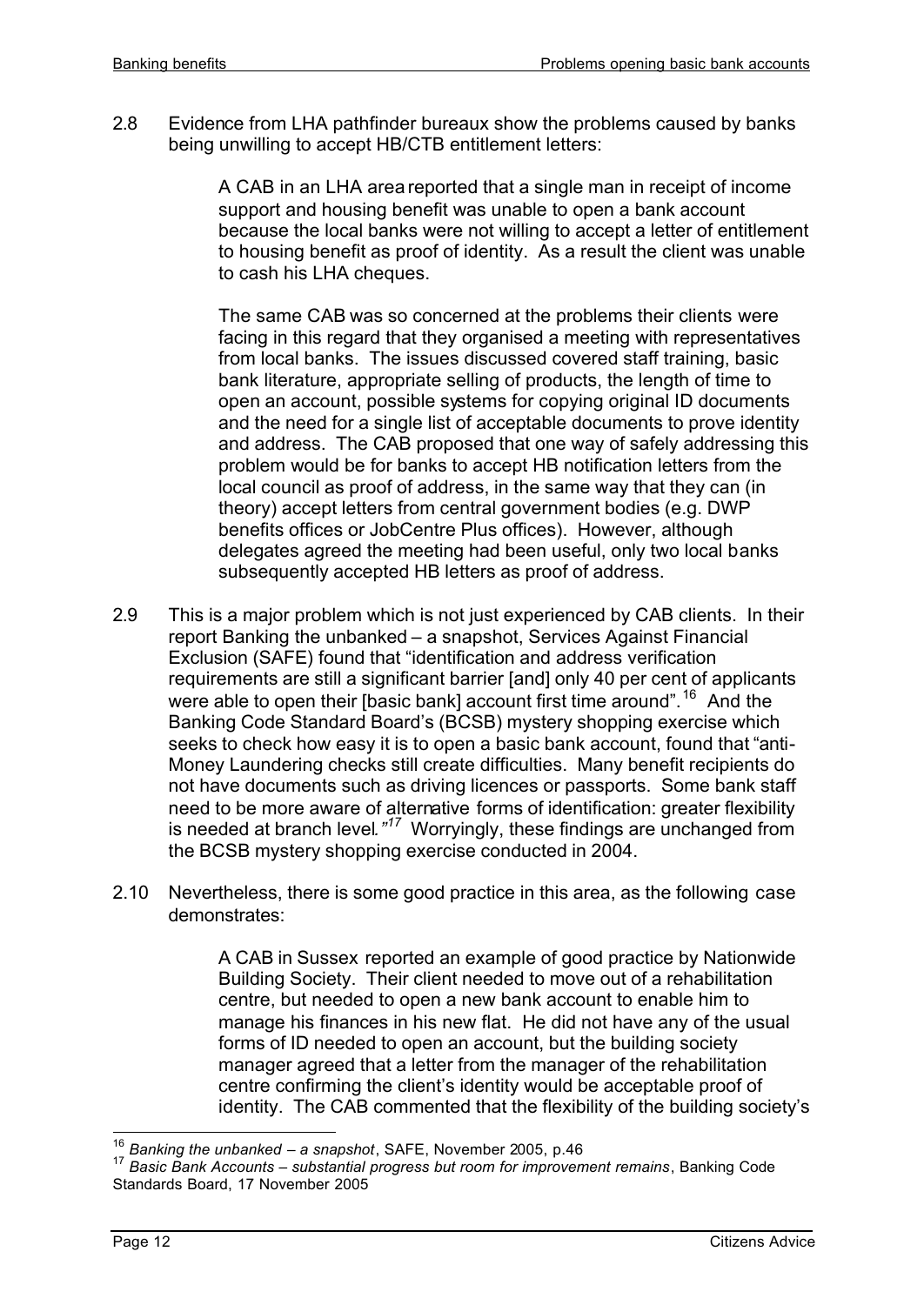approach meant that the client's transition out of rehab into his own home was much easier.

## **The failure of banks to promote basic bank accounts**

- 2.11 The main ways in which people can find out about basic accounts is through advertising and marketing material and by talking to bank staff.
- 2.12 Yet in practice few banks advertise or provide much information about their basic account, which causes particular problems for the most excluded who may lack the confidence to ask for information relating to a basic bank account, or may not even be aware of the existence of basic bank accounts:

Brighton and Hove CAB found that staff in only one bank out of the eleven they visited knew about their basic account, and had the leaflet about the basic account on display in the branch. At the branch, the receptionist also told the CAB adviser that their basic account was one of their most popular accounts. In complete contrast another bank told the CAB adviser that it was the bank's policy not to display leaflets promoting the basic bank account.

In March 2005 North Liverpool CAB and Speke Advice Service (CAB) Ltd undertook their own research into basic bank accounts to find out if the picture differed at a local level. The results from the mystery shopping they carried out led them to conclude, "staff appear not to be trained about who basic accounts are appropriate for, nor do they appear keen to promote information about basic accounts. There also appears to be little promotional or information material about the accounts, e.g. how to open and access them".<sup>18</sup>

- 2.13 These disappointing results are not confined to evidence collected by bureaux. Mystery shopping exercises by the BCSB have consistently found that information on basic accounts is not readily available, with their latest round of research concluding "it remains a concern that in 62 per cent of cases literature was not on display alongside other current account promotional material in the banking hall.<sup>"19</sup>
- 2.14 It is perhaps unsurprising that branch staff do not promote basic bank accounts. Since they are not deemed to be suitably profitable they are unlikely to feature in the sales targets which are set centrally so branch staff have few incentives to sell them. Even the BCSB has been moved to comment that it does not rule out staff sales incentives as a possibly significant factor in determining the type of account that is promoted by branch staff.<sup>20</sup>

<sup>18</sup> *Money Talk – Report into Basic Bank Accounts in Liverpool*, North Liverpool CAB and Speke Advice Services (CAB) Ltd, March 2005

<sup>19</sup> *Survey of subscribers providing basic bank accounts*, Banking Code Standards Board, November  $2005$ , page 6

 $^{0}$  ibid, page 6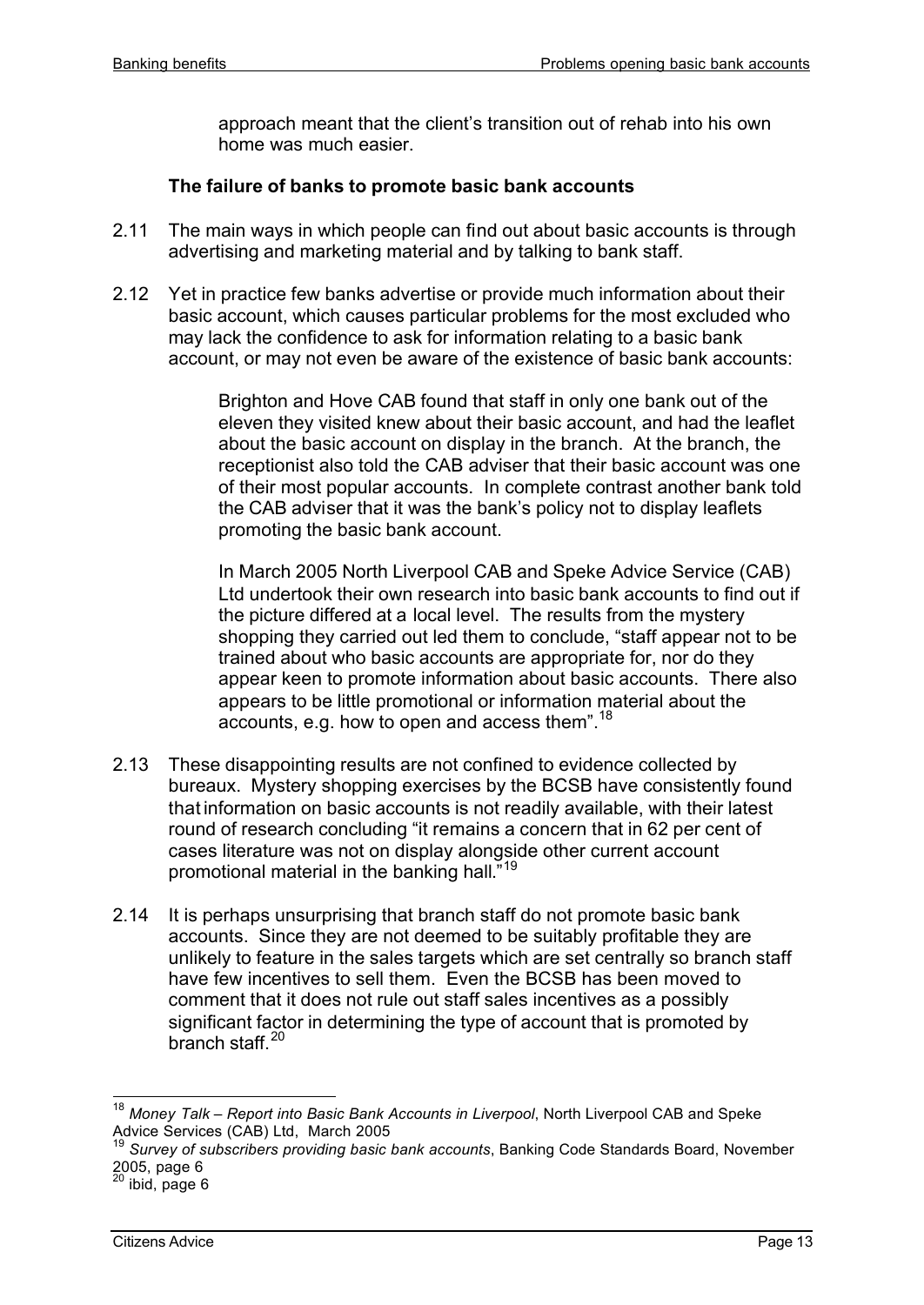2.15 Our evidence also reveals that some branch staff's knowledge of basic bank accounts can be unsatisfactory, with contradictory information given by different branches of the same bank. As one CAB survey notes, "in general the information from banks [about basic bank accounts] was not consistent, different branches gave different information and even the same branches gave different information".<sup>21</sup> The fact that knowledge about basic bank accounts differs from one branch to another results in an inconsistent application of the rules, and causes an unhelpful degree of confusion among consumers.Such poor practice contravenes the Banking Code, which requires that staff understand the products they offer.  $22$ 

#### **Banks' attempts to sell accounts other than basic bank accounts**

- 2.16 The Banking Code rules relating to basic bank accounts have recently been strengthened, $^{23}$  and the most recent version now states that banks offering basic accounts will "assess whether your needs are suited to a basic bank account (if we offer one) and if they are, we will offer you this product; [and will] offer you a basic bank account if you specifically ask and meet the qualifying conditions for one."<sup>24</sup> The BBA and the APACS (the UK payments association) assert that the commitment in the new version of the Banking Code is equivalent to the French statutory right to a bank account.<sup>25</sup>
- 2.17 In theory then, low income consumers should not experience any problems opening a basic rather than full current account. Nevertheless, CAB evidence shows that people experience real problems. Some bank branch staff appear, at best, to be ignorant of the undertakings in the Banking Code or, at worst, seem intent on ignoring them:

A CAB in South-East Wales reported that staff from one bank subjected a client who wanted to open a basic bank account for receipt of his benefits to a full 20 – 30 minute sales talk on everything from a full current account to home insurance, which he did not want.

2.18 Most worryingly, it appears that banks ignore requests by consumers for the basic bank account, selling them a full current account instead. For example:

> North Liverpool CAB and Speke Advice Service (CAB) Ltd found that one bank admitted that they "would always try to open a current account rather than a basic account, as these are better",<sup>26</sup> while the BCSB's mystery shopping exercise found that "even where a [basic bank

<sup>21</sup> *Money Talk – Report into Basic Bank Accounts in Liverpool*, North Liverpool CAB and Speke Advice Services (CAB) Ltd, March 2005

 $^{22}$  Key commitment 2 of the Banking Code states "We will publicise this code, and make sure that our staff are trained to put it into practice".

<sup>23</sup> *Independent Review of the Banking Code: Report to Code sponsors - Summary of recommendations,* Elaine Kempson, Personal Finance Research Centre September 2004, Paragraph 2. 3.1

<sup>24</sup> *The Banking Code - Guidance for subscribers* (March 2005)

<sup>25</sup> *Financial Inclusion – access to advice, banking and credit,* BBA and APACS, November 2005

<sup>26</sup> *Money Talk – Report into Basic Bank Accounts in Liverpool*, North Liverpool CAB and Speke Advice Services (CAB) Ltd, March 2005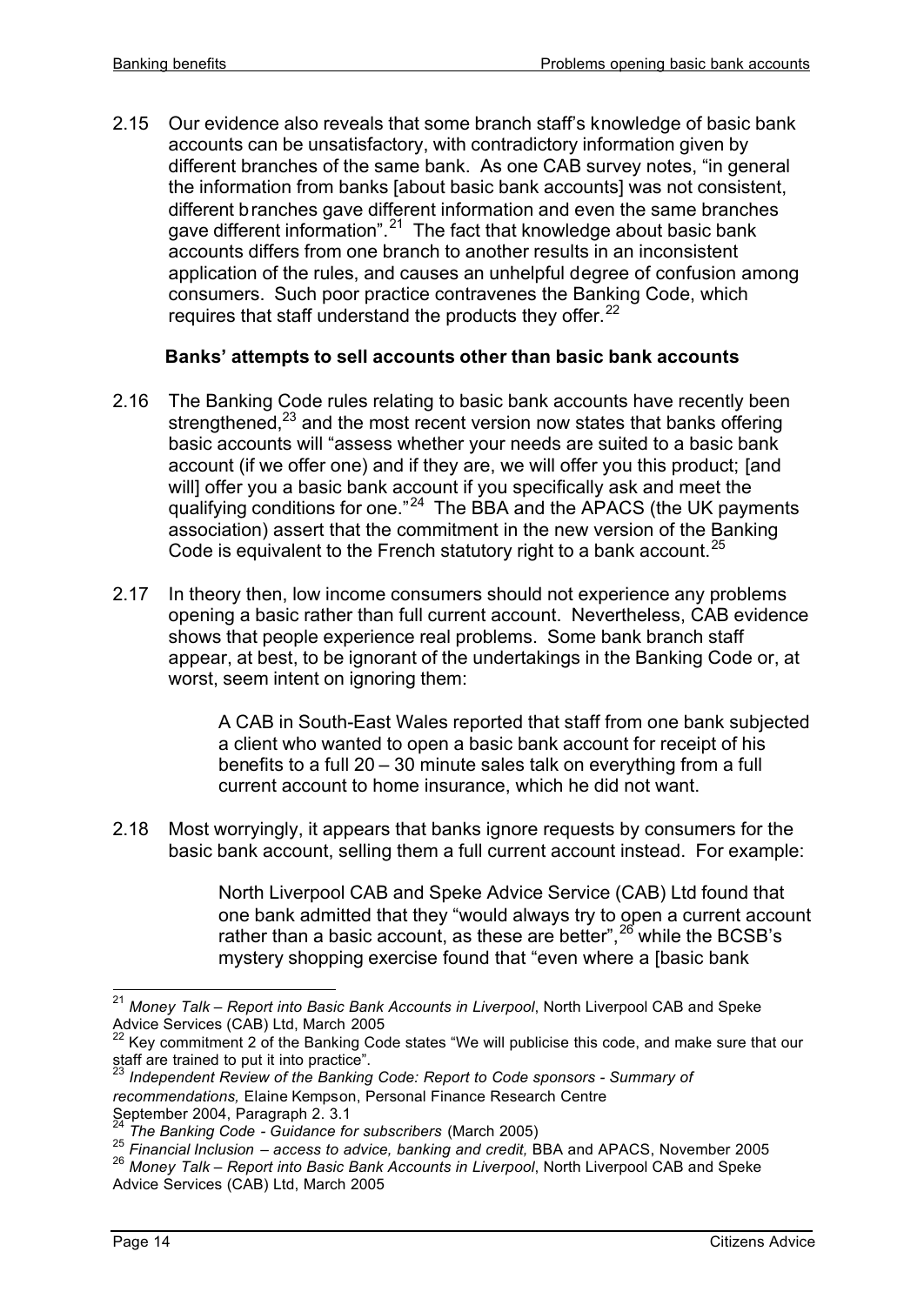account] was clearly appropriate, in 20 per cent of cases staff attempted to dissuade applicants from taking such an account".<sup>27</sup>

A CAB in Nottinghamshire reported that a client with schizophrenia and in receipt of income support and disability living allowance went to a bank to open an account in order to receive benefit payments from the DWP. The client was granted an account, but was also offered a £2,000 loan, a £600 overdraft and use of a credit card. The client is now in financial difficulties.

In April 2005 a CAB in Cumbria advised a client with multiple debts to open a basic bank account. The CAB had given the client the FSA leaflet<sup>28</sup> in order to help them choose one. The clients chose one particular bank because it had a local branch. When the client had completed the application form, the bank staff told them they could not have the basic account, but could have a full current account instead. When the clients told the bank that they had been advised by the CAB to open a basic account and produced the FSA leaflet, the bank grudgingly agreed to open one.

In April 2005 a CAB in Worcestershire had a client with debts of approximately £17,000 in unsecured lending and credit cards. These debts caused his bank to close his account and cancel his standing orders. The client then got a new job and needed to open a new bank account to receive his wages. He wanted a basic bank account so that he would not be able to incur any further debt, but when he asked for this the bank informed him that a basic bank account would not be suitable. Instead they offered him a current account with a cheque card, potentially allowing him to get into greater debt.

- 2.19 These examples appear to contravene the further requirement contained in the Code "to give you information about a single product … if you have already made up your mind"<sup>29</sup> and show that despite a strengthening of the Banking Code recommended by the Independent Reviewer of the Banking Code, banks continue to fail to adhere to this.
- 2.20 Some banks use credit scoring to decide which account an individual should be offered. For example:

One bank told Speke CAB and North Liverpool CAB that they would always try to open a current rather than basic account because the facilities were better and that they would always use a credit check.

2.21 The BCSB research also highlights this issue. Even where their mystery shoppers asked specifically for a basic account, little notice of their request

 $\overline{\phantom{a}}$ <sup>27</sup> *Survey of Subscribers providing basic bank accounts*, Banking Code Standards Board, November 2005. p.10

<sup>28</sup> *No bank account? Why it could pay you to have one*, Financial Services Authority

<sup>29</sup> *The Banking Code - Guidance for subscribers* (March 2005).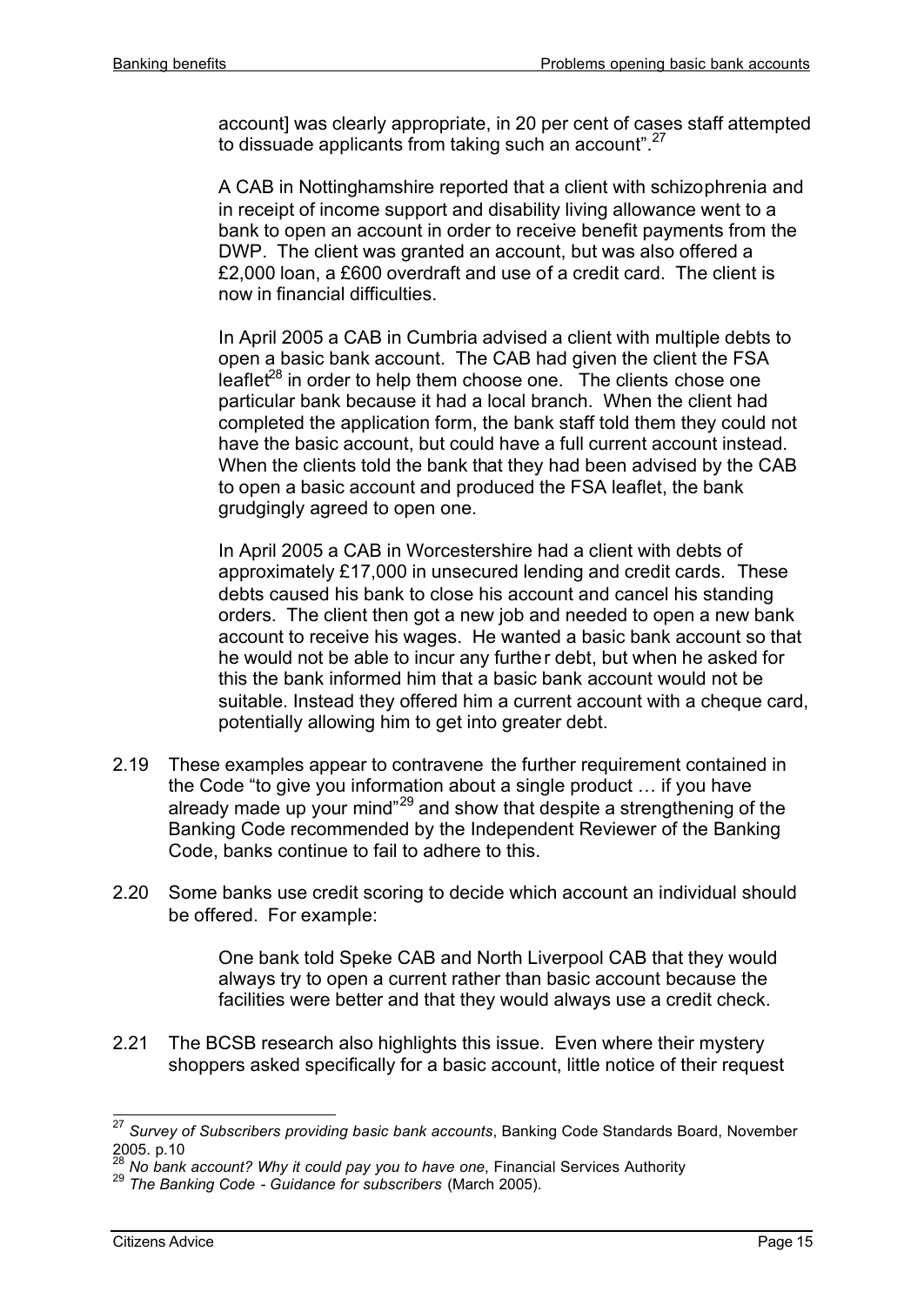was taken. One of their mystery shoppers had the following to say about their experience:

"Three times I explained the simple needs and three times she said they would always start with the best account and work down."

## **Lack of access to basic bank accounts for people in debt or undischarged bankrupts**

- 2.22 The use of credit scoring by some banks helps to explain the prevalence of CAB evidence on people in financial difficulties or who are undischarged bankrupts being unable to open a basic account. As a result, people with these problems suffer financial exclusion.
- 2.23 Basic bank accounts have been designed with the needs of the unbanked in mind, who have not had access to mainstream financial services before. However, basic accounts are also very useful for people with multiple debts, particularly those with income which would otherwise go into an overdrawn current account and be used to service the debt, leaving them without enough income to meet their essential needs, or to make offers of repayment to all their creditors. Consequently bureaux commonly have to advise clients with overdrafts to open a new basic bank account which will enable them to manage their money and deal with their debts, without compounding their indebtedness.
- 2.24 Debt is a growing problem in the UK over the last 10 years CAB enquiries about consumer debt have increased by 118 per cent. Bureaux report that they often have to deal with overdrafts as part of a multiple debt case. Enquiries to CABx about overdrawn accounts form a significant proportion of debt enquiries – it is the fourth most common debt.<sup>30</sup> So there is a potentially large market for basic bank accounts for this group of people.
- 2.25 However, it can be very difficult for someone with multiple debt problems to open a basic bank account. As the table below shows, a significant number of banks do not allow people in debt to open a basic bank account:

 $\overline{\phantom{a}}$  $30$  The most common debt enquiries to CAB from July to September 2005 related to (in order of magnitude) credit card and storecard debts (23,138 enquiries), unsecured personal loan debts (15,151 enquiries), council tax debts (6,961 enquiries) and bank and building society overdrafts  $(6,003$  enquiries).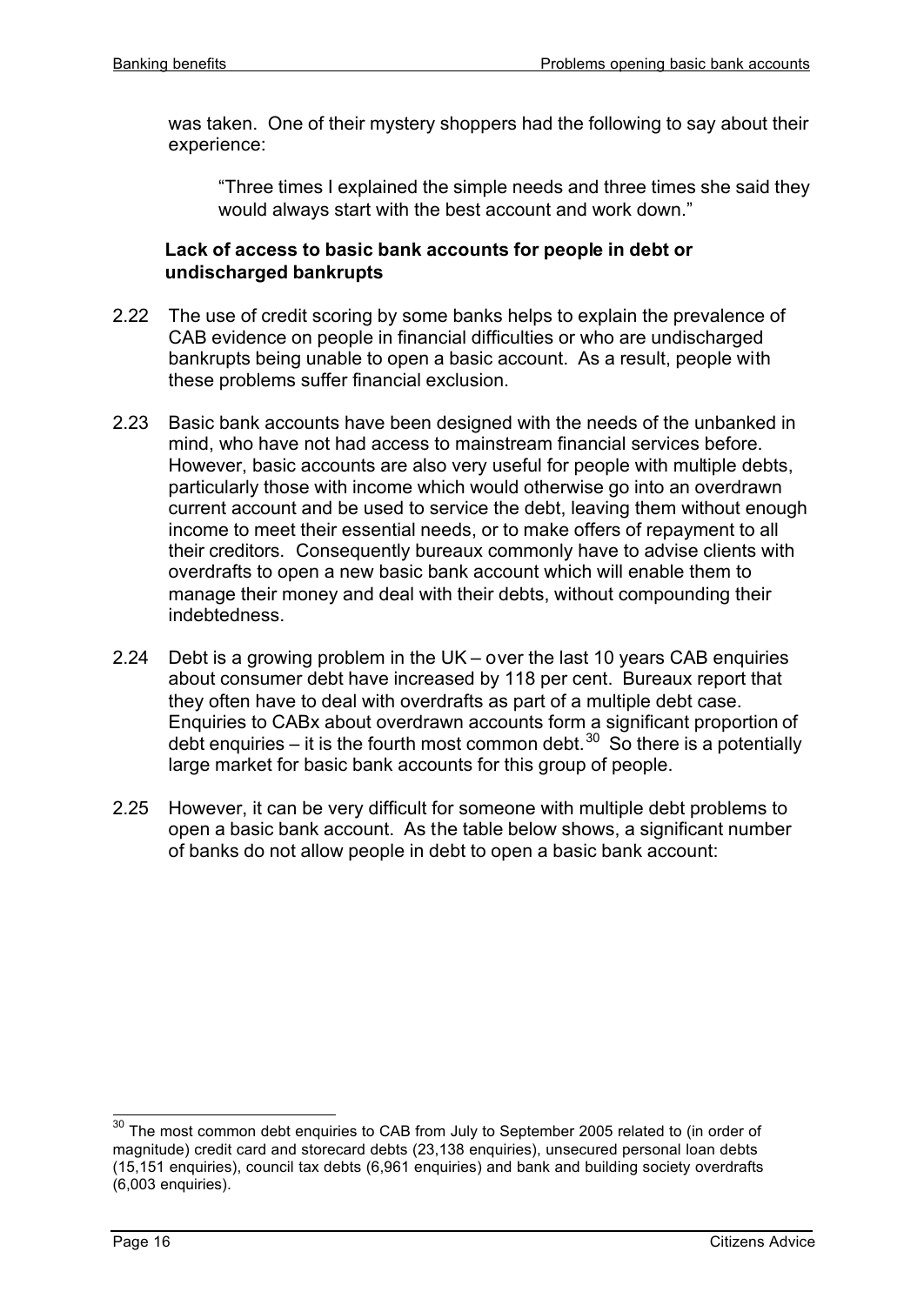| <b>Bank</b>                        | <b>Reasons for refusal</b>              |  |
|------------------------------------|-----------------------------------------|--|
| Abbey                              | Undischarged bankrupt, record of fraud  |  |
| <b>Alliance &amp; Leicester</b>    | Undischarged bankrupt, some bad debts,  |  |
|                                    | depending on individual circumstances   |  |
| <b>Bank of Ireland</b>             | Undischarged bankrupt, record of fraud, |  |
|                                    | record of bad debts                     |  |
| <b>Bank of Scotland</b>            | Undischarged bankrupt, record of fraud  |  |
| <b>Barclays</b>                    | Record of fraud                         |  |
| Clydesdale                         | Undischarged bankrupt, record of fraud, |  |
|                                    | some bad debts                          |  |
| <b>Cooperative Bank</b>            | Record of fraud                         |  |
| <b>First Trust Bank</b>            | Undischarged bankrupt, record of fraud, |  |
|                                    | record of bad debts                     |  |
| <b>Halifax</b>                     | Undischarged bankrupt, record of fraud  |  |
| <b>HSBC</b>                        | Undischarged bankrupt, record of fraud  |  |
| <b>Lloyds TSB</b>                  | Undischarged bankrupt, record of fraud  |  |
| <b>Nationwide Building Society</b> | History of fraud                        |  |
| <b>NatWest</b>                     | Undischarged bankrupt, record of fraud  |  |
| Northern Bank                      | Undischarged bankrupt, record of fraud, |  |
|                                    | record of bad debts                     |  |
| The Royal Bank of Scotland         | Undischarged bankrupt, record of fraud  |  |
| <b>Ulster Bank</b>                 | Undischarged bankrupt, record of fraud  |  |
| <b>Yorkshire Bank</b>              | Undischarged bankrupt, record of fraud, |  |
|                                    | record of bad debts                     |  |

# **Table 2.1 – Reasons for refusing basic bank accounts<sup>31</sup>**

2.26 Banks' refusal to open basic accounts for those in debt seems to stem from their use of credit scoring. However, the application of credit scoring to basic bank accounts is unwarranted since these accounts offer no credit. As the BCSB note "there should be no necessity for any form of credit searches as the BBA has been designed as an account that offers no credit. If there is a requirement to search to confirm identification and address, an identity check only will suffice and such a check with a [credit reference agency] does not leave a footprint on the credit register."<sup>32</sup>

> A CAB in Cumbria recommended that their client open a basic bank account. However, he was only allowed to open a savings account. When the bureau called to query this, they were informed that the bank submits all applications to credit scoring and credit reference agency checks.

A CAB in Wiltshire had a client who was experiencing debt problems so was given advice to open a basic bank account. However, he was refused an account as he had a bad credit history. This meant that the client was unable to take steps to deal with his debt – he did not wish to

j <sup>31</sup> *Basic bank accounts – your questions answered*, FSA, October 2005

<sup>32</sup> *Survey of subscribers providing basic bank accounts*, Banking Code Standards Board, November 2005, page 17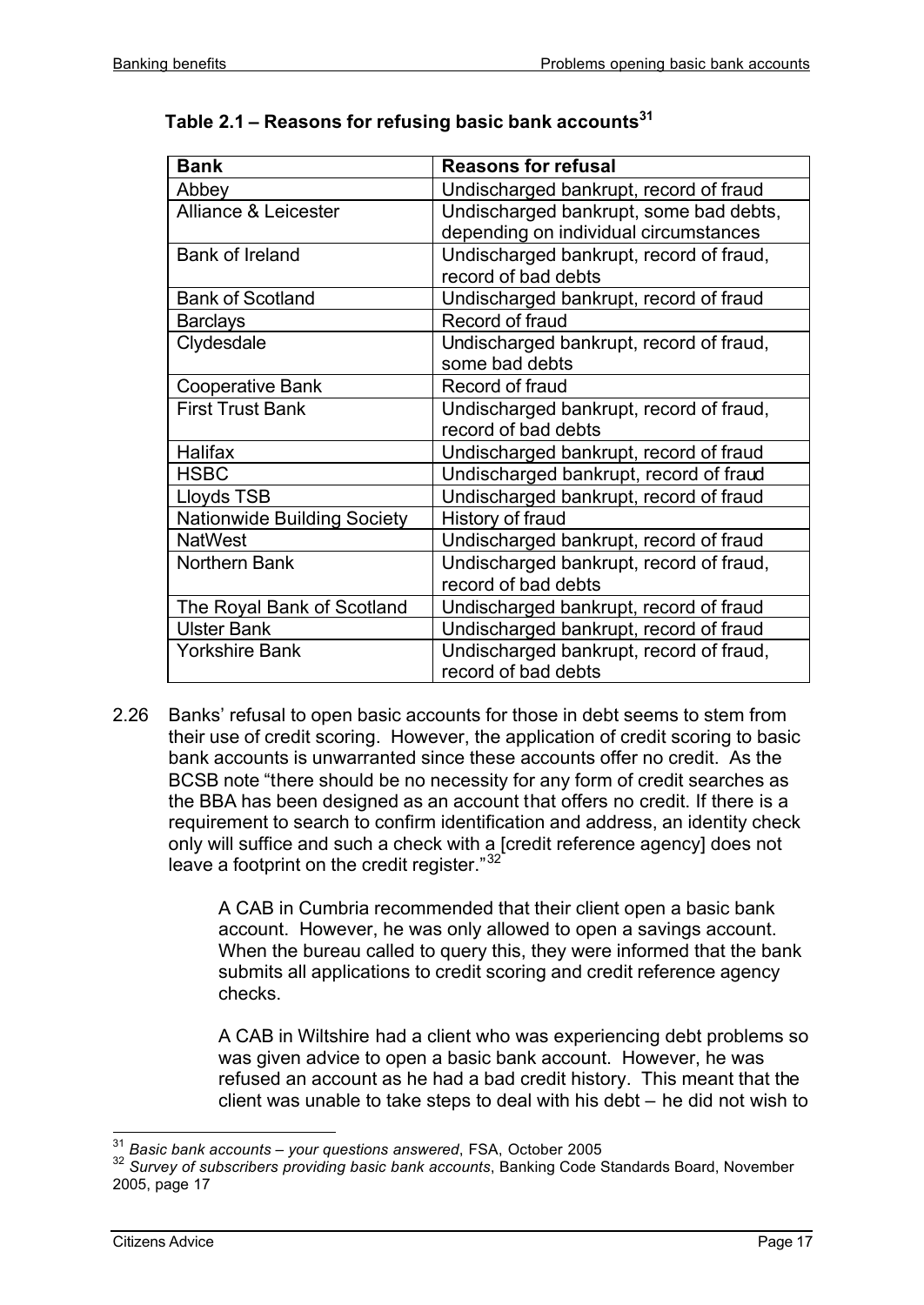make payments to his existing account as the bank would use them to pay off his non-priority debts to the bank, at the expense of paying his other, more pressing creditors.

A Surrey CAB reported that a man who was too ill to work needed to claim incapacity benefit when he had used up all his savings. The Jobcentre told him to open a new basic account for payment of his benefits. The client sought advice when he was turned down by two banks because of a poor credit record.

2.27 People who are undischarged bankrupts suffer particularly acute problems in being able to open basic bank accounts. As Table 2.1 shows, only three banks say they are willing to allow undischarged bankrupts to open their basic account. One of the consequences of bankruptcy is that the debtor's bank account may be frozen in case there are any assets which could be used to distribute to creditors, and in many cases the bank subsequently closes the account. This is an important issue, as personal bankruptcies are on the increase in England and Wales. The latest personal insolvency figures show an increase of 46 per cent in personal insolvencies over the past  $12$  months.  $33$ 

> A CAB in Northern Ireland reported that a woman who had petitioned for bankruptcy two months earlier had her bank account frozen by her bank. The bank advised the client that this was done by the Insolvency Service, and also told her that she would be subject to an installment order for anything up to 10 years. Yet the Insolvency Service confirmed to the client that they had written to the bank advising them that they had no interest in her bank account.

2.28 The limited choice of bank accounts for undischarged bankrupts arguably contradicts the government's policy intention that bankruptcy should allow people in unmanageable debt to make a fresh start:

> A CAB in North Yorkshire reported that they were approached by a couple in February 2005 who were unable to open a basic bank account because both partners were undischarged bankrupts. The inability to open an account had meant that the client's partner had lost a job offer because the employer had insisted on paying by direct transfer. Both the client and her partner therefore remained on benefits.

A CAB in Staffordshire reported that a man who had recently petitioned for bankruptcy needed to open a basic bank account for receipt of his incapacity benefit. He sought advice when he had visited all the local banks, none of whom were willing to open an account due to his recent bankruptcy.

2.29 This is also a problem for people in employment as the following case shows:

 $\overline{\phantom{a}}$  $^{33}$  DTI press release, 4 November 2005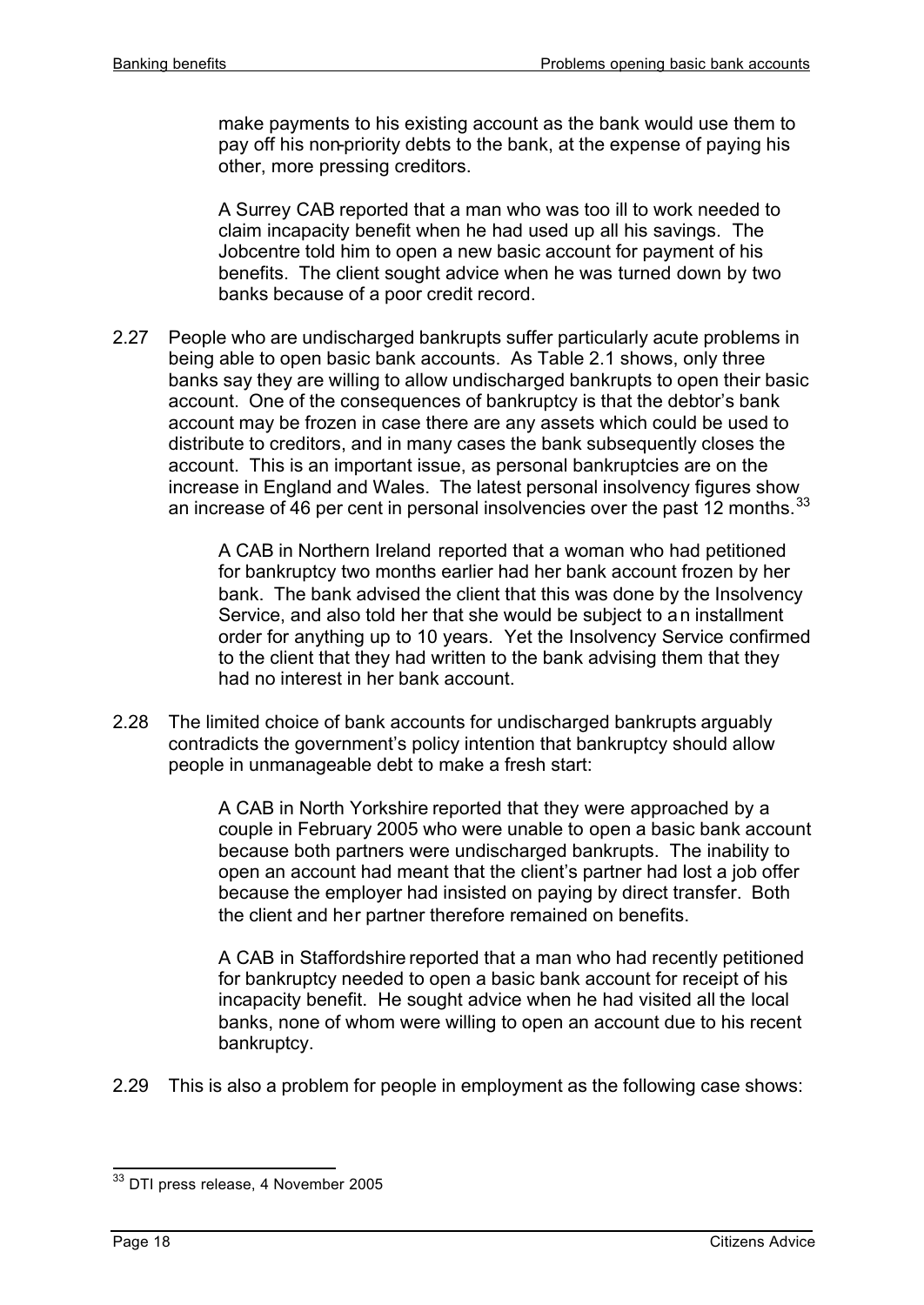A CAB in Staffordshire had a client who had his current account frozen when he was made bankrupt in March 2004. He had not been able to open another account so had to resort to receiving his wages by cheque. However, he had to pay six per cent to cash the cheques from his employer at a cheque cashing shop, meaning that he was losing around £50 of his wages per month.

#### **Delays in opening basic bank accounts – often due to over-centralisation**

2.30 Bureaux report that their clients are experiencing long delays when attempting to open basic accounts with some banks, as the relevant clearance processes are carried out centrally rather than at branches. This presents particular difficulties as banks can often insist on original documents being sent to the relevant processing department. Delays can leave clients without any income to meet essential needs, and they can soon get into debt which they may struggle to repay. For example:

> A CAB in Sussex reported that their client applied for a basic bank account and was obliged to send his ID off in the post. He was left with no form of ID for at least two weeks since the head office would not accept Xeroxes or confirmation from an employee that they had seen originals in the bank branch.

- 2.31 Indeed it appears delays may be getting even worse. One bank has recently changed their application process for opening a basic bank account, and the new procedure involves completing a four page postal application which must include photocopies of any proof of identity. Potential applicants are informed that it takes about four weeks to process the application. Other bureaux have reported that another bank requires that original documents must be submitted and sent to Glasgow for processing.
- 2.32 Bureaux in LHA pathfinder areas regularly report lengthy delays in opening accounts, which causes difficulties in accessing their payments and can have a serious impact on clients' ability to pay their rent on time, exposing them to rent arrears, and the potential threat of eviction.

A CAB in a pathfinder pilot area reported problems experienced by their client who needed to open a bank account in order to receive LHA. She made an application for a basic bank account in the local branch in early February 2005, presenting identification documents which were accepted and verified by branch staff. After several weeks had passed the client asked the bank for details of her account so that she could arrange to have her LHA paid into it. She was told that it might take up to three months to open because there was such a high demand for accounts.

A CAB in a pathfinder area reported a case where a client applied for a bank account in November 2004 but the account had still not been opened by February 2005, despite the client phoning the bank's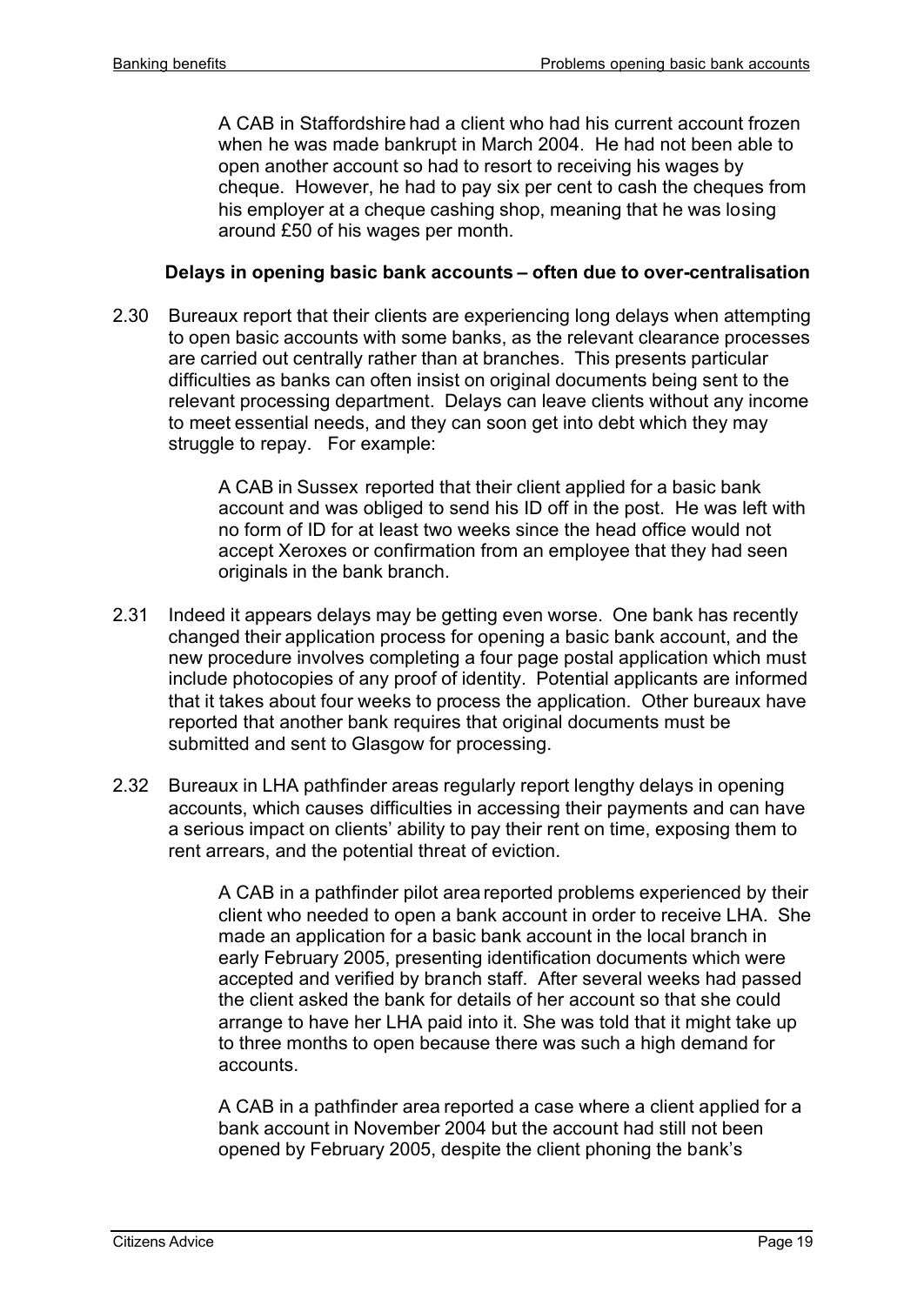helpline. This delay has caused great inconvenience, as the client has had to travel to the city centre 'one stop shop' to cash her LHA cheque.

2.33 The BCSB also discovered long delays in opening basic bank accounts, finding that "in some cases it took up to seven weeks for an account finally to be opened, in large part due to unnecessary delays at the account opening centre".<sup>34</sup> Such delays and conditions are unacceptable. Prompt benefits payments are essential to enable claimants to meet their basic needs, so must be designed to avoid lengthy delays. And where original identification documents are required, delays are even more problematic as clients often do not possess other means of identification.

#### **Difficulties opening bank accounts in rural areas**

2.34 People in rural areas are also experiencing problems opening bank accounts. Cost-cutting measures launched by the banks to increase their profitability have led to a contraction of the bank branch network, with nearly 6,000 bank branches having closed since 1990. This has left nearly 1,000 mainly rural communities bankless, with this trend looking set to continue. This programme of bank closures hits CAB clients particularly hard:

> An Oxfordshire CAB reported that an elderly couple faced difficulties in accessing benefit payments following being moved over to direct payment. The woman was told that she could no longer collect attendance allowance at the Post Office. As there was no bank or ATM in her village she was forced to open a POCA or travel six miles to the nearest town in order to withdraw some money.

A CAB in Shropshire reported that they had advised a client, who was off work due to mental ill-health, to open a basic bank account with the only bank in her village. However, the client was turned down because she could not provide a passport or driving license to verify her identity. There was no alternative bank in the small rural community, causing the client a great deal of inconvenience.

2.35 The contraction of the banking network means that only four per cent of villages have a bank branch. In contrast, 60 per cent of villages have a post office branch, and the rural post office network serves approximately 12 million customer visits a week.<sup>35</sup> The Post Office is keen to move into provision of financial services to provide alternative income streams to replace the income lost by cashing benefit order books and girocheques. Their large network of branches provides a unique opportunity to make a positive contribution to tackling financial exclusion in both urban and rural areas through the provision of access to banking facilities. However, it is not possible to open a basic bank account in a post office, so people in rural areas will have to travel to the nearest town in order to open one or to have a choice of banks.

<sup>34</sup> <sup>34</sup> *Survey of subscribers providing basic bank accounts*, Banking Code Standards Board, November 2005, p.16

<sup>35</sup> *The Three Rs: Research, Urban Reinvention, Rural Network - Postcomm's fifth annual report on the network of Post Offices*, 2004-05, Postcomm, October 2005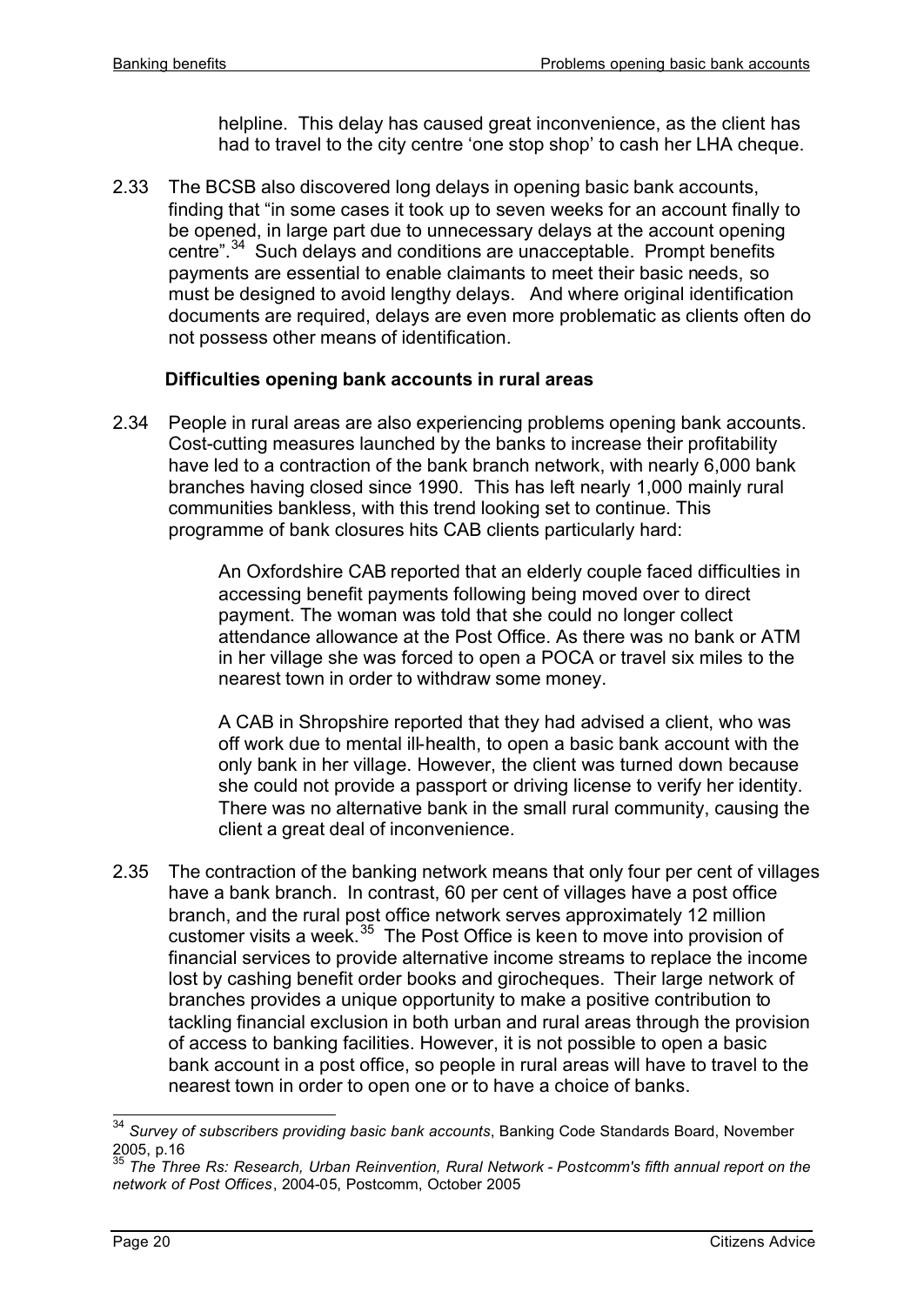# **Upgrading basic bank accounts**

- 2.36 A significant goal in spreading ownership of bank accounts is to bring financially excluded individuals into the financial mainstream, and allow them to take advantage of the benefits that this can confer. We therefore recognise that there will be cases where it is appropriate for people to move from basic bank accounts to current accounts, and that this may be something to aspire to. Reports from the BBA reveal that since the launch of basic bank accounts in 2001, 122,000 basic bank accounts have been upgraded to standard accounts.<sup>36</sup>
- 2.37 However, we are concerned that banks may take the opportunity over time to upgrade accounts to conventional accounts with full banking facilities where this is not in an individual's best interests:

A CAB in Wiltshire reported that their client sought to move from a basic bank account to an account with a chequebook and debit card. The staff at the bank branch recommended an account which has charges of £9 per month. These charges were not mentioned at the time. As a consequence she has accrued charges totalling more than £50. The bank staff failed to inform the client about another current account which has a chequebook and debit card but has no charges.

A CAB in the West Midlands reported that a single 51 year old man needed to open a basic bank account for receipt of his JSA. When the client went into the bank to open the account, he explained that he was not very good with money and that he wanted an account which did not allow him to go overdrawn. The bank assured him their basic account would not allow this. Safe in this knowledge, the client felt able to withdraw money from his account without having to check the balance first, as he knew he would be informed if there were insufficient funds in the account for the withdrawal. However the bank upgraded the client's account without asking him, and on one occasion he went overdrawn. The first time the client realised that his account was changed was when the bank informed him they had given him an overdraft facility of £50. The client was also charged £50 for going overdrawn, and with interest and charges, he now owed the bank £238. His account was closed and the client opened a POCA instead. The client subsequently received a letter from a debt collection agency threatening legal action if he did not pay the overdraft.

2.38 In addition, there may be a temptation for banks to use the opening of a basic bank account as an opportunity to sell additional banking and other financial services.

> A CAB in Hampshire reported a case in which their clients had multiple debts, and had opened a basic bank account with a high-street bank to

 $\overline{\phantom{a}}$ **<sup>36</sup>** *Basic bank account take-up continues*, BBA Press Release, 4 July 2005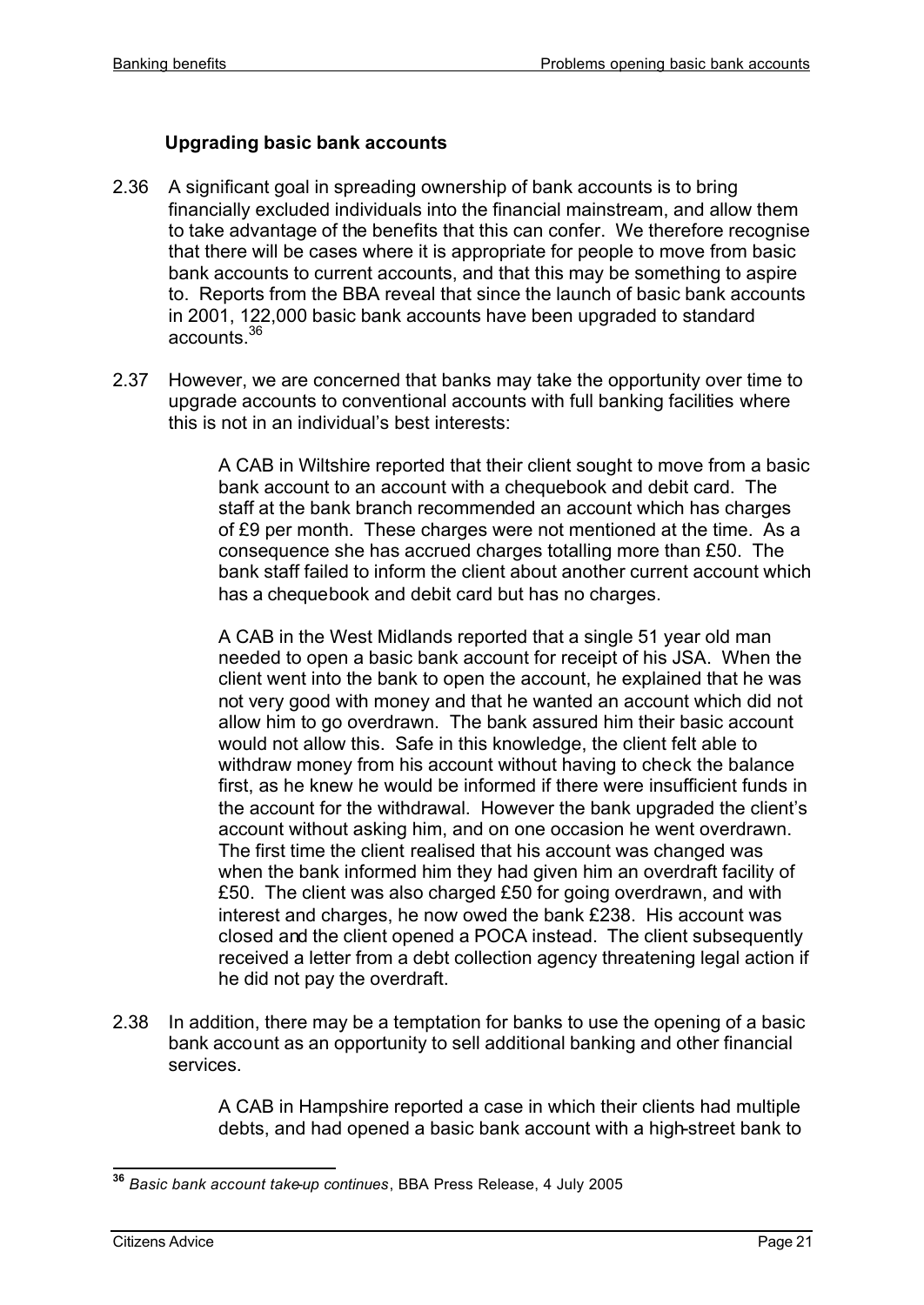have their benefits paid into. Despite being in debt and having to rely on benefits as their sole source of income, an official at the bank attempted to persuade the clients to take out life assurance. On advice from the CAB, the client declined this offer.

- 2.39 No doubt, some account holders will welcome the additional services and products as appropriate to meet their changed and developing banking needs. However, there is a clear danger of mis-selling as those who take out basic bank accounts are amongst the most financially vulnerable.
- 2.40 We expect banks to recognise this fact and exercise additional care and internal controls when targeting basic bank account holders with the offers of upgraded facilities or other products.

#### **The consequences of not being able to open a bank account**

2.41 In instances where bank accounts cannot be opened and giro cheques from the DWP are received instead,  $37$  people face a limited choice: they can cash uncrossed cheques for up to £449.99 at the Post Office<sup>38</sup> or they can go to a company which charges fees to cash the cheques. A recent report found that "the British Cheque Cashing Association (BCCA) claims that the average fee charged by one of their members for cashing a cheque is around 10 per cent of the cheque's value."<sup>39</sup> For people in receipt of benefits this charge can represent a very sizeable proportion of the money they have to live on.

> A CAB in South East Wales reported that a client without a bank account received a benefit cheque from Inland Revenue for £3,230 in March 2005 for backdated Tax Credits. Although she had a POCA to receive benefits payments, she was unable to pay the cheque into this account as no money other than electronic payments of state benefits and tax credits can be paid into a card account. As a result the client had to resort to a cheque cashing company. She was charged £123 to cash the cheque.

> A Somerset CAB reported the case of a client on low income who was working full time. He had tried to open a bank account in order to have his wages paid in but was turned down because he did not have a passport or driving licence. The bank refused to accept his NHS card from his doctor, his wage slips, a letter from his landlord and ID from

 $37$  As at April 2005 the DWP was paying 712,000 customers by cheque, Hansard, House of Commons, 20 June 05, Column 708W

 $38$  "Cheques are issued [by the DWP] to the claimant's home address on a regular basis to match the frequency of their benefit or pension payments. Uncrossed cheques may be cashed at any post office and will give claimants immediate access to the value of the cheque. Any uncrossed cheques may, and all crossed cheques must, be paid into bank accounts. Presently cheques of value up to £349.99 are not crossed. The crossing limit for DWP cheques will be raised from October 2004 to £449.99." National Federation of SubPostmasters, June 2004

<sup>39</sup> *Would you credit it*?, Paul A Jones & Tina Barnes, Liverpool John Moores University, January 2005, p.43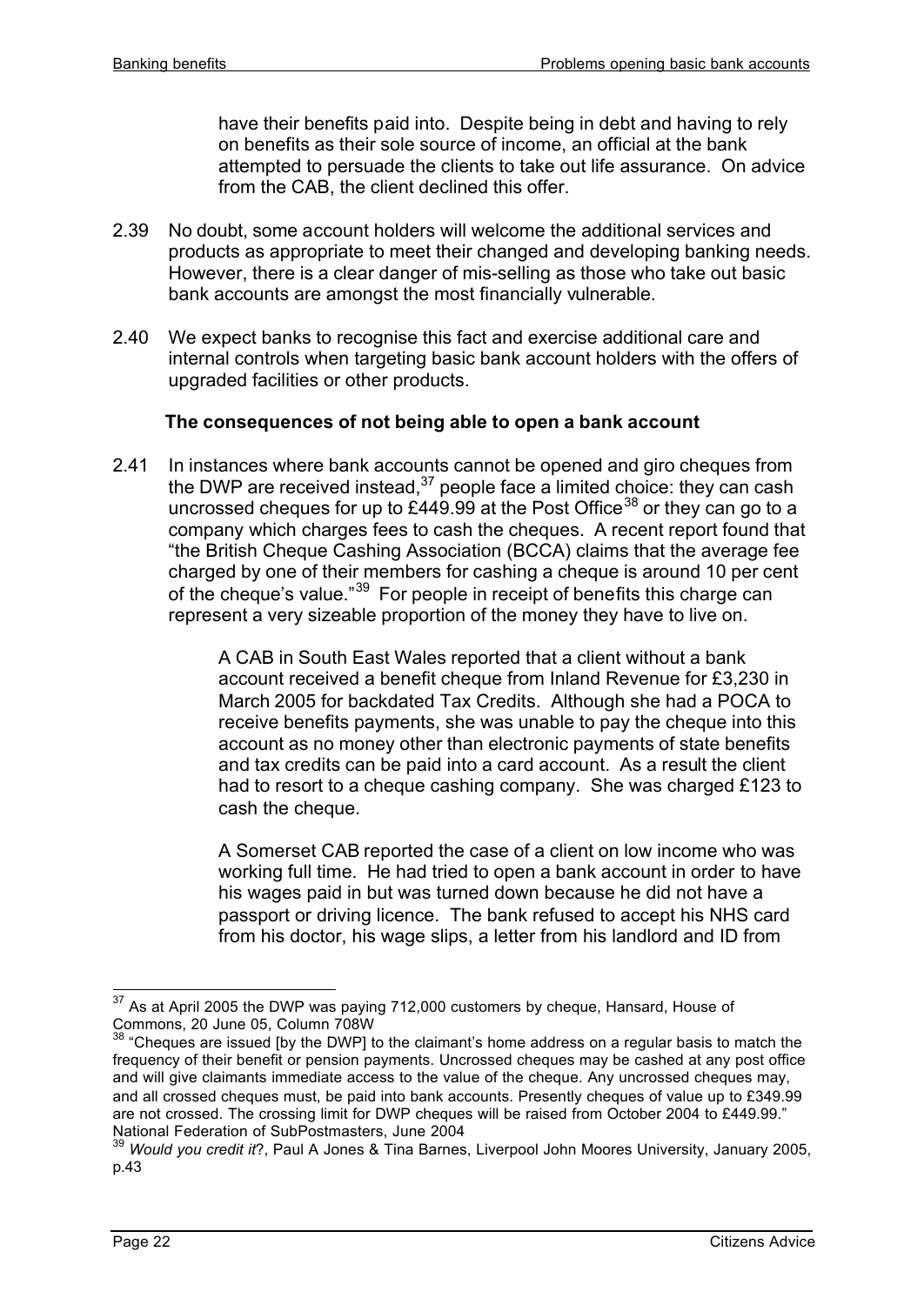work. As a result, he is currently being paid by cheque and has had to use cheque-cashing facilities where he incurs large fees.

2.42 These problems will become more acute in relation to LHA because the fallback option of opening a POCA is not available. Five of the bureaux in the LHA pathfinder areas have been particularly well placed to monitor these problems because they have specific contracts with their local authorities to help clients facing difficulties managing their financial affairs, including the opening of bank accounts. Many of their clients cannot open a bank account because they do not have sufficient proof of their identity and address which is acceptable to the banks.

> A pathfinder CAB client had spent a considerable amount of time trying to open a bank account but with no success as he did not have the required photographic ID. He was therefore being paid LHA by crossed cheque. This meant he had to go to the council's One Stop Shop every four weeks to get his cheque cashed, causing him stress and additional worry about how to pay his rent.

2.43 The LHA guidance allows for payment to be made direct to the landlord where the claimant is unable to open a bank account. However this does not resolve the problem for people whose LHA exceeds their rent. These people are then penalised for not having a bank account because they have to pay for the privilege of cashing their "LHA excess" cheque:

> A CAB in an LHA pathfinder area reported that their client tried to open a bank account to receive LHA but was turned down because of a lack of acceptable ID. The bureau recommended that the local council make direct-to-landlord payments for a period to allow client time to obtain ID and open a bank account. The local council accepted this and began making direct payments to the landlord. However, the client has excess benefit of £17.50 per week which the local council sends to the client by crossed cheque, even though they are aware that he does not have a bank account to pay it into. This forces him to use a substantial part of his benefit entitlement just to cash the cheque.

2.44 In some instances, bureaux have reported that their local authorities have negotiated directly with their corporate banking partner to allow HB claimants who do not possess a bank account to cash their cheques free of charge at their branches.<sup>40</sup> We applaud this innovative approach, and challenge other local authorities to replicate this example. Given that local councils in England and Wales are responsible for £74 billion of public expenditure we are keen to see them use their procurement and banking power to benefit local people.<sup>41</sup>

j <sup>40</sup> London Borough of Wandsworth and Conwy County Borough

<sup>41</sup> See www.lga.gov.uk/About.asp?lsection=456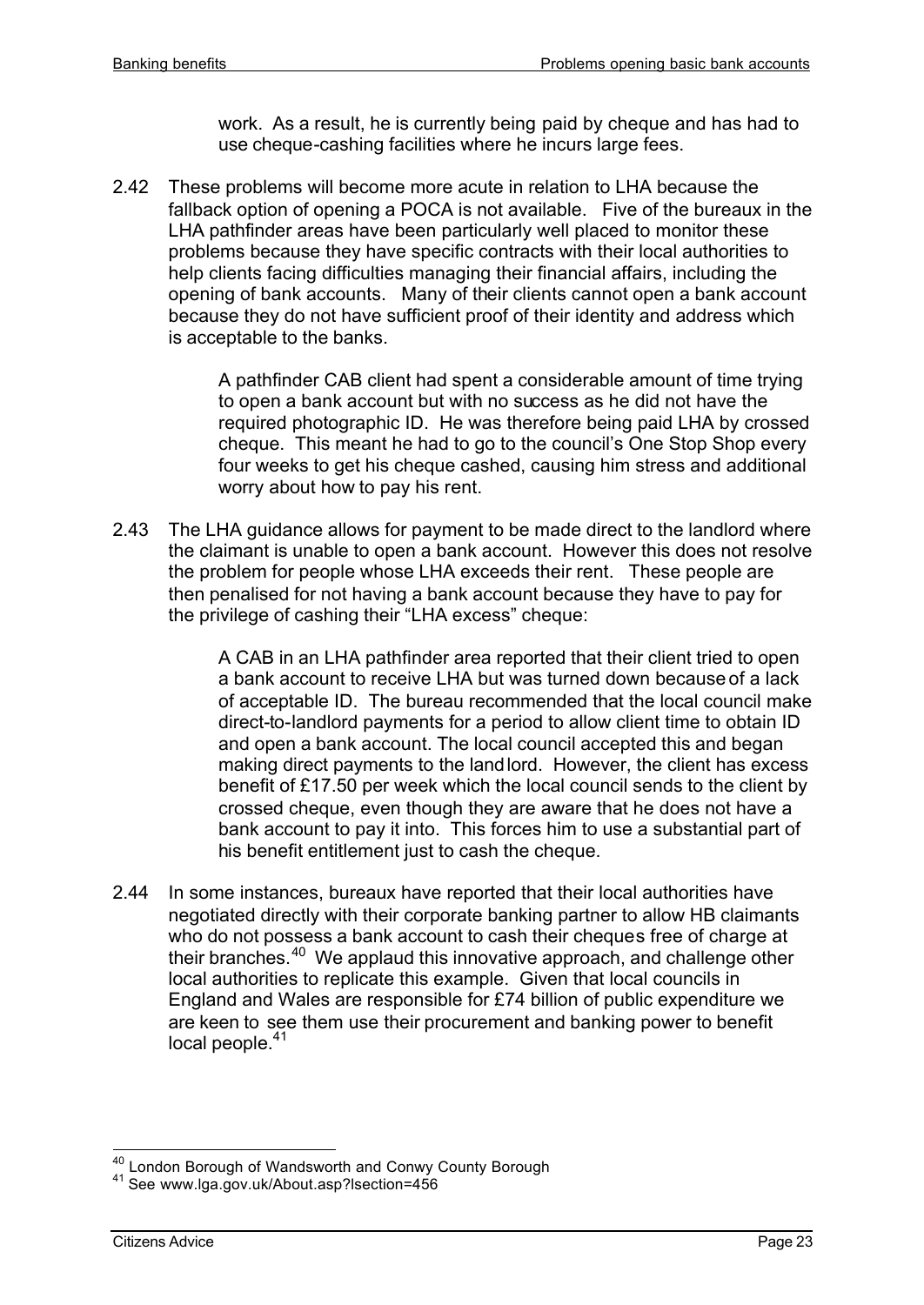## **The need for support for vulnerable people**

- 2.45 Not everyone will be able to open a bank account easily, prompted solely by receipt of a leaflet about the banking options available to them. Some people, often the most vulnerable and socially excluded, will need practical support to enable them to open and use a bank account.
- 2.46 CAB evidence shows the level of support that some people need to open a bank account:

An adviser at a pathfinder CAB spent a whole day with an elderly woman with memory problems to get a bank account opened for her. The details of this case are reproduced in Appendix 1 of this report.

A Kent CAB reported that a man with severe mental health problems was taken to the bureau for help with his debt problems by his social worker. The social worker explained that the client's mental health problems were so severe that the client had not claimed state benefits for two years. The CAB helped him claim income support and advised him to open a basic bank account for payment. The client and social worker visited five bank branches, only one of whom was willing to let him open an account, but only when he could bring them a letter of entitlement to benefits. The social worker told the CAB that it was a totally humiliating experience for the client, particularly as most banks did not take him into a private interview room to tell him he could not have an account, but gave him their decision in earshot of other people using the bank.

A CAB in Sussex reported that a client with mental health problems and an alcohol and drug addiction tried to open a basic bank account. However, due to his volatile behaviour, the bank he visited called the police who arrested him. The client felt that the bank staff could have tried to understand his needs, rather than just call the police.

- 2.47 Recent FSA research notes that "many commentators think that the best way to give advice is face to face", $42$  while other studies have found that this is particularly the case for vulnerable consumers, those on a low income and the financially unconfident, who find support and guidance essential in digesting financial information  $43$
- 2.48 Some bureaux have received funding for support to individuals opening bank accounts. A number of bureaux received funding from DWP in 2004/5 to provide financial literacy work with hard-to-reach groups claiming benefits who had not opened an account, and eight bureaux in pathfinder areas have received funding to provide money advice and support to people who need to open bank accounts.

j <sup>42</sup> *Advice and the best way of delivering it – Literature survey for the Financial Capability Generic Advice project*, Virginia Wallis, August 2005.

<sup>43</sup> *Would you credit it*?, Paul A Jones & Tina Barnes, Liverpool John Moores University, January 2005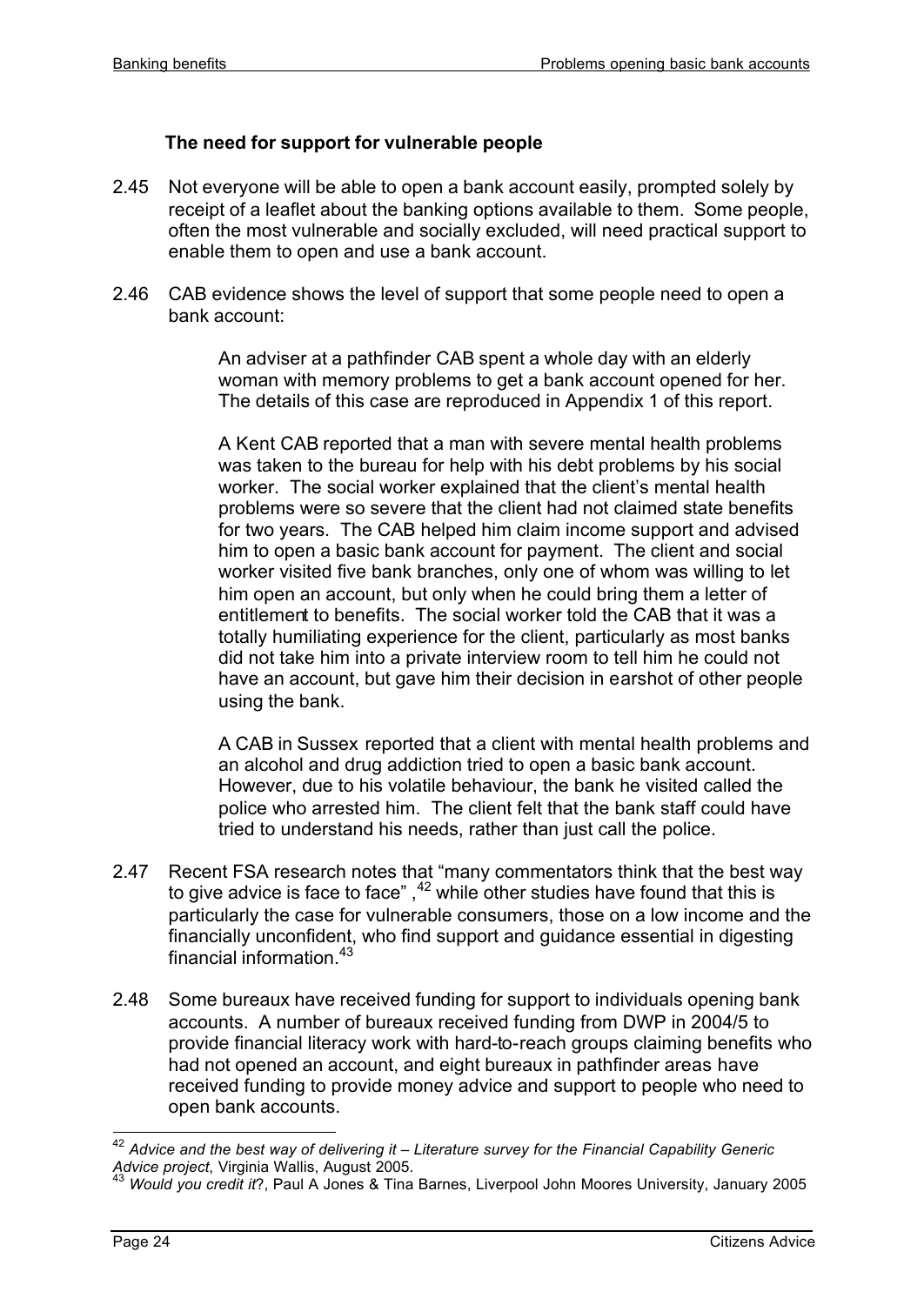#### **Conclusion**

- 2.49 This chapter has highlighted the range of problems people experience in attempting to open basic bank accounts. What is clear is that the process of opening an account is often more difficult than it should be, with the most vulnerable people frequently finding that there are significant obstacles placed in their way as they attempt to open accounts. It is clear that more needs to be done by the banking industry to tackle these problems.
- 2.50 The next chapter looks at the difficulties that are encountered by people after they have successfully opened a bank account and are using it for receipt of benefit payments. These difficulties are experienced by people with both current or basic bank accounts.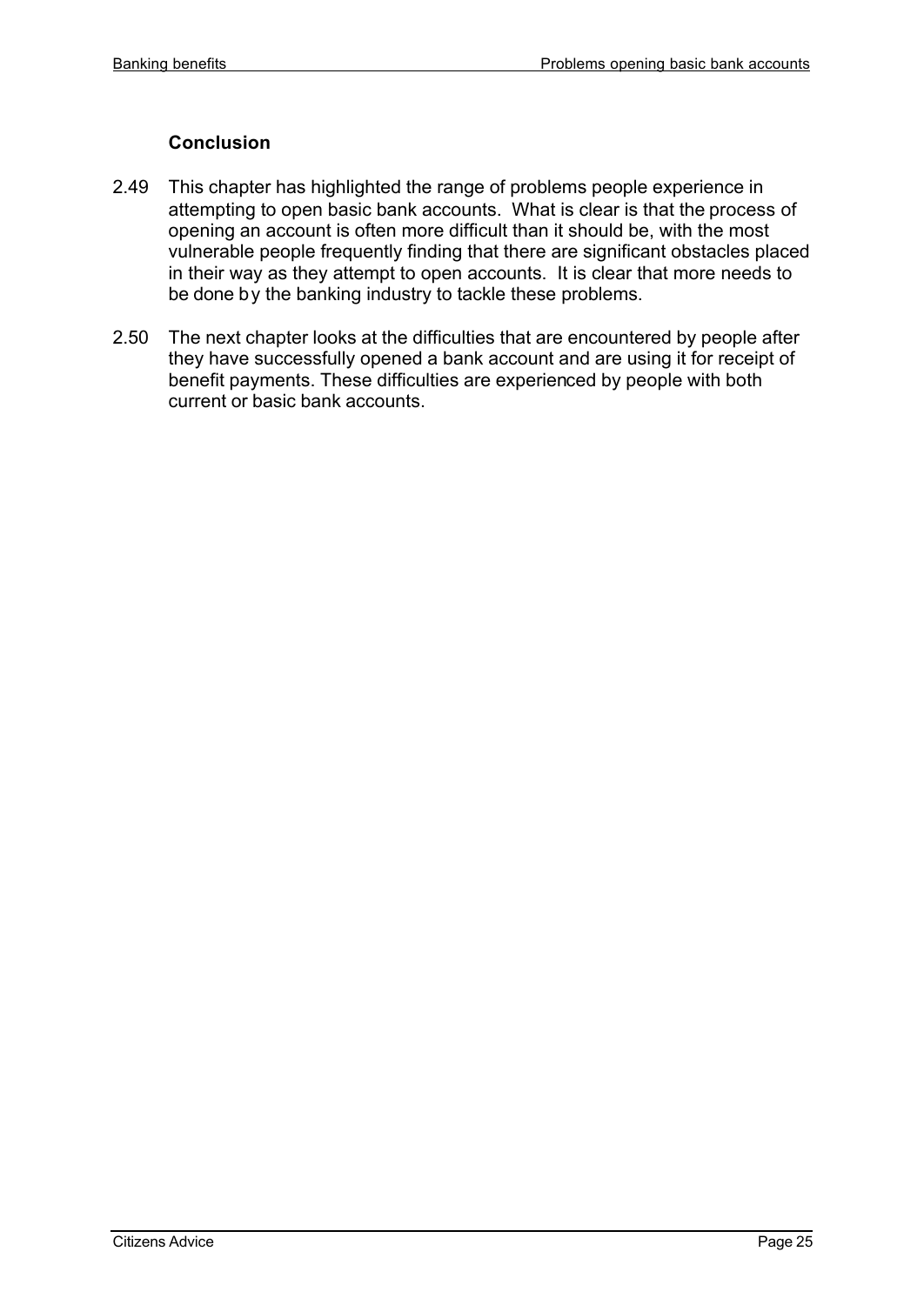# **3 Problems operating accounts**

- 3.1 This chapter looks at the problems people experience after they have opened an account. CAB evidence suggests that providing access to bank accounts is not enough to ensure that people are financially included. The design and features of the account, whether current or basic, are also important. A recent Citizens Advice and IPPR report gave this definition of financial inclusion: "For full inclusion to happen, citizens should have access to appropriate financial products and services and the opportunity, ability and confidence (and appropriate support and advice) to make informed decisions about their financial circumstances, as would be regarded as a minimum to organise their finances in society effectively."<sup>44</sup> People also need protection from unfair practices by the financial services industry.
- 3.2 CAB evidence shows that more needs to be done to achieve full financial inclusion in relation to banking services. CAB clients are having problems operating their bank accounts and managing their benefit income for the following reasons:
	- Banks appropriating money in accounts to pay other debts.
	- The timing of direct debits, standing orders and administration charges.
	- Poorer levels of service for basic bank account holders.
- 3.3 CAB clients are likely to be on low incomes. Recent research for Citizens Advice by MORI shows that CAB clients are predominantly in social groups DE and more likely to be tenants of social housing than the population as a whole.<sup>45</sup> They are therefore more vulnerable to very small income shocks, and are at risk of falling into unmanageable debt. Whilst these debts may seem small, they can have a great and detrimental impact on people's lives.

# **Banks' right of set-off**

- 3.4 CAB evidence shows that banks can take money out of a customer's basic or current account to pay other debts to the bank without checking the customer's circumstances first. Nearly 40 per cent of the evidence forms submitted by bureaux and analysed for this report concerned this issue.
- 3.5 Under accepted banking practice, banks have a general right to evaluate a customer's financial situation and, if necessary, to 'combine' the accounts held by that customer. In reality, this means that a bank can transfer money from an account that is in credit in order to make payments that are due on another account. This principle is known as the right of 'set-off'. According to the Financial Ombudsman Service (FOS), this right does not have to be mentioned in the Terms and Conditions which apply when opening any bank account including savings accounts. The only onus on the bank is that they should give the client a 'reasonable' amount of time to pay the debt; although

<sup>44</sup> *Beyond Bank Accounts: full financial inclusion*, Sue Regan and Will Paxton, ippr and Citizens Advice, December 2003

<sup>&</sup>lt;sup>3</sup> Unmet need for Citizens Advice Bureaux, MORI, September 2004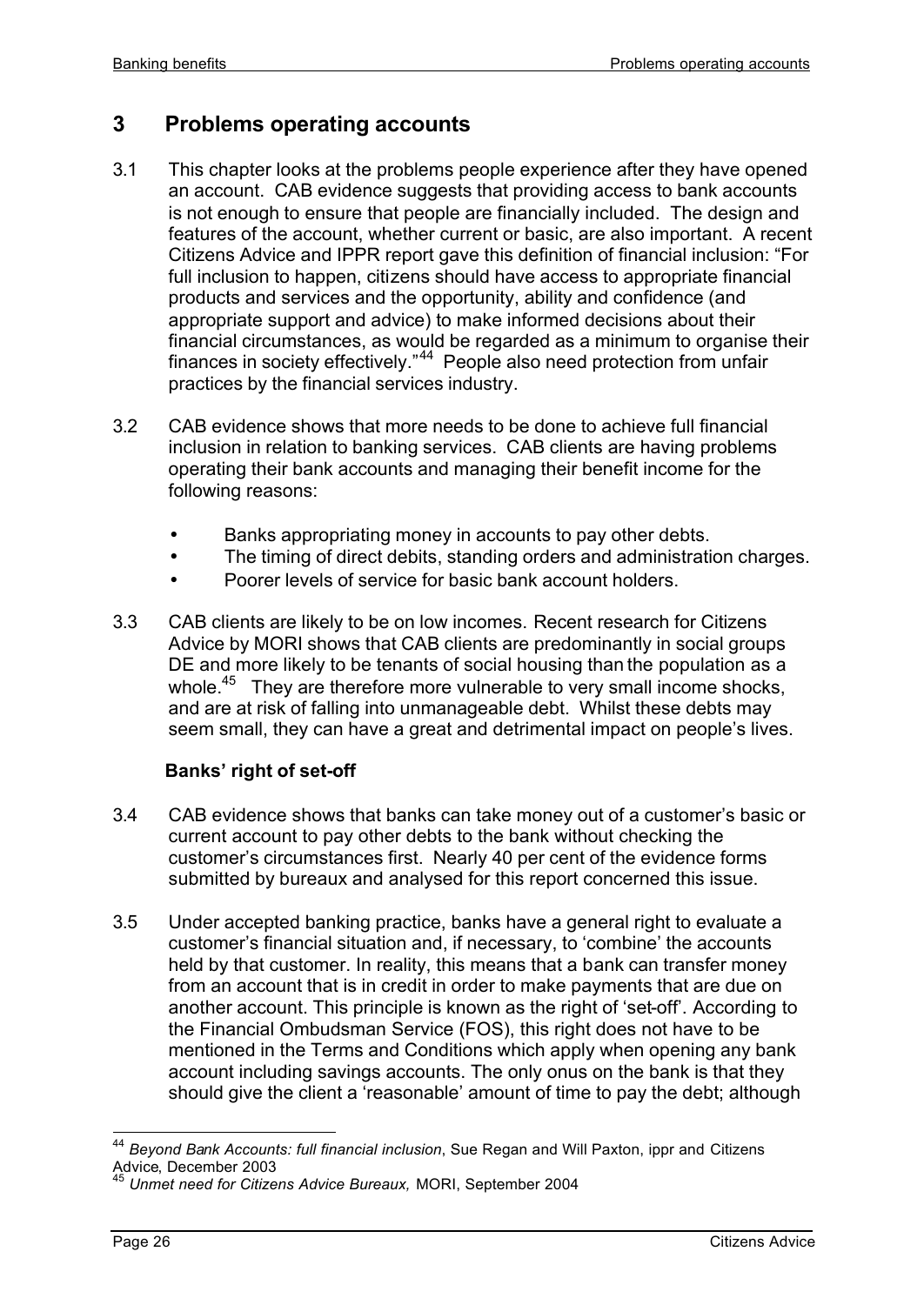what is deemed reasonable is left to the discretion of the individual banks. Likewise, there is no expectation that a bank should warn a client that it is about to enact its right of set off. Instead banks are simply advised by the FOS that they should tell a client as soon as possible after they have made a transfer.<sup>46</sup>

- 3.6 Whilst FOS states that a bank exercising right of set-off should only take an amount totalling a missed payment, they do not place a limit on the amount that a bank can remove from an account. Banks are only asked not to abuse their position by removing all the funds in an account.
- 3.7 The Banking Code is silent about the right of set-off, though it does commit subscribers to treat customers in financial difficulty positively and sympathetically. This responsibility is defined in the Banking Code Guidance for Subscribers which states "the subscriber should take into account any other accounts that the customer may have with the subscriber if these have a credit balance…the subscriber should leave the customer with sufficient money for reasonable day-to-day expenses, taking into account individual circumstances".<sup>47</sup>
- 3.8 Evidence from bureaux shows banks are not adhering to this guidance, and as a result, CAB clients are suffering excessively. Cases reveal that banks are removing income - and for the majority of our clients this is benefit income required for essential needs - to satisfy outstanding debts. Some clients are even finding that banks are removing all their income leaving them with nothing to live on.

A Buckinghamshire CAB reported that they saw a client who has her son's disability living allowance (DLA) and child benefit (CB) paid into her current account. The account was overdrawn and she also had two consolidation loans so owed £27,000. The bank removed the client's DLA and CB payments for two months, resulting in severe hardship with the loss of some £500 a month benefit income. This left the client short of money for food for her children.

A South West Wales CAB saw a client who was experiencing financial hardship and was in debt. The client had two young children and was in receipt of income support. Her bank had been accessing the client's account to meet some debt repayments, leaving the client with no money to live on. The client was left in a situation where she could not cover her rent and risked eviction.

A Lincolnshire CAB reported that they saw a client who has been overdrawn twice in one month. The bank used the client's child tax credit and child benefit to pay off the overdraft and the overdraft charges. This has left the client with no money for her children or to pay for her living costs.

<sup>46</sup> *Banking: firms' right of 'set off'*, Financial Ombudsman Service, Ombudsman News Issue 40 September/October 2004

<sup>47</sup> *The Banking Code Guidance for Subscribers*, paragraph 14.2, March 2005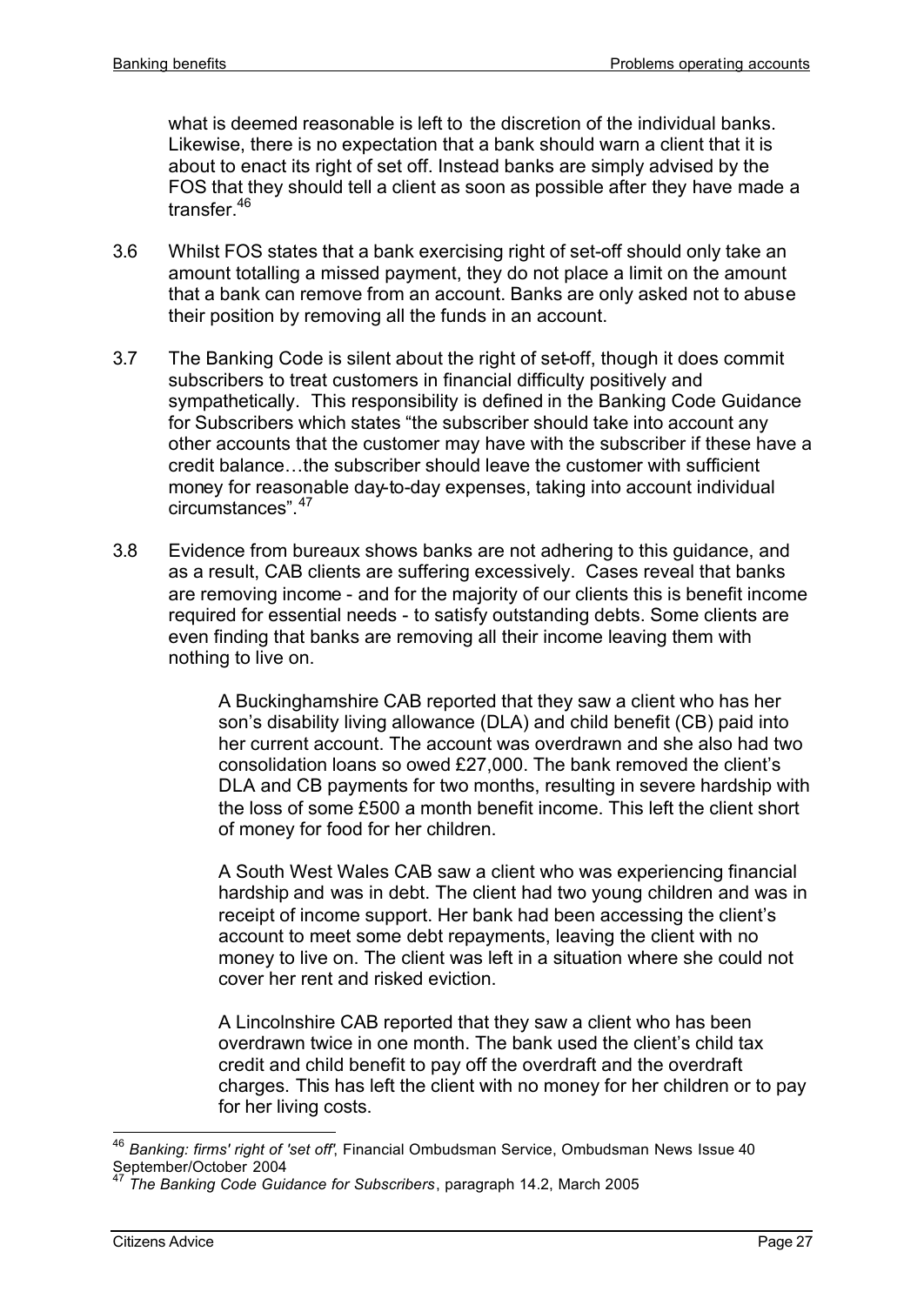A rural CAB in the Midlands saw a client who had been unable to open a basic bank account. As a result her DLA was paid into a current account. The account has an overdraft and the whole amount of her recent DLA payment of £65 was used to 'service' her overdraft. This is despite repeated requests to not use this income.

A Humberside CAB reported that a lone parent with four children, and who was expecting a baby, was shocked to discover that £400 of her social fund maternity grant had been transferred out of her bank account to pay other debts leaving her with about £30 to live on. The client told the bureau that the bank had taken £200 out of her account a few weeks before. On contacting the local branch she was asked to speak to a helpdesk who informed her that even though an offer of repayments for the amount she owed the bank had been accepted, they would check her account regularly and take any money found to be in it.

- 3.9 Such practices obviously have major implications for the planned rollout of LHA payments to bank accounts. As discussed earlier, reform of HB entails payment being made direct from the local authority to the claimant's bank account for tenants in private rented accommodation. So if a client is in debt on another account, their LHA payment might be appropriated to pay it, leaving the client unable to pay their landlord, and facing rent arrears and even eviction. In comparison there are not such drastic consequences for non-payment of an unsecured credit debt.
- 3.10 This practice does nothing to help people with multiple debt problems, and can reinforce poverty and social exclusion. If the bank chooses to enact its right of set-off and wholly removes the balance in a client's account for money owed on a non-priority debt - a credit card for example - it may prevent the client from honouring other, perhaps more critical, debt repayments. And as banks are not duty bound to inform the client that they are going to use their right of set-off, the client is not given the opportunity to manage their other financial commitments.

# **Direct debits and administration charges**

- 3.11 It is not just the banks' right to set-off which is undermining the financial welfare and stability of CAB clients. Charges levied by banks for items such as failed direct debits, standing orders, unauthorised overdrafts and bounced cheques can also cause considerable hardship. This is a growing problem: research by Egg highlights the substantial 71 per cent increase over the last five years in the use of direct debits as a means of paying household bills and nearly a third of all UK current account holders claim to have been hit by a charge for going over their agreed overdraft limit.<sup>48</sup>
- 3.12 Although basic bank accounts have a direct debit facility, the majority do not allow for an overdraft facility. Therefore if one or more direct debits fail

 $\overline{\phantom{a}}$ <sup>48</sup> *Not – so – 'current' account,* Egg plc, September 2005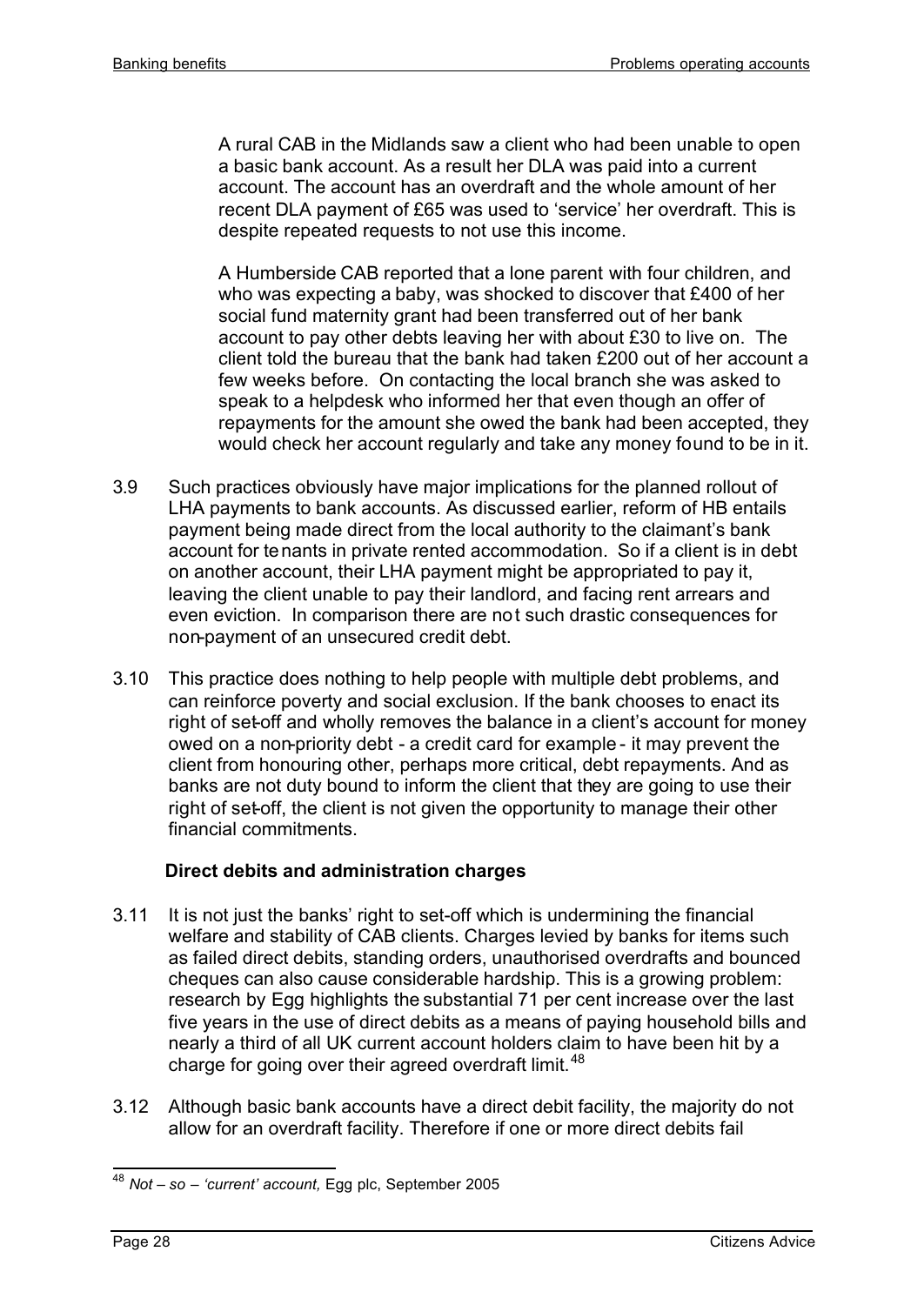because there are insufficient funds the consumer will be penalised for failing to honour a direct debit and may then be charged for having an unauthorised overdraft.

- 3.13 The Banking Code stipulates that banks should exercise consideration when applying charges, especially if a client is in financial difficulty. The code states that 'subscribers may consider agreeing with such customers appropriate concessions relating to charges and interest payable by the customer. This may mean suspending or reducing interest, default charges and annual fees where agreed repayments do not cover them'.<sup>49</sup>
- 3.14 The table below shows the charges levied by banks for missed direct debits on their basic bank accounts, and also shows whether the account offers a free buffer zone. There is an extraordinary 160 per cent difference between the lowest and highest charges.

| <b>Bank</b>                        | <b>Free Buffer Zone</b> | <b>Charge for unpaid</b> |
|------------------------------------|-------------------------|--------------------------|
|                                    |                         | <b>Direct Debit</b>      |
| Abbey                              | <b>No</b>               | £35                      |
| <b>Alliance &amp; Leicester</b>    | <b>No</b>               | £34                      |
| Bank of Ireland                    | No                      | £38                      |
| <b>Bank of Scotland</b>            | <b>No</b>               | £39                      |
| <b>Barclays</b>                    | No                      | £15                      |
| Clydesdale                         | No                      | £35                      |
| <b>Cooperative Bank</b>            | <b>No</b>               | £19.50                   |
| <b>First Trust Bank</b>            | £10                     | Under £35 = £22.50       |
|                                    |                         | Over £35 = £37.50        |
| <b>Halifax</b>                     | <b>No</b>               | £39                      |
| <b>HSBC</b>                        | £10                     | <b>No</b>                |
| Lloyds TSB                         | £10                     | <b>No</b>                |
| <b>Nationwide Building Society</b> | <b>No</b>               | £30                      |
| <b>NatWest</b>                     | No                      | £38                      |
| Northern Bank                      | No                      | £37.50                   |
| The Royal Bank of Scotland         | No                      | £38                      |
| <b>Ulster Bank</b>                 | <b>No</b>               | Under $£20 = £35$        |
|                                    |                         | Over £20 = £37.50        |
| <b>Yorkshire Bank</b>              | <b>No</b>               | £35                      |

**Table 3.1 Basic Bank Accounts – Summary of charges<sup>50</sup>**

3.15 Table 3.2 shows charges for unpaid direct debit for some current accounts. Viewed together, both tables highlight the comparable level of charging for both basic and current accounts. For example, Halifax charges exactly the same amount for both its current and basic accounts.

<sup>49</sup> *The Banking Code*, Section 14.3, March 2005

<sup>50</sup> Information taken from FSA leaflet *Basic bank accounts – your questions answered*, October 2005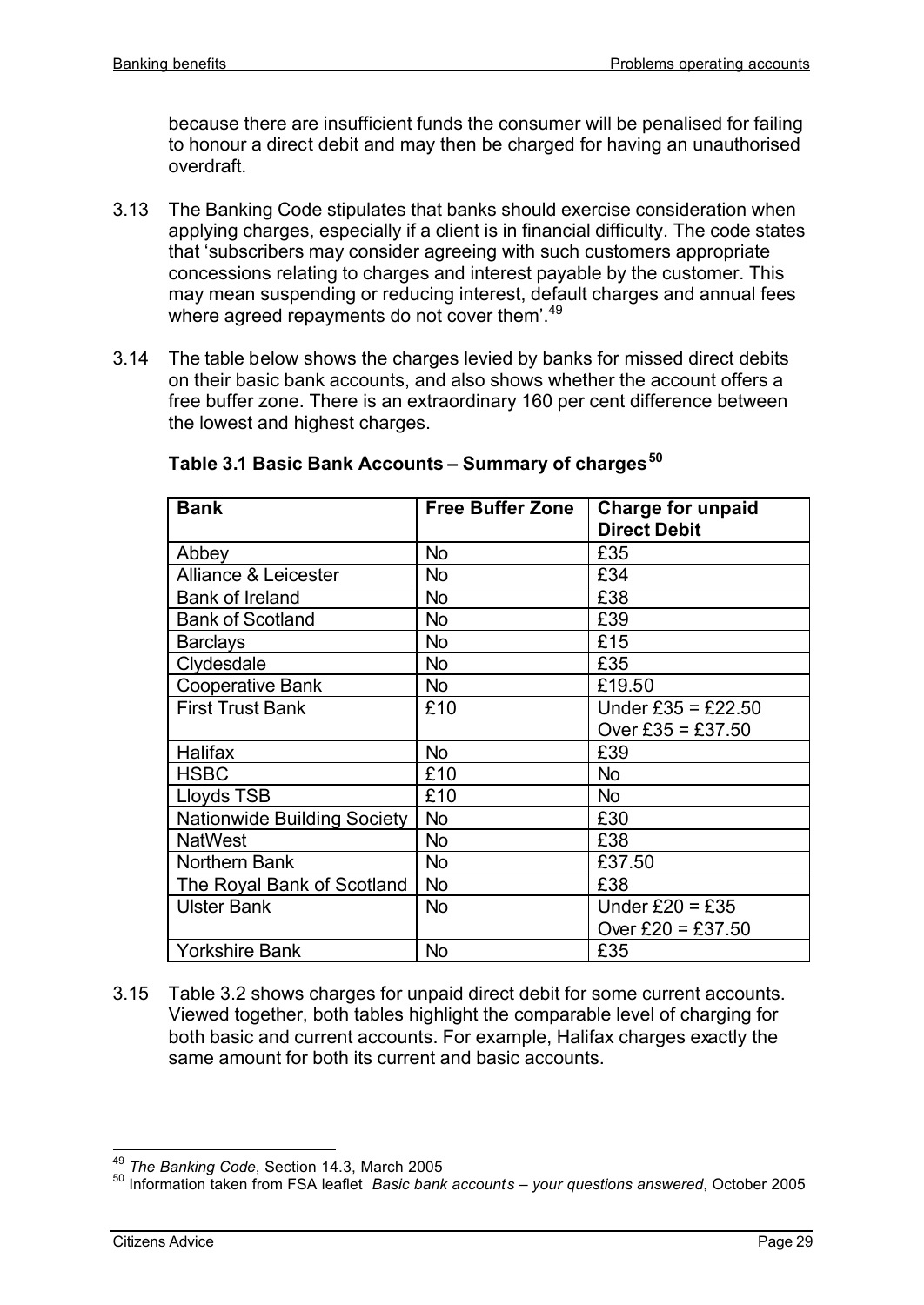| <b>Bank</b>                   | Charge for unpaid direct debit |
|-------------------------------|--------------------------------|
| Abbey                         | £32                            |
| <b>Alliance and Leicester</b> | £34                            |
| <b>Barclays</b>               | £30                            |
| Halifax                       | £39                            |
| <b>HSBC</b>                   | £30                            |
| <b>First Direct</b>           | £37.50                         |
| Lloyds TSB                    | £35                            |
| <b>Natwest</b>                | £35                            |
| <b>Royal Bank of Scotland</b> | £35                            |

# **Table 3.2 Unpaid direct debit charges for current accounts<sup>51</sup>**

- 3.16 Comparing the levels of charges for failed direct debits with rates of benefits gives an insight into how such charges can often lead to greater debt problems:
	- The personal allowance for income support for an individual who is 25 or over is £56.20 per week.
	- Incapacity benefit for an adult dependent at the long-term rate is £45.70 per week.
	- Child benefit for an only or eldest child is £17.00 per week.
- 3.17 Thus, a person on income support would be left with less than half their weekly benefit entitlement to live on if their bank charged £32 for a failed direct debit. CAB evidence shows the consequences of banks failing to adopt proportionality when making administration charges:

A Suffolk CAB reported that they saw a client who is on benefits. Her weekly benefits income is £65.52. The client has a bank account and she has arranged for the payment of four direct debits each of approximately £5 to £10 a month. On four occasions the client did not have enough funds to cover the direct debit. The bank charged the client £32 for each unpaid direct debit. This accrued over two months. The bank then debited the client's account for £128.00. Thereafter, it deducted the full value of her benefit payments on two successive weeks. This left the client with no money to live on.

An Oxfordshire CAB's client, a lone parent, did not receive her wages on time and so had insufficient funds in her account to pay her direct debits. She was charged for each failed direct debit, at a total cost of £344.

A Surrey CAB reported a case in which their client, who is a single parent on benefits with multiple debts, had been unable to pay her direct debits. Over the last six months she had been charged nearly £1,500 for the failed transactions.

 $\overline{a}$ <sup>51</sup> *Not - so - 'current' account*, Egg plc, September 2005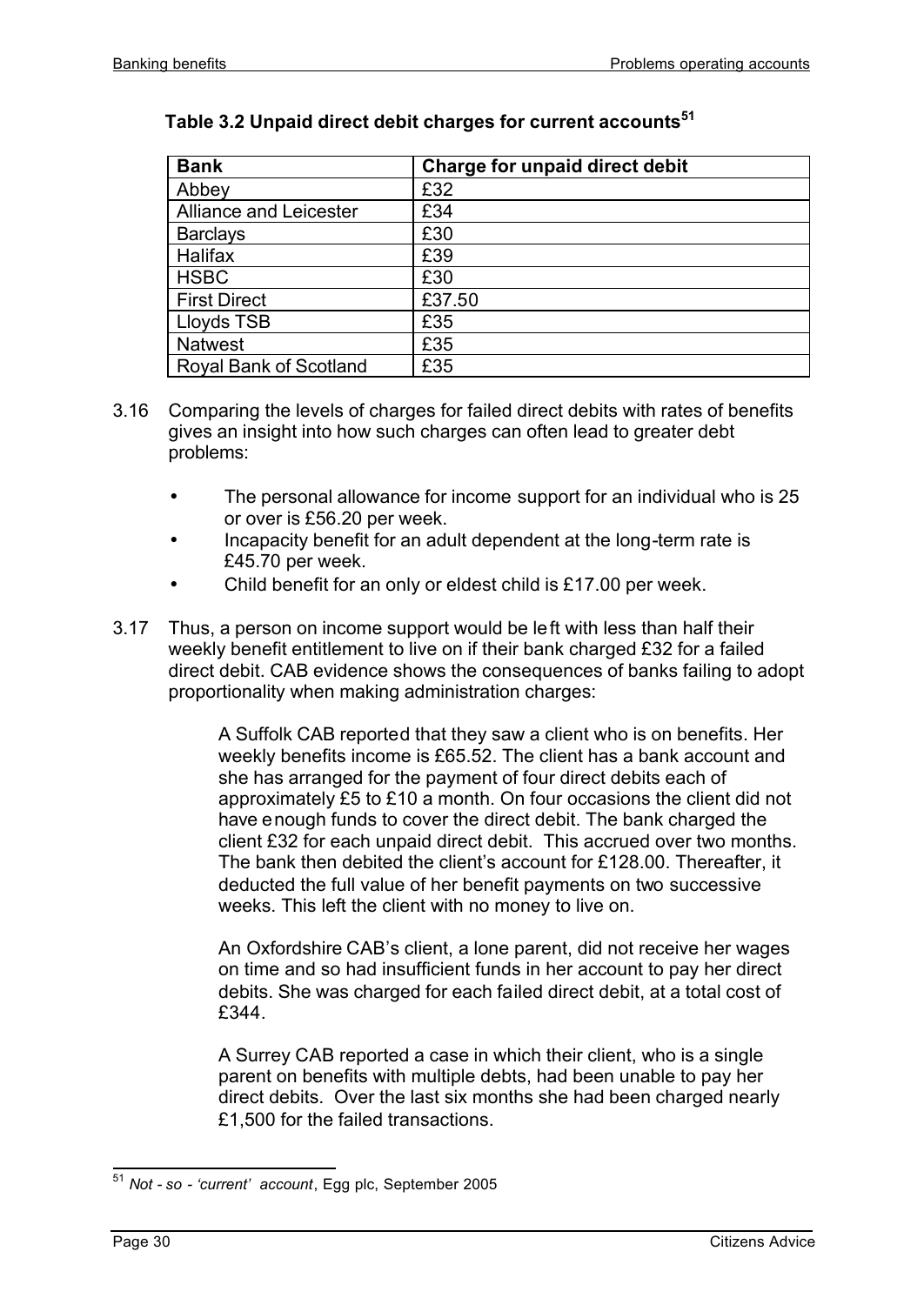- 3.18 Administration charges also have implications for an individual's overall financial stability. Customers who open basic bank accounts for the receipt of their benefits are unlikely to have the financial resources to cope with these charges, so a relatively small debt can rapidly spiral out of control, leaving them with very little or nothing to live on.
- 3.19 The timing of direct debit payments coming out of accounts and income being paid in are sometimes inconvenient for any consumer. However people in receipt of state benefits and tax credits can experience acute debt as a result of hefty administration charges being added to their account:

A Greater Manchester CAB saw a client who had set up a bank account for his benefits to be paid into. Once the benefits are paid in, the client's direct debits go out. The client has received a letter from the bank saying that he has incurred charges on his account because he had insufficient funds to pay his direct debits. This is due to the fact that the DWP had failed to pay his benefits in on the correct date and as a result the client had incurred the overdraft charges.

A West Midlands CAB saw a client who was an undischarged bankrupt. The client could only open a basic bank account. Due to the timing of the payment of the tax credits and the client's direct debits there was a delay in funds being credited to his new account which resulted in the client being charged over £100 in unpaid direct debit fees.

A Kent CAB saw a client who had her income support stopped for a period of three months in 2004. The DWP gave no reason for their error and have since backdated payments. However, the delay has caused financial problems, which led to the client's overdraft facility being exceeded, prompting a charge of £25 a month.

A Merseyside CAB saw a client who had severe and enduring mental illness. The client had opened a bank account to have benefits paid into. The client was told to return the order book and that the next payment (due in two weeks) would be paid straight into his bank account. It wasn't, and in the interim the client had written one cheque for £11 on the assumption that he would have been paid his benefit. The cheque subsequently bounced and he was charged £30 by the bank. The DWP didn't manage to pay his benefits into his account for the next three months. By this time he had incurred £90 in bank charges. At the time of the client seeking advice, neither the bank nor the DWP were prepared to take responsibility for this.

#### **Poorer levels of service for basic bank account holders**

3.20 Whilst the government is keen for individuals to set up bank accounts, and basic accounts are intended to be an easy way for this to happen, it is apparent from our evidence that some banks provide a poorer service to basic account holders.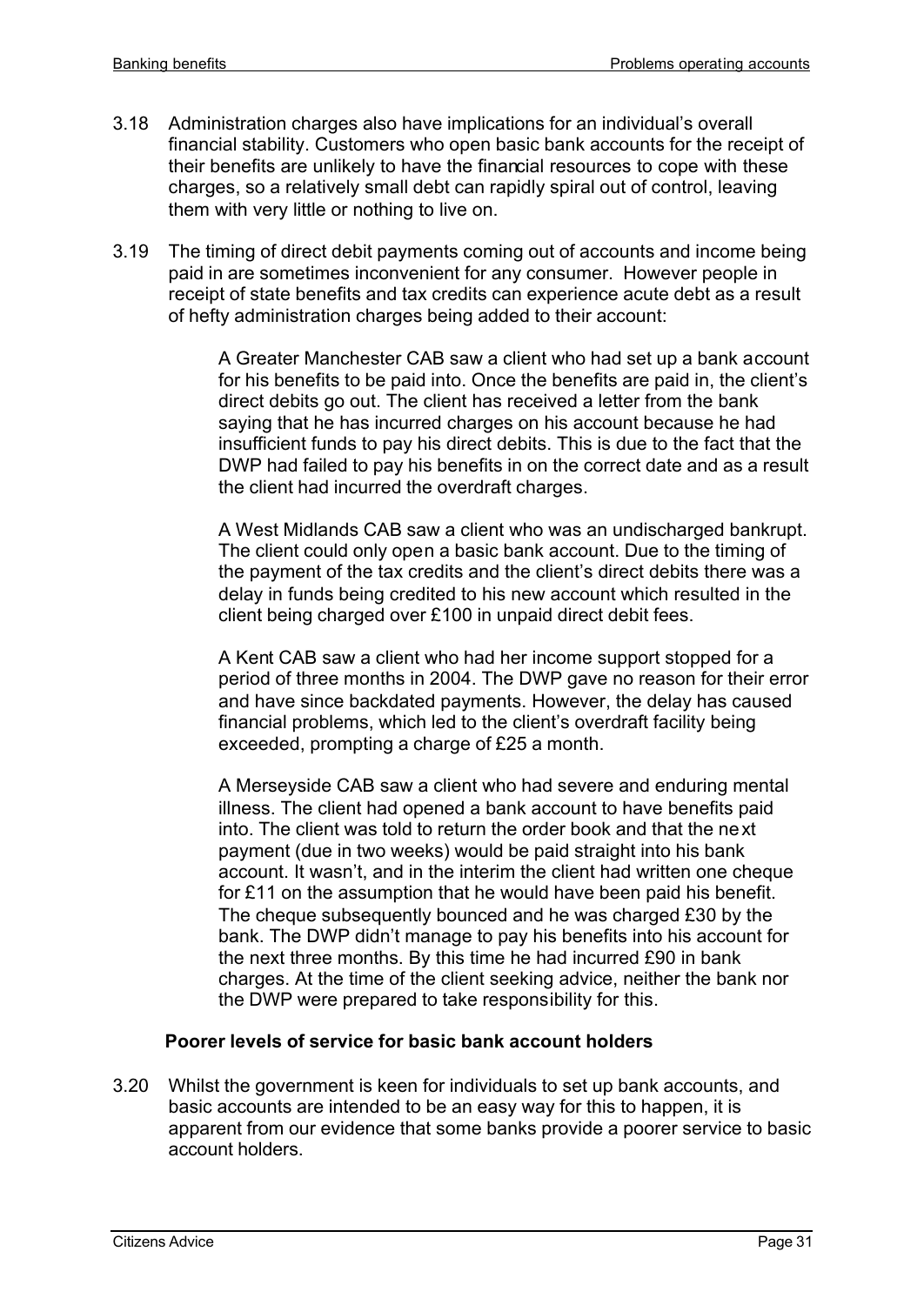3.21 Bureaux have recently started to report that banks are imposing longer timeframes on the clearing of cheques into basic accounts. Instead of the usual three to four working days, it appears that it is taking up to 10 days to clear any cheque through a basic bank account. The recent BSCB report found that when undertaking mystery shopping visits, five banks had this policy, but only three explicitly advised customers that cheque clearance times for their basic account could take up to 8 to 10 working days.  $52$  CAB evidence shows the consequences of this change of policy:

> One LHA pathfinder CAB saw a client who had had to open a basic bank account in order to receive his LHA payments. However, the client is now in dispute with his bank over charges on his account due to going overdrawn because cheques paid into the account took 10 days to clear so when his direct debits came due there were insufficient funds to meet them. The client now has a debt with the bank and he is unable to pay anything into the account because the amount owed will be taken from the account. The client is now in the position where he has to open another account so that he can receive his future LHA payments and pay his rent.

> A Wiltshire CAB reports that two banks have now increased the time taken to process deposited cheques in basic bank accounts. Previously it should have only taken four days to process a cheque; it now takes seven working days.

3.22 This second-class service given to basic bank account holders is unfortunately spreading to other aspects of the banking experience. Recently, it has been reported that basic bank customers are to be actively discouraged from using services at branches by some banks, with one bank prohibiting basic bank holders from withdrawing less than £200 per day over the counter<sup>53</sup>, while another is seeking to deter basic bank account holders from using their branch network.<sup>54</sup>

# **Access to cash in rural areas**

3.23 As we highlighted earlier, there are a decreasing number of bank branches in rural areas. As a result, rural bank account holders have to rely more heavily on accessing their money via ATMs. However, when rural banks close they are not necessarily replaced by ATMs. In the cases where ATMs are available, 37 per cent make a charge for withdrawing cash. Such charges hit those on low incomes or benefits particularly hard, as they tend to take out smaller denominations of cash. For example:

> A CAB in Derbyshire reported that a disabled woman in receipt of benefits lived in a small village with no free cash machine. There were two fee-charging machines, one charging £1.50 per transaction and the

j <sup>52</sup> *Survey of Subscribers providing basic bank accounts*, BCSB, November 2005

<sup>53</sup> www.lloydstsb.com/current\_accounts/basic\_bank\_account.asp

<sup>54</sup> www.money.guardian.co.uk/news\_/story/0,1456,1560519,00.html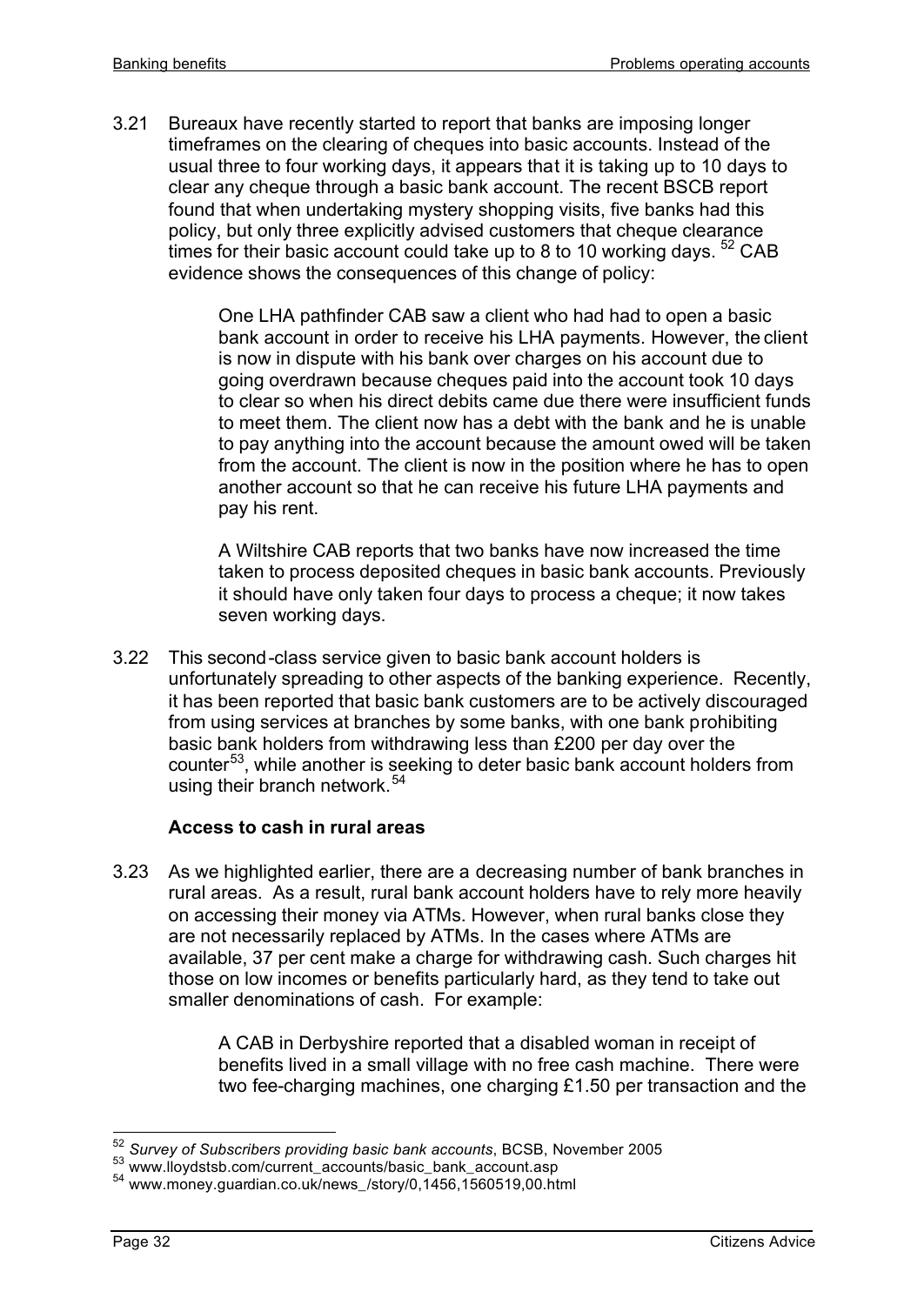other £1.30. As a result the client was living on a reduced income, when she needed every penny to make ends meet.

A CAB in Kent reported that one of their multiple debt clients lived in a village outside the town where the only cash machine, which charged £1.50 per transaction, was situated in the local Post Office. As the client needed to budget very carefully due to her debts, she only withdrew small amounts, paying a significant fee each time, which could have been better used on her essential expenditure.

3.24 The upshot of this lack of banking facilities in rural areas generally means that people in rural communities have to travel greater distances to access their money at bank branches or Post Offices in nearby towns, with fares for transport rapidly eroding any benefit payments.

> A CAB in Leicestershire dealt with a client with outstanding debts who lived in a rural village and was in receipt of income support, and carers allowance for her disabled daughter. To withdraw money from her bank account she had to catch the bus to the nearest town because there were neither shops nor ATMs in her village. The cost of this travel added to her budgeting difficulties and made her feel very isolated.

- 3.25 Enabling all bank customers to withdraw their money from the post office would not only provide greater convenience for bank customers but would potentially throw a lifeline to rural Post Office branches that have seen a major reduction in their business following the introduction of direct payment.<sup>55</sup>
- 3.26 Currently, however, although all basic bank account holders can access their money over the counters at Post Office branches, only current account holders with certain banks are able to do so.  $56$  Those that are offered this facility place great value on it: in research carried out for PostComm by Hall & Partners Europe Ltd., partner bank customers were asked whether they believed that the cash withdrawal service at the Post Office was a good thing, and "89 per cent were positive about the service; 48 per cent said the Post Office was more convenient than using a bank branch; 38 per cent said it was more convenient as they were using the Post Office for other reasons anyway; 36 per cent said that the Post Office is closer."<sup>57</sup>
- 3.27 The Post Office's large network of branches gives it a unique opportunity to make a positive contribution to tackling financial exclusion in both urban and rural areas through the provision of access to banking facilities. Post Office Ltd has 14,609 branches in the UK (as at end March 2005), with around 8,037

<sup>&</sup>lt;sup>55</sup> The National Federation of Subpostmasters/MORI research on subpostmasters' pay showed that before the introduction of direct payments around 40 per cent of Post Office business had previously derived from benefits and pensions. '*Building a viable network - fourth annual report on the network of post offices 2003-2004'*, Postcomm, October 2004, p.55

 $56$  The following bank and building society current accounts allow free cash withdrawals from Post Office branches: Barclays, Lloyds TSB, Alliance & Leicester, Co-operative Bank, Bank of Ireland, Clydesdale, Cahoot, Smile, Nationwide and First Direct (Scotland only).

<sup>57</sup> *Building a viable network - fourth annual report on the network of post offices 2003-2004*, Postcomm, October 2004, p.28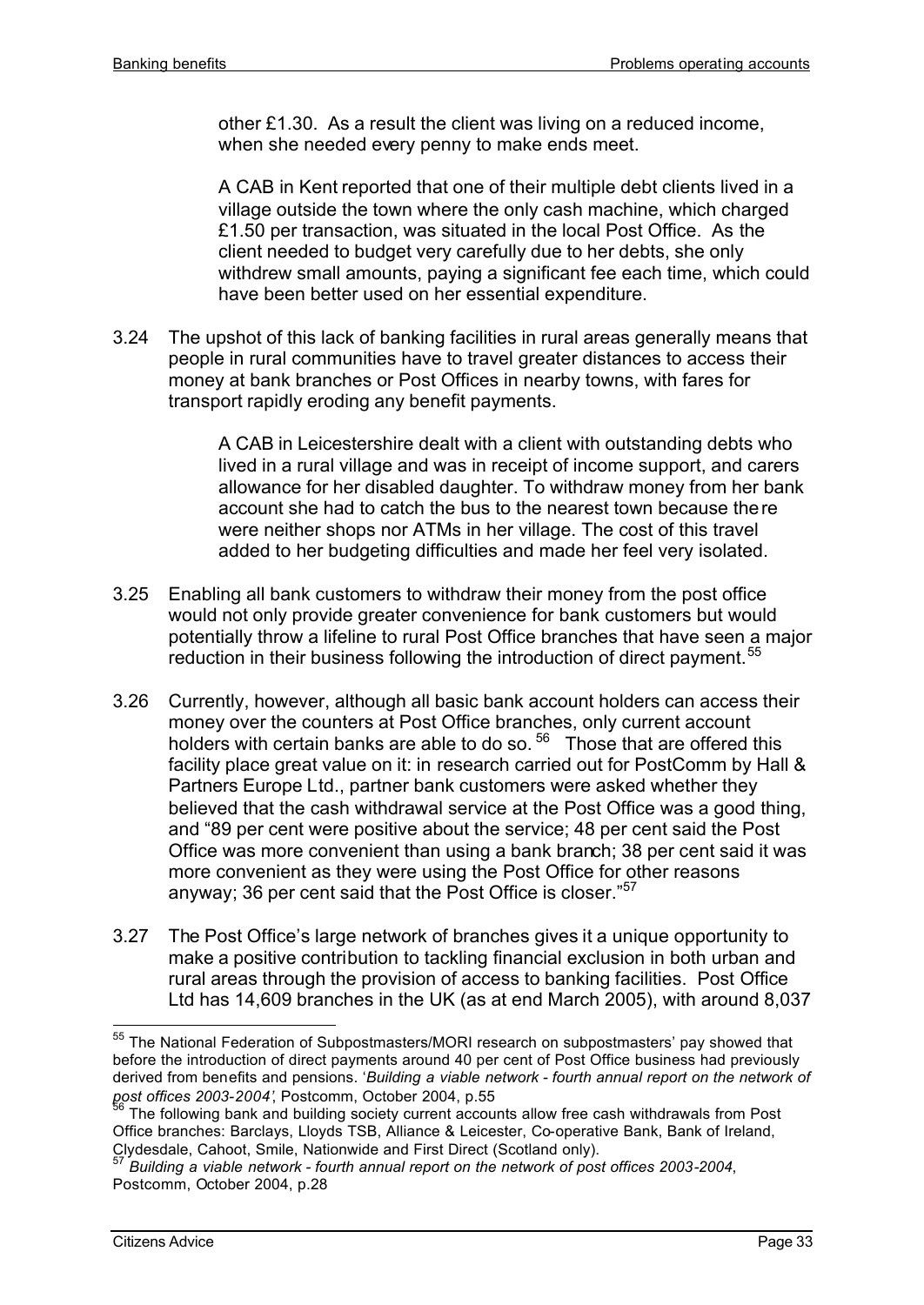of those situated in rural areas. The rural Post Office network serves approximately 12 million customer visits a week, with 84 per cent of people in rural areas living within one mile of a post office. In addition, over two-thirds of villages with between 500 and 1,000 inhabitants have a post office.  $58$ Moreover, while only four per cent of villages have a bank or building society, 60 per cent have a post office. $59$ 

#### **Conclusion**

- 3.28 It is crucial that customers should be able to expect the same level of service and standard of facilities on all basic bank accounts. Whilst we welcome the practice of some banks not to charge for failed direct debits and to offer buffer zones on accounts, we would like to see this as a standard approach on all basic bank accounts.
- 3.29 CAB evidence demonstrates that if the government is serious about its commitment to tackle financial exclusion and ensuring that people can access and use bank accounts with confidence, the problems we have identified in this chapter need to be tackled. Citizens Advice considers that there is added impetus for action because of the planned roll-out of LHA payments to all private tenants.
- 3.30 In the final chapter we examine possible ways in which access to banking and banking services could be improved.

 $\overline{\phantom{a}}$ 

<sup>58</sup> '*The Three Rs: Research, Urban Reinvention, Rural Network - Postcomm's fifth annual report on the network of Post Offices*, 2004-05, Postcomm, October 2005, p.74 <sup>59</sup> House of Commons Treasury Select Committee, *Cash Machine Charges - Fifth Report of Session 2004–05,* P.46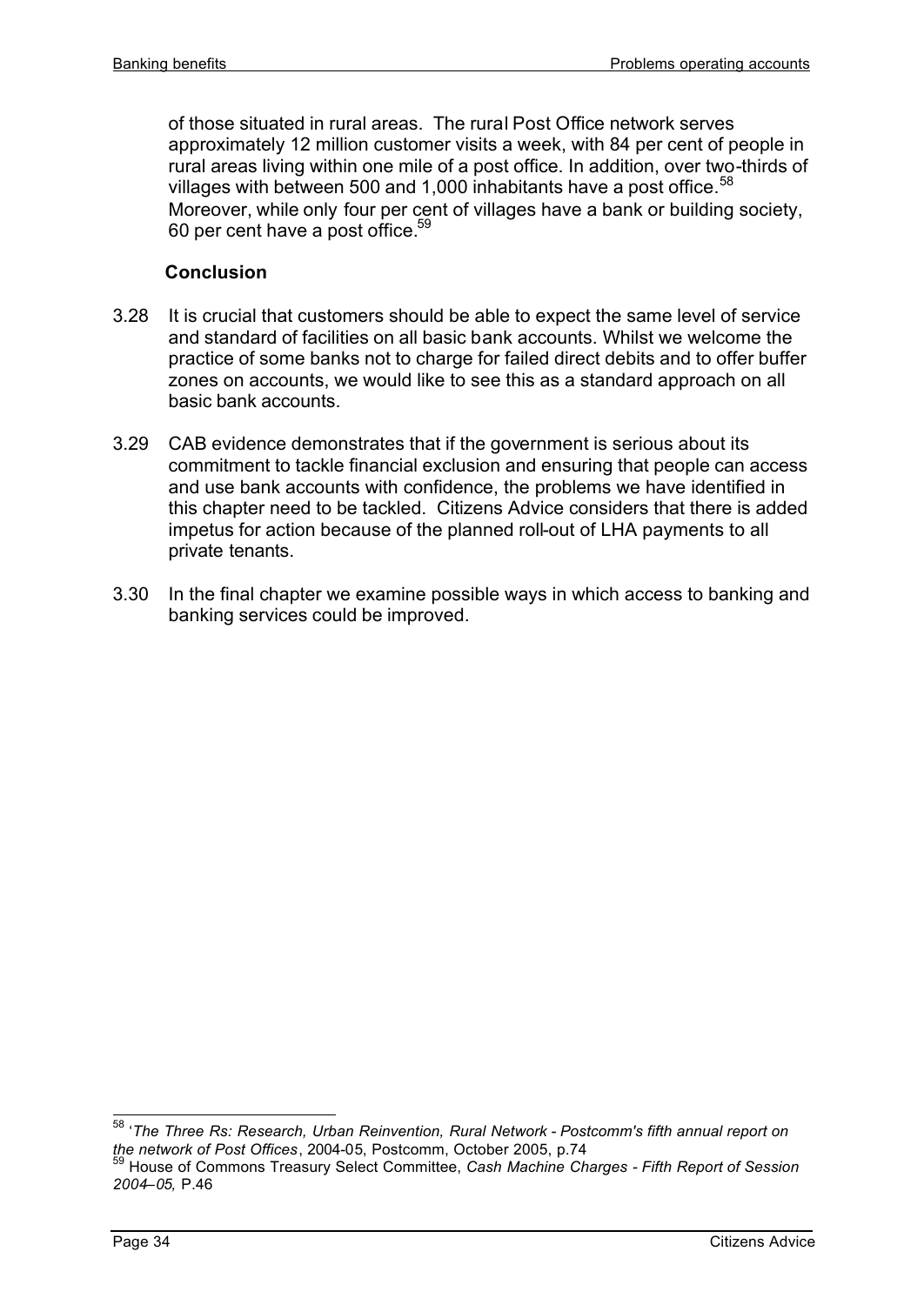# **4 Conclusions and recommendations**

- 4.1 The preceding chapters have detailed the many problems that bureaux clients experience in both opening and operating bank accounts. The evidence demonstrates that at present there is a poor fit between the government's policy of paying benefits direct into bank accounts and some of the banking industry's current practices. The mis-match threatens to limit the success of a whole range of key government objectives, jeopardising government attempts to promote financial inclusion and thwarting the successful national rollout of LHA. More immediately, it also means that many of the most vulnerable people are denied access to a bank account, or are unfairly penalised when they open one. This is not acceptable, and it is clear that action must be taken to resolve these difficulties.
- 4.2 This chapter delivers recommendations on two fronts. Firstly, we take a fundamental look at how access to banking facilities could be transformed by engaging with the banks, and proving that it can make commercial sense to actively offer accounts to low income consumers who are unbanked. Secondly, we look to address the problems highlighted in Chapters 2 and 3 by making specific recommendations to a range of organisations to improve access to bank accounts and the way in which they are used by people on low incomes.

# **Transforming access to banking**

- 4.3 We acknowledge that the banks have made progress in extending access to people without accounts, and our recommendations are intended to further this progress, and help the banking industry meet their ambitious goal of halving the number of unbanked households by December 2006.
- 4.4 Banks rightly have commercial considerations to bear in mind when making decisions about their policies and practices. This commercial imperative can cause difficulties in efforts to extend access to bank accounts to the unbanked, as such accounts are often viewed as being uneconomic to provide. Don Cruickshank, in his review of the banking industry, found that "banks do not have an incentive to provide a standard account to low income consumers: a current account needs an average balance of about £1,000 a year to make a profit",<sup>60</sup> while the BBA found that based on raw cost estimates, the average loss [on basic bank accounts] was estimated to be £10 per annum on each account.<sup>61</sup> The unfortunate result of this is that commitments to extend access to bank accounts are often relegated to a peripheral corporate responsibility agenda within banks' wider corporate strategy. As such, progress in broadening access to bank accounts is likely to be beset by a range of difficulties as it will clash with – and inevitably lose out to - other objectives that are more integral to the goals of the banks.

j <sup>60</sup> *Competition in UK Banking: A Report to the Chancellor of the Exchequer*, 20 March 2000, p.185 <sup>61</sup> *Promoting Financial Inclusion: the Work of the Banking Industry*, British Bankers' Association, September 2002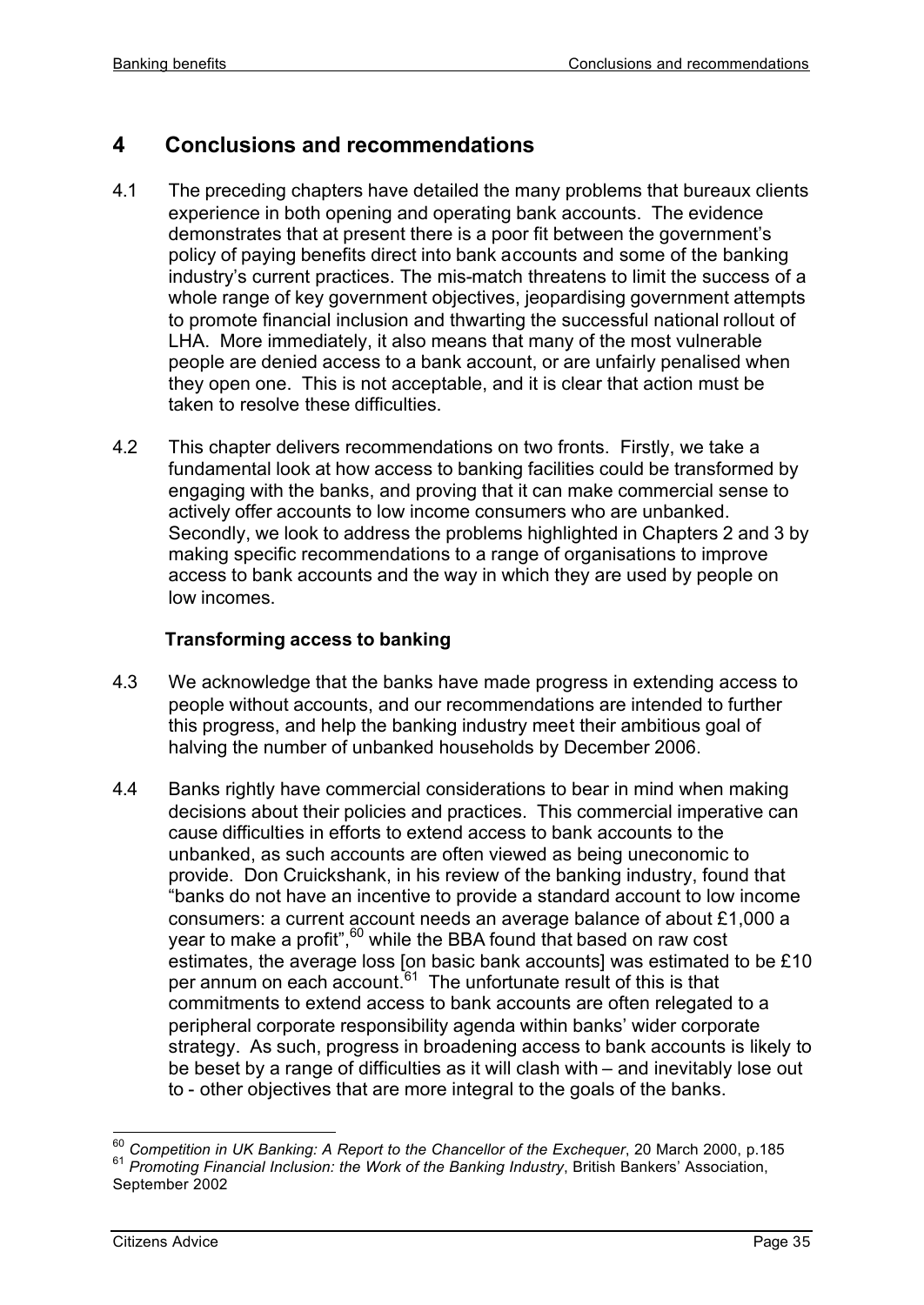- 4.5 Some have suggested that credit unions could offer a viable alternative to the mainstream banks in broadening access to bank accounts. Certainly, the launch of credit union current accounts (expected to be in 2006) is to be welcomed. These current accounts will include electronic transmission facilities such as ATM access, the ability to set up standing orders and direct debits, receive payments from benefits, payroll transfer and other third parties, and provision of ATM only or Visa debit cards. However, they will not offer overdrafts or a cheque book.<sup>62</sup>
- 4.6 Credit unions already play an important role in extending financial products to people on low incomes, but it is unlikely that they will be able to operate on a sufficiently large scale to reach the vast majority of the unbanked. We understand that around 70 credit unions will participate in the delivery of these accounts with the support of the Financial Inclusion Fund. To reach the majority of low-income consumers it is therefore essential to engage with the large banks that dominate the UK banking sector.
- 4.7 One approach might be to introduce some form of universal service obligation on the banking sector. This idea is explored in recent paper by the New Economics Foundation.<sup>63</sup> This would require legislation including the establishment of a statutory regulator and would need to draw on the experience of other countries that have legislated in this area. $64$  Recent research for the Department for International Development (DFID) found that a legislative approach on its own is not sufficient but should be accompanied by the provision of appropriate products for the unbanked. At a first glance a universal service obligation seems to be very attractive, however the practicalities are more complex.
- 4.8 To make a real and lasting difference, efforts to extend access to bank accounts need to become an integral part of banks' core business. Understandably, banks will require a convincing and coherent business case to be developed to alter their current scepticism on this front. **We therefore recommend that the Financial Inclusion Task Force should commission a report to outline the business case for banks to actively offer bank accounts to people on low incomes.** The report should seek to challenge the myths held by some bank staff about people on low income, and aim to encourage banks to take a longer-term view of customers, one which recognises their potential as customers and values their business. As part of this, the investigation could consider the viability of introducing some form of tax incentive to motivate banks to take such action. If banks were to unleash their combined marketing might on the task of extending access to banking we are confident that this would have a greater impact than a whole range of government initiatives. The trick is to get corporate buy-in.

 $62$  ABCUL and 13 large credit unions have been working in partnership with the Cooperative Bank on the development of credit union current accounts. See *Credit unions to offer banking services,*  ABCUL, 2 December 2005

<sup>&</sup>lt;sup>63</sup> Basic bank accounts; the case for a universal service obligation, New Economics Foundation, 2005 <sup>64</sup> *Policy level response to financial exclusion in developed economies: lessons for developing countries*, Elaine Kempson, September 2004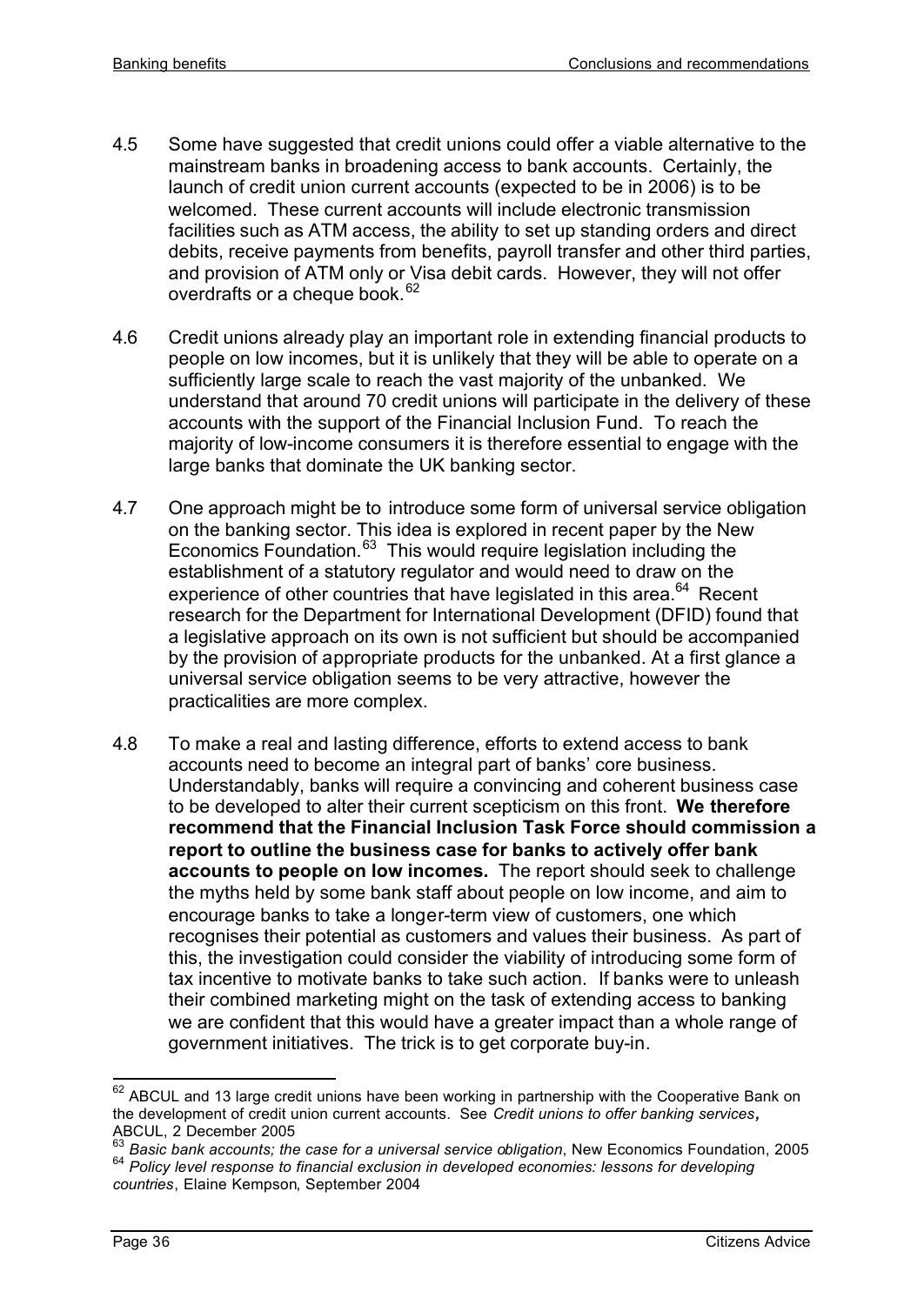#### **Specific recommendations to improve current practice**

- 4.9 It is only through a fundamental re-think of basic bank accounts and how they fit with financial organisations' other objectives that a major change in the banks' approach to the provision of basic bank accounts can be expected. To meet the goal of halving the number of unbanked, and to make real progress beyond this arbitrary target, it is likely that such fundamental shifts will be necessary.
- 4.10 More immediately, however, CAB clients continue to suffer problems in opening and operating bank accounts, and these problems are set to spread when LHA is introduced nationally. We consider it essential that people who are currently unbanked should be able to open and use accounts with ease. In this section, we therefore focus our recommendations on areas that will make an immediate difference to those on low incomes, or those who may have little experience in dealing with financial institutions, and who have to open and use a bank account in order to receive their benefits payments or wages.

#### **Recommendations to banks**

- 4.11 Banks have a key role to play in developing suitable basic banking products and ensuring that they are promoted to appropriate people.
- 4.12 Until now there has been little guidance for banks in developing their basic bank account products. In 2001 HM Treasury consulted about developing a CAT (Charges, Access, and Terms) standard for basic bank accounts but nothing has materialized as a result. It is clear from our evidence that some form of guidance is required to help make sure that basic bank accounts are attuned to the needs of people on benefit income, and can play a positive role in combating financial exclusion. **Citizens Advice recommends that banks review their existing basic bank accounts and measure them against the following principles which we consider should be essential features of a basic bank account:**
	- **Full credit scoring should not be used to determine access to a basic account. It is only acceptable to access the customer's credit reference file to check they are on the electoral roll, as part of the money laundering check.**
	- **Basic bank accounts should not exclude people in financial difficulties or undischarged bankrupts.**
	- **People opening a basic account rather than a current account should receive the same level of service on the time taken to open an account.** Banks should enable all staff at bank branches open basic bank accounts on the spot provided the customer has provided acceptable forms of identification. Where this is not feasible, a basic bank account should be operational within 10 working days after the application has been made.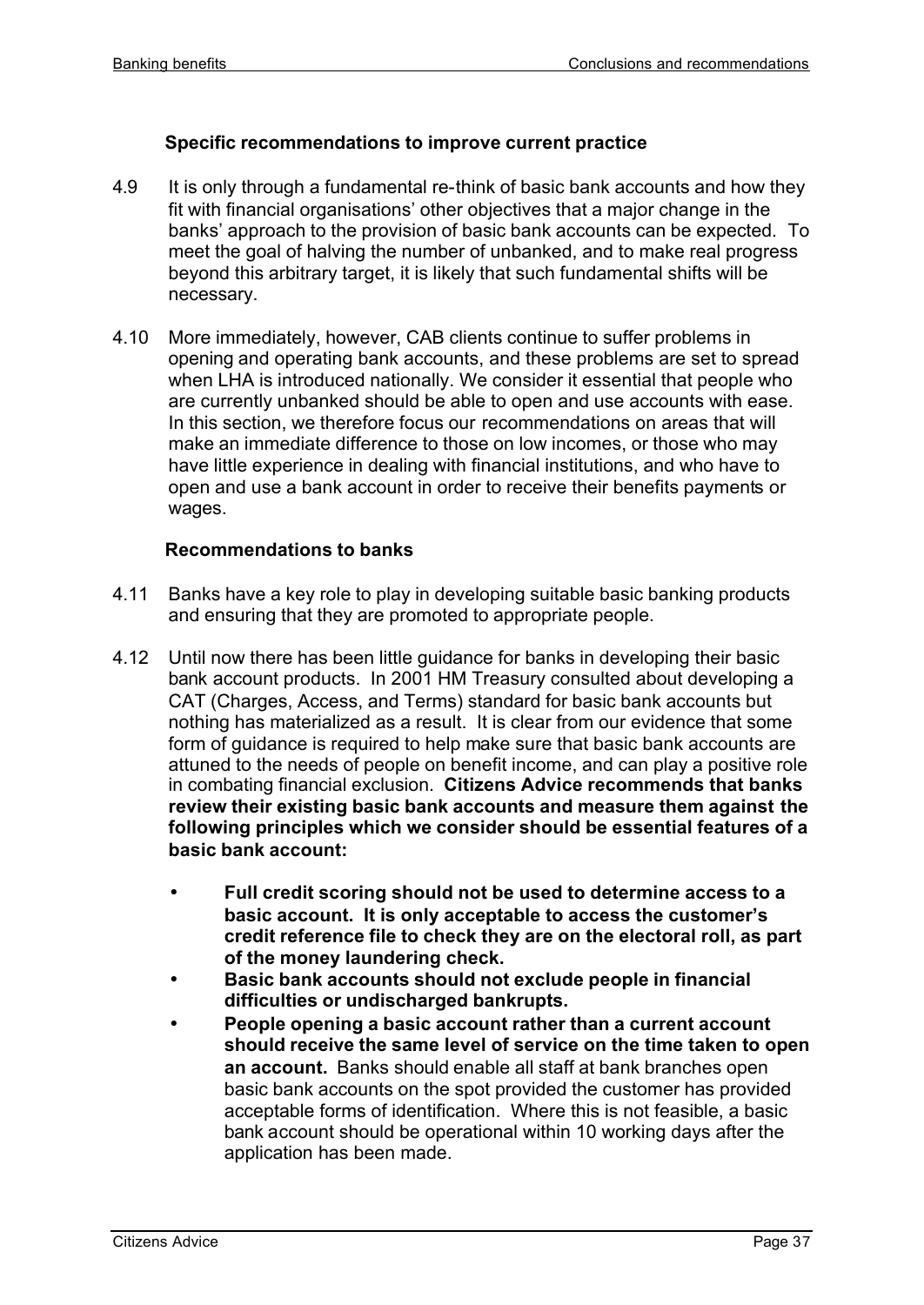- **Banks should not exercise their right of set-off from basic bank accounts.** This is because the customer may have other expenditure which is of greater priority such as rent, mortgage, council tax or fuel.
- **Charges for failed direct debits and standing orders should be capped at a level to be determined by the government's Financial Inclusion Task Force.**
- **All banks should offer a buffer zone of £10.**
- **The clearance time for cheques paid into basic accounts should be the same as for current accounts.**
- 4.13 As well as improving the features of basic bank accounts, banks need to improve their practices:
	- **Citizens Advice recommends that information about basic bank accounts should be prominently displayed in both bank branches and on bank corporate websites.** This will ensure that people are aware of basic bank accounts.
	- **On opening accounts clients should be given basic information on budgeting and handling money.**
- 4.14 Some of the improvements required should apply to all bank accounts. These include:
	- **All bank accounts should be accessible at post office counters, ATMs and bank branch counters.**
	- **Drawing on the recommendations produced by the Joint Money Laundering Steering Group, banks should make publicly available information about the documents that will be accepted as proof of identity to open an account.** This should include details of both their 'short' list (which typically includes passport, driving licence and utility bills) and their 'extended' list (which includes identification documents such as benefit entitlement letters that can be used if the applicant cannot provide the documents on the short list). This move would improve transparency, achieve more consistent application of the rules and raise branch staff awareness of, and compliance with, their money laundering policies which are developed at Head Office.
	- **Where a bank refuses to open a bank account for a customer it should provide them with a proforma letter detailing the reasons for the refusal, and outlining exactly the steps needed to remedy the problem.** This will help people understand why they have been turned down and seek advice or redress if appropriate.
- 4.15 We do not consider these recommendations difficult to implement. For example Barclays have recently made improvements to their basic bank account which include:
	- halving the charges for unpaid direct debits from £30 to £15
	- reducing the number of documents to prove identity and address from three to two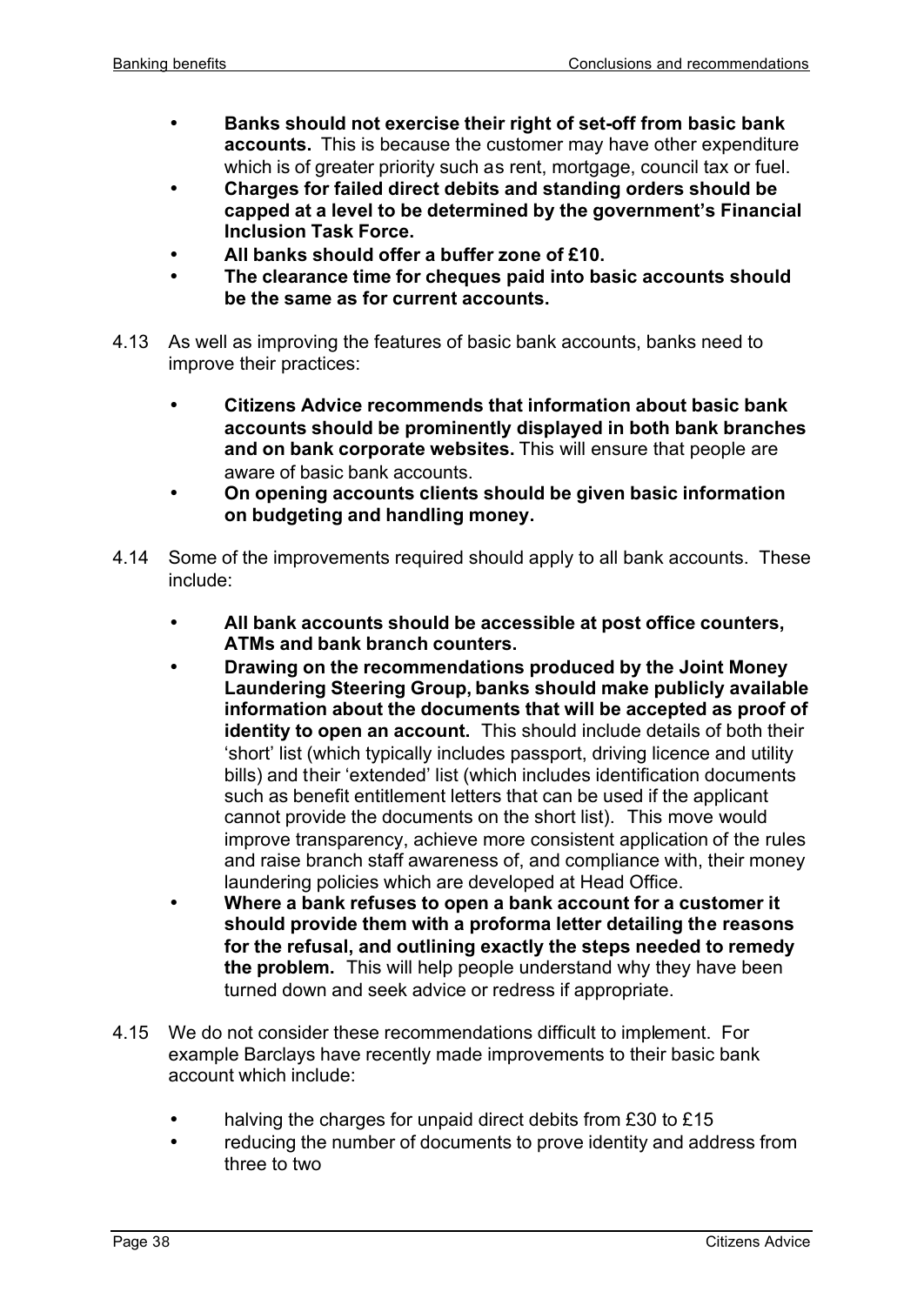- displaying basic bank account application forms in all their branches from January 2006
- giving applicants the option of having their documents proving identity and address checked in branch or sent to head office from January 2006.
- 4.16 Nationwide Building Society has made a similarly positive announcement in recent months, confirming that all their "Flexaccount" personal current account customers will be able to withdraw cash and check their balances at any Post Office branch, free of charge.<sup>65</sup>

#### **Recommendations to the Banking Code Standards Board (BCSB)**

- 4.17 The BCSB is tasked with checking banks' compliance with the Banking Code. Where transgressions are found it can, in theory, employ a range of sanctions.
- 4.18 The BCSB undertakes some very useful investigations into banking practices, for example the mystery shopping exercises into basic bank accounts that it has carried annually since 2002. Such activities have helped to foster banks' moves towards better practice – improvements which are corroborated by the evidence that we have received from bureaux.
- 4.19 However, the impact of its work is stymied by the fact that it does not publish the names of banks but rather anonymises the information that it collects. This limits the usefulness of the data, and fails to provide a sufficiently strong incentive for banks to devote resources to basic bank accounts or to compete over offering them. Since there is no adverse publicity associated with poor performance there is little pressing incentive to improve poor practices. The fact that data from the BCSB anonymises the data from its mystery shopping exercises may explain why performance in opening basic bank accounts varies so widely from one bank to another.<sup>66</sup>
- 4.20 **Citizens Advice recommends that the BCSB should make the results of its mystery shopping exercises into basic bank accounts publicly available, with the best performers receiving praise and the worst being given an incentive to improve their performance.** This would help foster good practice across the industry which is at present patchy, ensure compliance with the Banking Code and provide potential customers with valuable information. Such transparency would also allow external groups to monitor the relative performance of banks, compare progress on a range of issues and make recommendations to further improve the operation of the Banking Code.

 $\overline{\phantom{a}}$ <sup>65</sup> *Post Office branches to extend banking services for Nationwide customers*, Press Release, Post Office Ltd, 14 November 2005

The BCSB's latest round of mystery shopping found that "there is a significant divergence in the number of basic bank accounts [that banks] are currently opening as a proportion of ordinary current accounts, with figures ranging from two per cent for Bank J to 54 per cent for Bank D." Survey of Subscribers providing basic bank accounts, BCSB, November 2005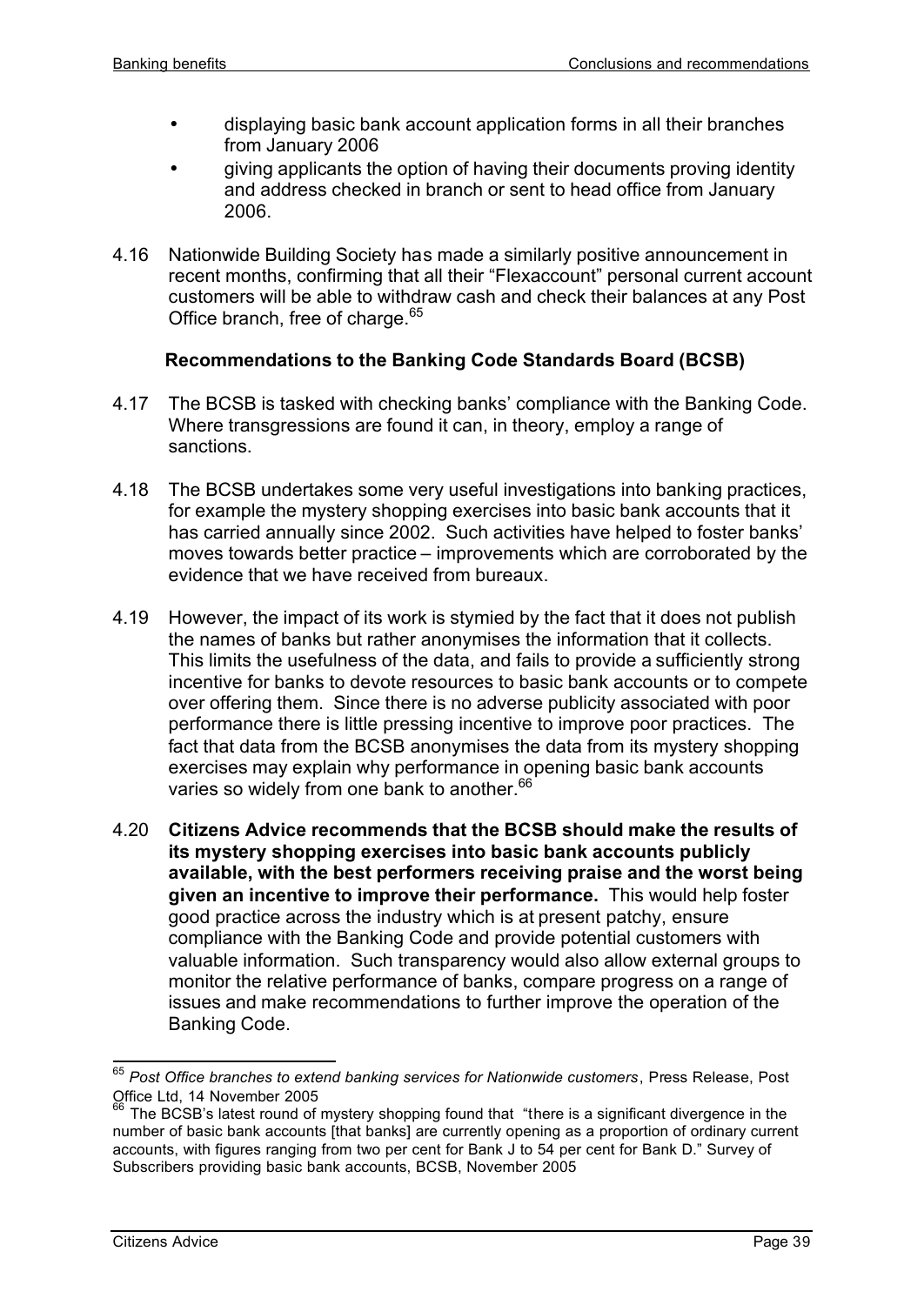- 4.21 With greater transparency in reporting, the following recommendations to the BCSB could make a real difference in improving customers' experiences of basic bank accounts:
	- To improve promotion of basic bank accounts, **the Banking Code should mandate banks to display information about basic bank accounts in bank branches.** Specifically, the Banking Code Guidance (Paragraph 3.2) should be strengthened to state "Where we offer basic bank accounts, literature relating to the account will be clearly displayed in our banking halls and on our website."
	- **The Banking Code rules and Guidance (Paragraph 3.1) should be changed to mandate that where applications for a basic bank account are turned down, banks must provide a proforma letter explaining clearly the reasons for the refusal, and detailing exactly what applicants need to do to remedy the situation**.
	- **The Banking Code guidance should require firms to include the need to combat financial exclusion in their money laundering training.** An integral part of this should be a focus on why people may be on benefits or unbanked, as this would help to improve awareness among bank branch staff of the difficulties that these people may face, and help to foster a more understanding approach.
	- **The Banking Code and Guidance should be amended so that banks provide a commitment that it will take no more than 10 working days to open a basic bank account where acceptable ID is provided**. Where delays are experienced, banks should keep clients informed, and should seek to proactively assist applicants where problems are encountered.
	- **The Banking Code should include Guidance on how basic bank accounts should be upgraded, and detail the safeguards that should be put in place**.
	- **The Banking Code should prohibit banks from exercising their right of set-off from basic bank accounts**. This is because the customer may have to make repayments to other creditors which are of greater priority such as paying for rent, mortgage, council tax or fuel. **In relation to the right of set-off from current accounts, the Banking Code and Guidance should be amended to require banks to refund any money they have appropriated through the right of set-off to a customer who can demonstrate that these actions have left them in financial difficulty.**

# **Recommendations to the JMLSG**

- 4.22 The Joint Money Laundering Steering Group (JMLSG) is made up of the leading UK trade associations in the financial services industry. Its aim is to promulgate good practice in countering money laundering and to give practical assistance in interpreting the UK Money Laundering Regulations.
- 4.23 Citizens Advice recognises that positive steps have been taken by the JMLSG to address the problems experienced by people who do not possess the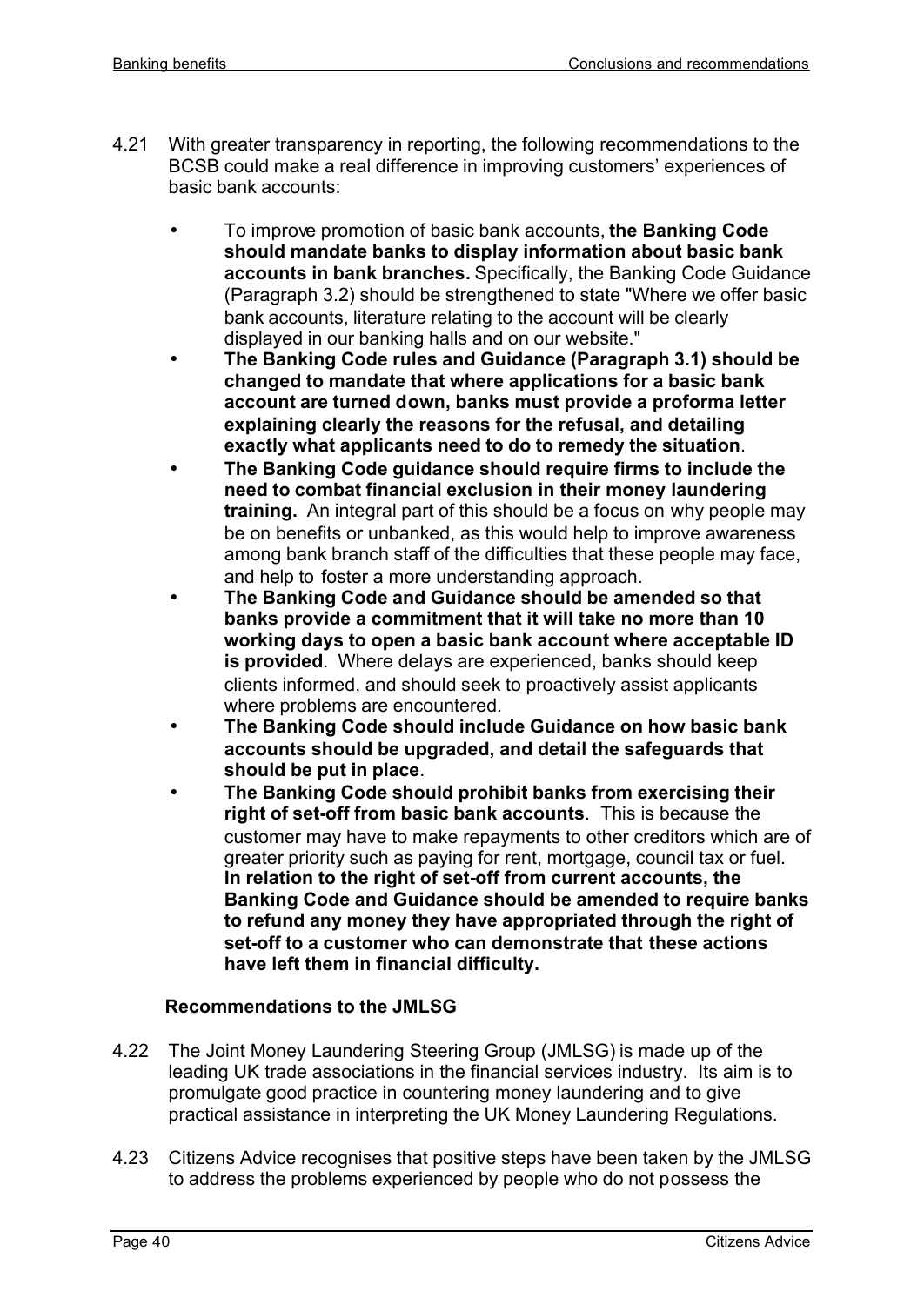documents usually required by banks when opening bank accounts. In particular, we were encouraged by JMLSG's recent consultation draft of Guidance for the UK Financial Sector which confirmed that "staff should be discouraged from using the Money Laundering Regulations as an excuse for not opening an account for a customer who produces non-standard documentation".<sup>67</sup> We look forward to the publication of the revised guidance in 2006 since "the new guidance is a golden opportunity for firms to review and, where appropriate, revise their procedures and internal controls: to make life easier for their honest customers and harder for the criminal".<sup>68</sup>

4.24 As part of the review of its guidance on acceptable documents to prove ID and address, **Citizens Advice recommends that the JMLSG should produce and publicise a single list of acceptable documents to prove ID and address. This list should draw on banks' best practice and include a broad range of acceptable documentation. To meet the needs of currently disadvantaged groups, this list should explicitly include local authority letters granting entitlement to housing benefit (HB), official Home Office travel documents and residence permits.<sup>69</sup> The list should be communicated clearly to all bank branch staff to ensure consistent application**.

# **Recommendations to Post Office Limited**

- 4.25 Due to its extensive branch network, the Post Office has a unique opportunity to make a positive contribution to tackling financial exclusion in both urban and rural areas through the provision of access to banking facilities.
- 4.26 Enabling all bank customers to withdraw their money from the Post Office would not only provide greater convenience for bank customers but would potentially throw a lifeline to rural Post Office branches that have seen a major reduction in their business following the introduction of direct payment. **Citizens Advice recommends that all current account holders should be able to withdraw cash over the counter at Post Offices. We understand Post Office Limited are keen to offer this facility through becoming a member of LINK,<sup>70</sup> and urge the banking industry to confirm their membership or to find alternative means to allow all bank customers to access their accounts through the Post Office network.** Citizens Advice

j <sup>67</sup> *Prevention of money laundering/combating the financing of terrorism, Guidance for UK Financial Sector* (Consultation, March 2005), JMLSG, Part II Sectoral Guidance, Para. 1.32

<sup>68</sup> Speech given by Philip Robinson, Financial Crime Sector Leader, FSA at Annual Financial Crime Conference on 15 November 2005. Speech available at:

www.fsa.gov.uk/pages/Library/Communication/Speeches/2005/1115\_pr.shtml

 $69$  Residence permits were introduced for anyone given indefinite leave to remain after December 2003.

The LINK ATM network enables the cash machines deployed by different banks, building societies and independent deployers to share cash acquisition transactions. The key operating principle of the LINK network is that "Any LINK-enabled card may be used in any LINK-branded machine." LINK operates 24 hours a day, 7 days a week, 365 days a year and is a fully on-line network; all transactions are authorised in real-time. www.link.co.uk/atm/about/mn\_about.html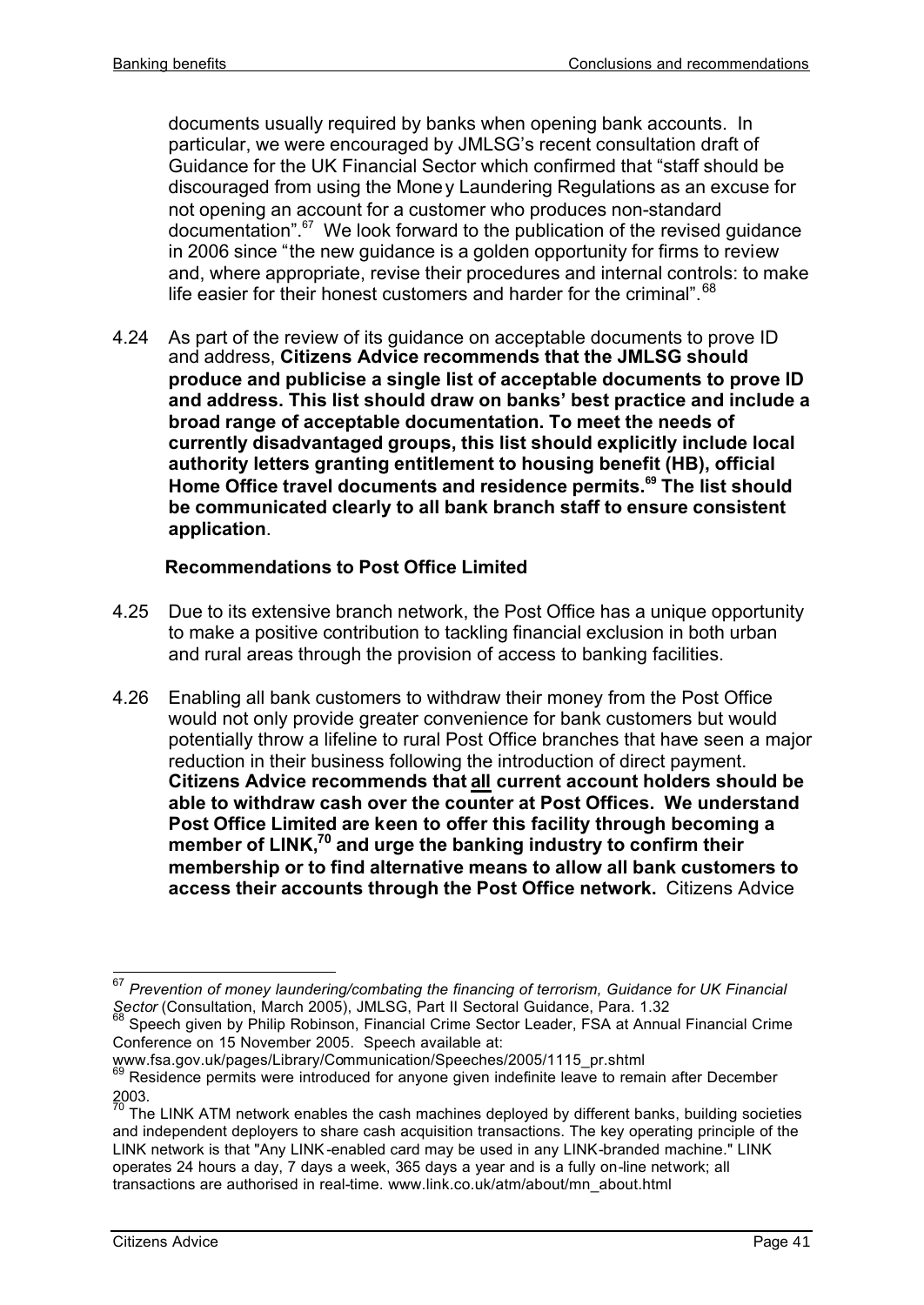has already written to the LINK Working Group, $71$  in support of POL's application, and we will continue to argue for this change.

- 4.27 However, we also think that POL's relationship with the banks should be strengthened further. To make the most of its extensive network, we consider that people should be able to open basic bank accounts at Post Office branches. **Citizens Advice recommends that the Financial Inclusion Task Force should undertake a feasibility study on this issue.**Post Office counter staff have developed experience in delivering financial services: they are now well-versed in opening POCAs, and also in carrying out money laundering checks. POL has invested more than £3 million in training and revised promotional material, and trained over 23,000 people about antimoney laundering legislation and financial services regulation.<sup>72</sup>
- 4.28 Many Post Offices also offer people the ability to withdraw money from ATMs. While this is a very useful facility, we have major concerns about people being charged a fee to withdraw their money. **We therefore welcome the recent announcement that POL is to introduce 1,000 fee-free ATMs across its branch network,** <sup>73</sup> **and recommend that this expansion of fee-free ATMs be rolled out as soon as is practically possible to all Post Offices.**

# **Recommendations to ABCUL**

- 4.29 Credit unions are already very active in helping people to gain a foot on the ladder towards greater financial inclusion, and an increasing number of credit unions having developed a Benefits Direct Account which enables members on a low income to open an account through which they can receive their benefit payments.
- 4.30 A Benefits Direct Account from a credit union also provides the additional features of a savings facility and access to low cost credit and affordable insurance.
- 4.31 However, it is only with the development of the credit union current account (expected to launch in 2006) that credit unions will be able to step up their ability to offer a wider range of banking services.<sup>74</sup> We recommend that **ABCUL and the credit unions involved in the development of the current account learn from the findings in this report, and that they recognise the development of such transaction services as a priority in tackling financial exclusion.**

 $71$  The LINK Working Group, which was formed by the Payment Systems Task Force to address any access and governance issues affecting the payment scheme. It is due to report in spring 2006.

<sup>72</sup> *The Three Rs: Research, Urban Reinvention, Rural Network* - Postcomm's fifth annual report on the network of Post Offices, 2004-05, Postcomm, October 2005

 $73$  Further information is available at:

www.royalmailgroup.com/news/expandarticle.asp?id=1537&brand=Post\_Office\_network

<sup>&</sup>lt;sup>74</sup> Credit Union current accounts will include electronic transmission facilities such as ATM access, the ability to set up standing orders and direct debits, receipt of payments from benefits, payroll transfer and other third parties, and provision of ATM only or Visa debit cards.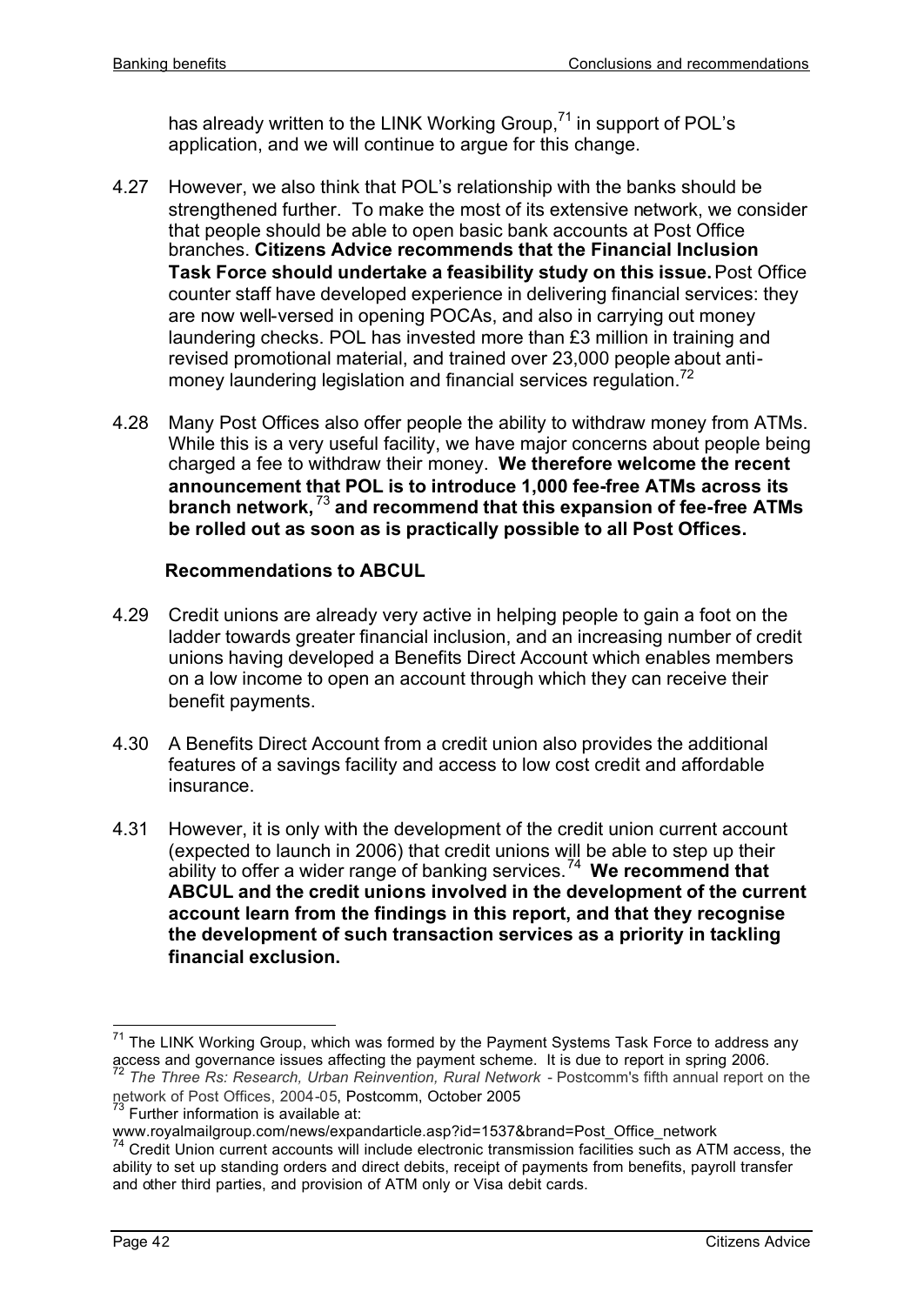#### **Recommendations to government**

- 4.32 Basic bank accounts enable the customer to pay bills by direct debit, offering convenience and the potential to take advantage of reduced tariffs (e.g. from utilities companies). However, if a direct debit fails because there are insufficient funds in the account then the customer will be penalised. For people who are unaccustomed to banking procedures such charges can come as a nasty shock.
- 4.33 Although the Banking Code stipulates that banks should exercise consideration when applying charges, especially if a client is in financial difficulty, our evidence shows that in practice banks impose such charges automatically. To make matters worse, the charges levied for each failed direct debit are very large and can represent a significant share of someone's weekly income.
- 4.34 **Given the high level of charges for failed direct debits, we recommend that the Office of Fair Trading's (OFT) investigation of 'unfair' credit card charges**<sup>75</sup> **be extended to examine charges for failed direct debits levied on basic bank accounts. The investigation should make sure that charges are not disproportionate but reflect the costs incurred by the banks.**
- 4.35 In a similar vein, hefty administration charges can also have a significant negative impact on an individual's overall financial stability, with many customers with basic bank accounts unable to withstand charges which are imposed for going overdrawn or for writing a cheque that subsequently bounces. Whilst the DWP aims to pay the correct benefit at the right time, our evidence, and successive audits of benefit accounts, shows that payments are frequently delayed, paid for the wrong amount, or missed because of occasional computer failures. In these circumstances, it is wrong that individuals should be faced with financial penalties which can amount to a substantial proportion of the income into their accounts.
- 4.36 Where charges are imposed on someone's basic bank account through no fault of their own - for example where the charges are due to errors or delays in benefit or tax credit payment on the part of DWP, Her Majesty's Revenue and Customs (HMRC) or the local authority – the individual should not be expected to pay for them. To alleviate the hardship that can result in such circumstances, a scheme should be established by DWP and other agencies to pay compensation to benefit recipients who have incurred bank charges due to official error or delay. The DWP and HMRC have guidance which sets out when compensation can be given to claimants who have suffered a financial loss due to maladministration. The guidance includes payments for bank charges and interest resulting from maladministration. This guidance is welcome, however, we do not feel it is publicised sufficiently. **The DWP and**

j  $75$  On 26 July 2005 the OFT wrote to eight major credit card companies to consult on its provisional conclusion that the levels of default charges they impose (e.g. for late payments) are excessive. Further information available at: www.oft.gov.uk/News/Press+releases/2005/135-05.htm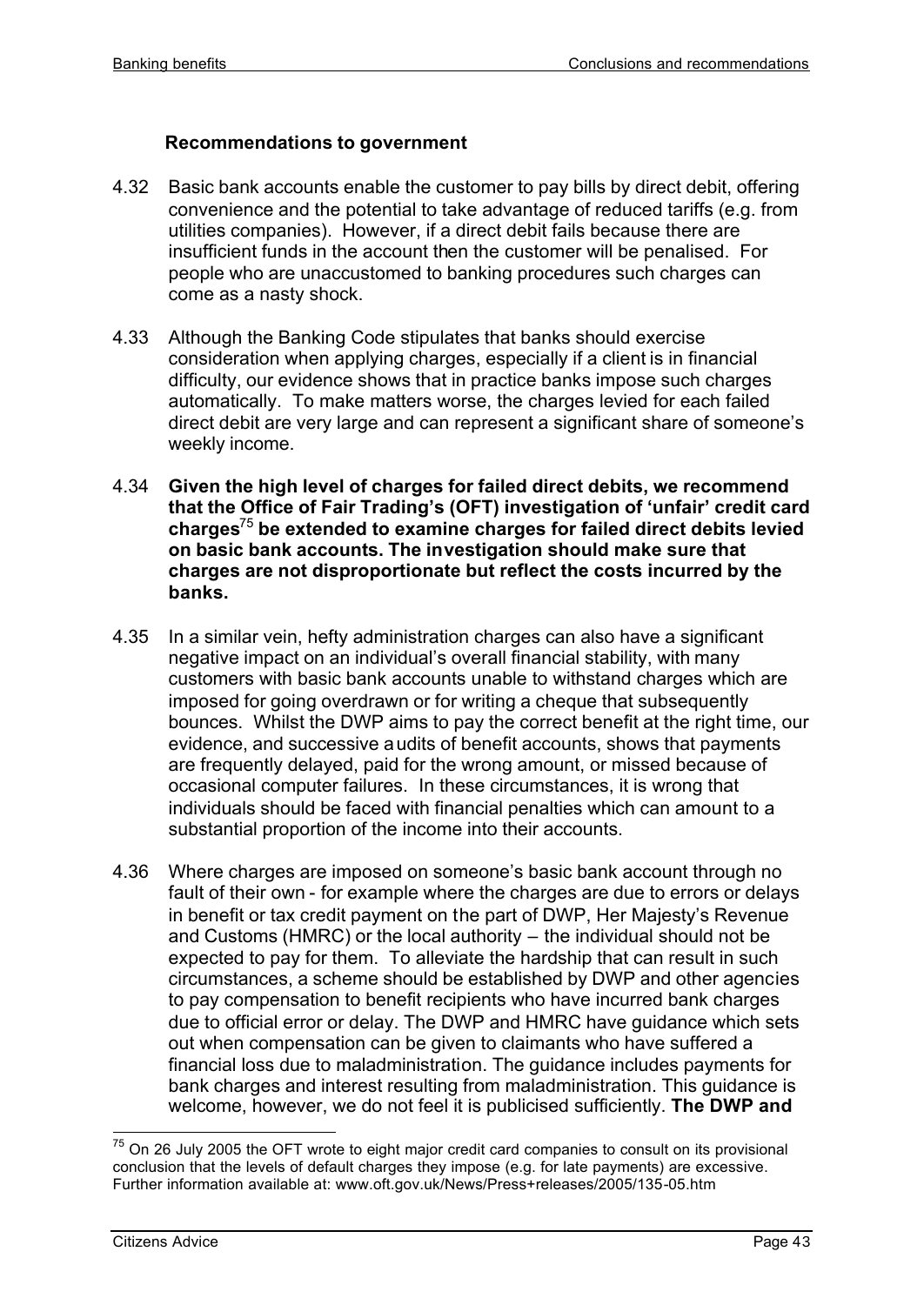#### **HMRC should review the operation of their guidance to determine how it could be better publicised.**

- 4.37 This report has highlighted the many difficulties that CAB clients face in opening and operating basic bank accounts. Government plans to introduce local housing allowance (LHA) as part of the wider reform of housing benefit (HB) make the need to remedy the difficulties highlighted more pressing, as such payments will normally be made into the claimant's bank account rather than direct to their landlord.
- 4.38 A key strand of any strategy for facilitating the roll-out of LHA should be the provision of independent advice and support for those who will be affected. In the pathfinder areas where LHA has been piloted this support has proved to be invaluable in helping people open bank accounts and set up arrangements to pay their rent, and also in the ongoing work on managing debt and avoiding rent arrears.<sup>76</sup>
- 4.39 **We recommend that the national rollout of LHA should not start until difficulties with opening and using bank accounts for payment of LHA have been resolved. DWP should work with HM Treasury and the Financial Inclusion Task Force to achieve this, and to consider the funding of support services for people opening basic bank accounts more generally.**

j <sup>76</sup> See *Early days: CAB evidence on the Local Housing Allowance* (December 2005) for further information about the LHA Pathfinders, and Citizens Advice's recommendations about how the policy should be implemented nationally.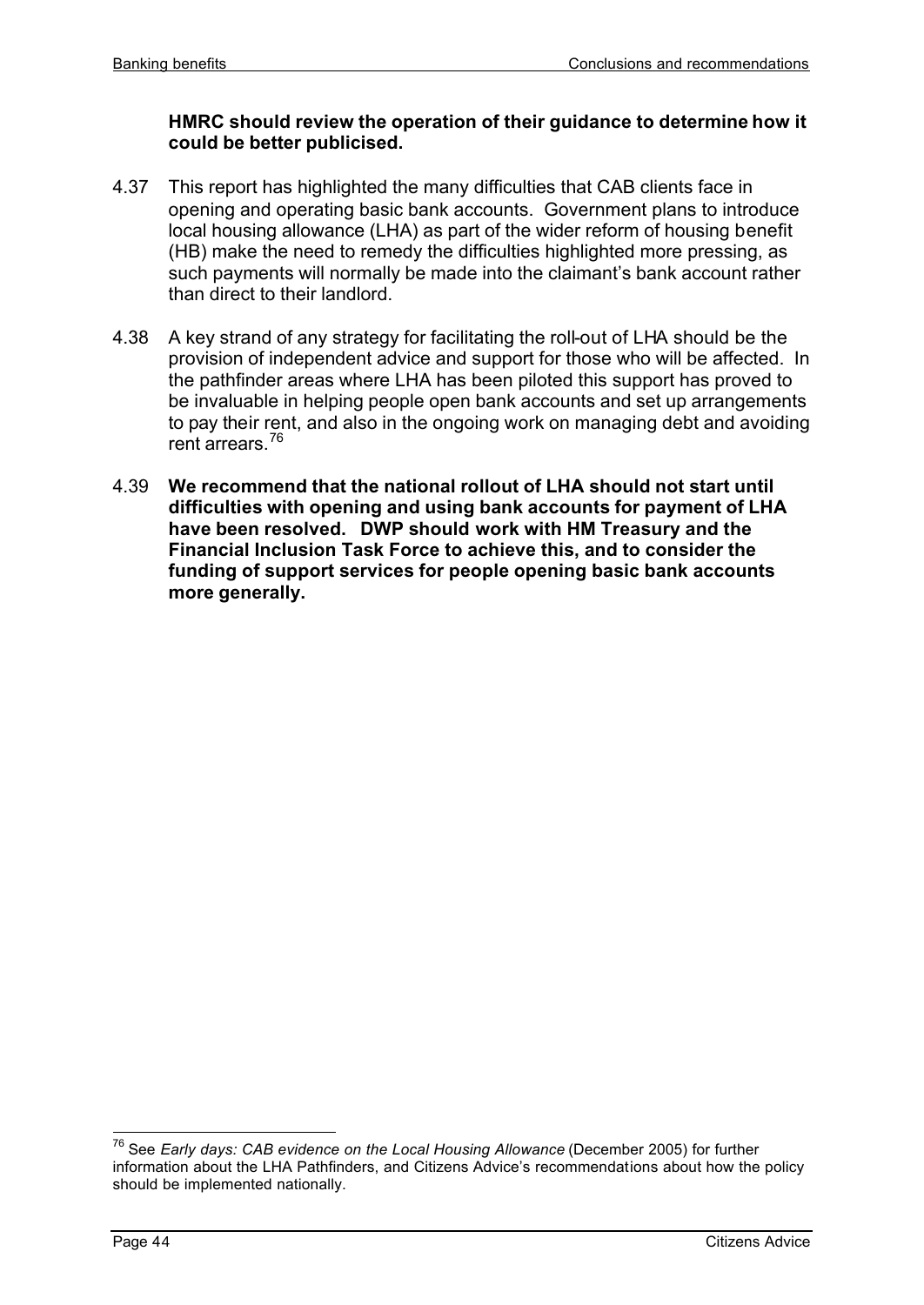# **Bibliography**

ABCUL (2005), **Credit unions to offer banking services**, ABCUL

Banking Code Standards Board (2005), **Survey of subscribers providing basic bank accounts**, BCSB

Banking Code Standards Board (2005), **Basic Bank Accounts – substantial progress but room for improvement remains**, BCSB

The Banking Code 2005 *–* **Guidance for Subscribers***,* Banking Code Standards **Board** 

British Bankers' Association (2004), **A guide to credit scoring**, BBA

British Bankers' Association (2005), **Basic bank accounts take-up continues**, BBA press release

British Bankers' Association (2002), **Promoting financial inclusion: the work of the banking industry**, BBA

British Bankers' Association (2005), **Basic bank account growth continues**, BBA

British Bankers' Association and APACS (2005), **Financial Inclusion – access to advice, banking and credit**, BBA and APACS

Citizens Advice (2003), **In too deep – CAB clients' experience of debt,** Citizens Advice

Citizens Advice (2005), **Early days – CAB evidence on the Local Housing Allowance**, Citizens Advice

Sharon Collard and Elaine Kempson (2005), **Affordable credit for low income households**, Joseph Rowntree Foundation

Don Cruickshank (2000), **Competition in UK banking: A report to the Chancellor of the Exchequer**, HM Treasury

Department for Work and Pensions (2005), **Direct Payment Statistics**, DWP Payment Modernisation Programme, DWP

Department for Work and Pensions, **Statistics**, May 2004

Egg (2005). **Not-so-'current' account**, Egg

Financial Ombudsman Service (2004), **Banking: firms' right of 'set off'**, FOS Ombudsman News, Issue 40, September/October 2004

Financial Services Authority (2005), **Basic bank accounts – your questions answered**, FSA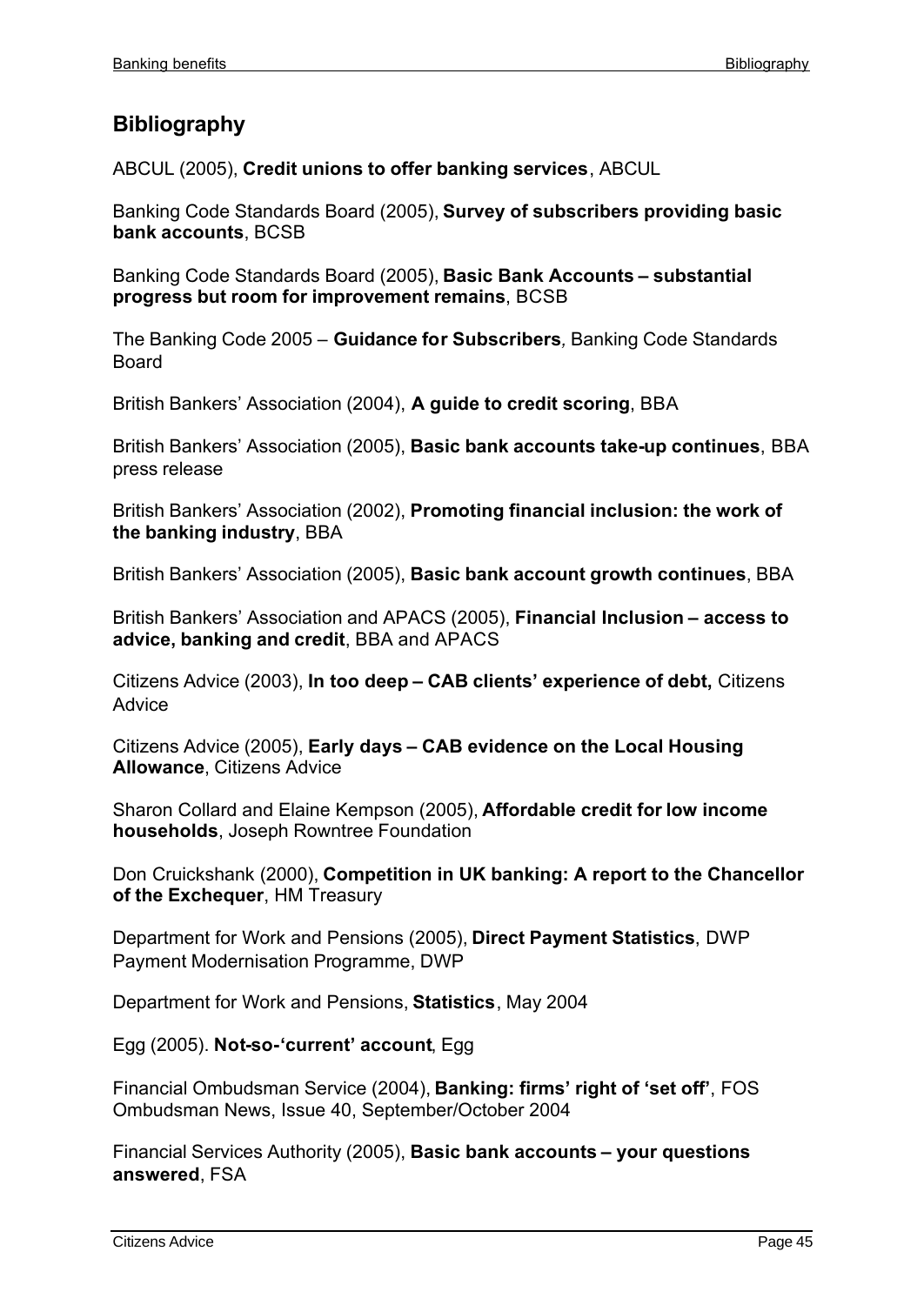HM Treasury *(*2004), **Promoting Financial Inclusion**, The Stationery Office

HM Treasury (2004), **Pre-budget report 2004, Opportunity for all: the strength to take the long-term decisions for Britain**

House of Commons Treasury Select Committee (2005), **Cash Machine Charges – Fifth report of Session, 2004-05***,* The Stationery Office

Joint Money Laundering Steering Group (2005), **Prevention of money laundering/combating the financing of terrorism, Guidance for the UK Financial Sector (Consultation Draft – March 2005), Part II Sectoral Guidance**, JMSLG

Paul A Jones and Tina Barnes (2005), **Would you credit it? People telling stories about credit**, Co-operative Bank, Liverpool John Moores University and Citizens **Advice** 

Elaine Kempson and Sharon Collard (2005), **Affordable Credit: the way forward,** Joseph Rowntree Foundation

Elaine Kempson, (2004) **Independent review of the banking code: Report to the Code sponsors,** British Bankers Association

Elaine Kempson (2004), **Policy level response to financial exclusion in developed economics: Lessons for developing countries**, DFID

MORI (2004), **Subpostmaster income – the impact of changes to the benefit payment system. Research for National Federation of Subpostmasters,** MORI

MORI (2004), **Unmet need for Citizens Advice Bureaux**, MORI

National Consumer Council (2005), **Basic banking – getting the first step right**, NCC

North Liverpool CAB and Speke Advice Services (CAB) Ltd (2005), **Money Talk report into basic bank accounts in Liverpool,** North Liverpool CAB and Speke Advice Services (CAB) Ltd

New Economics Foundation (2005), **Basic bank accounts; the case for a universal service obligation**, NEF

Postcomm (2005), **The three Rs: Research, Urban Reinvention, Rural Network – Postcomm's fifth annual report on the network of post offices**, The Stationery Office

Postcomm (2004), **Building a viable network – fourth annual report on the network of post offices 2003-2004**, Postcomm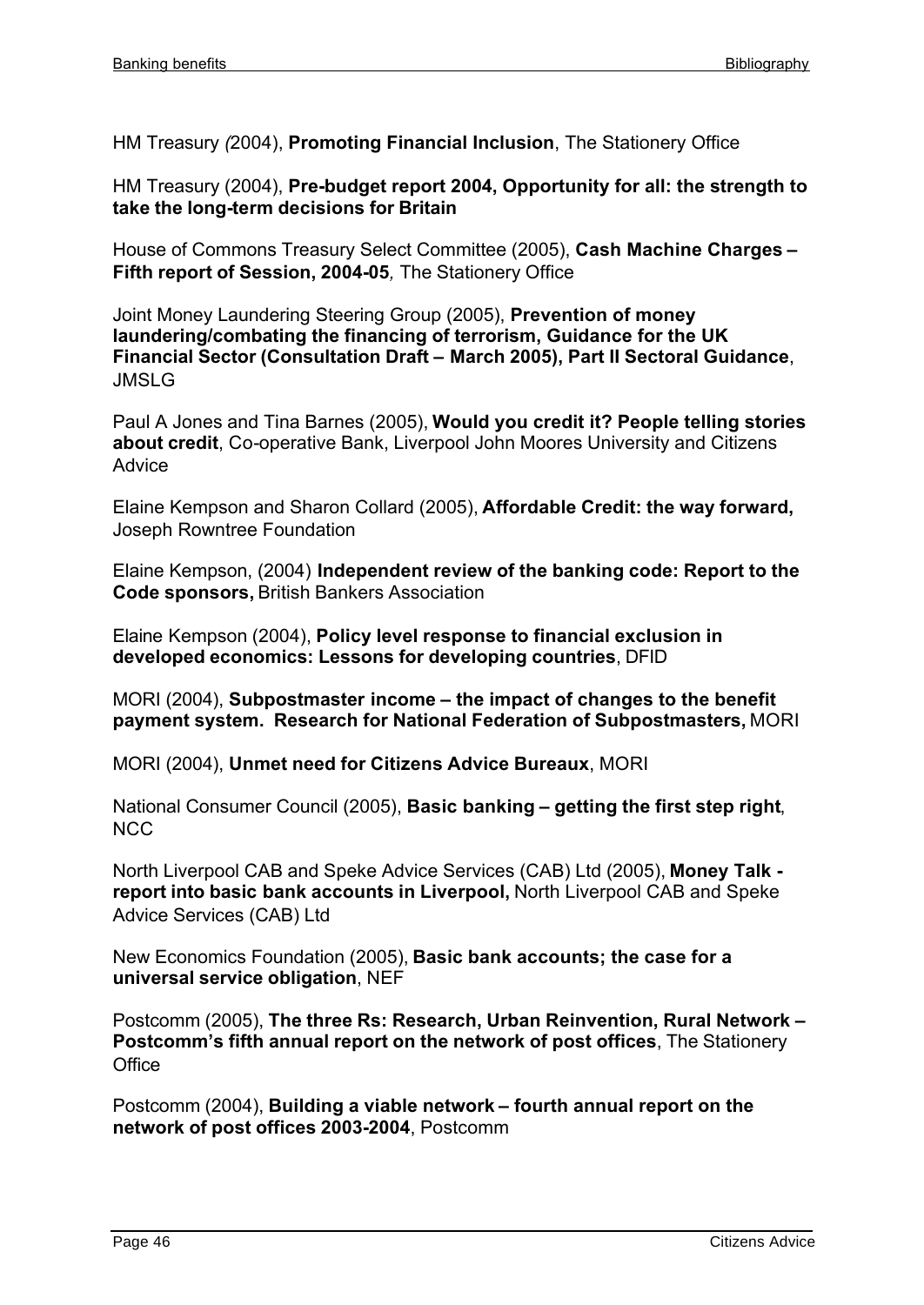Sue Regan and Will Paxton (2003), **Beyond bank accounts: full financial inclusion,** IPPR and Citizens Advice

Services Against Financial Exclusion (2005), **Banking the unbanked – a snapshot,** SAFE

Social Exclusion Unit (1999), **PAT14: Access to financial services,** HMSO

Virginia Wallis (2005), **Advice and the best way of delivering it – Literature survey for the financial capability generic advice project**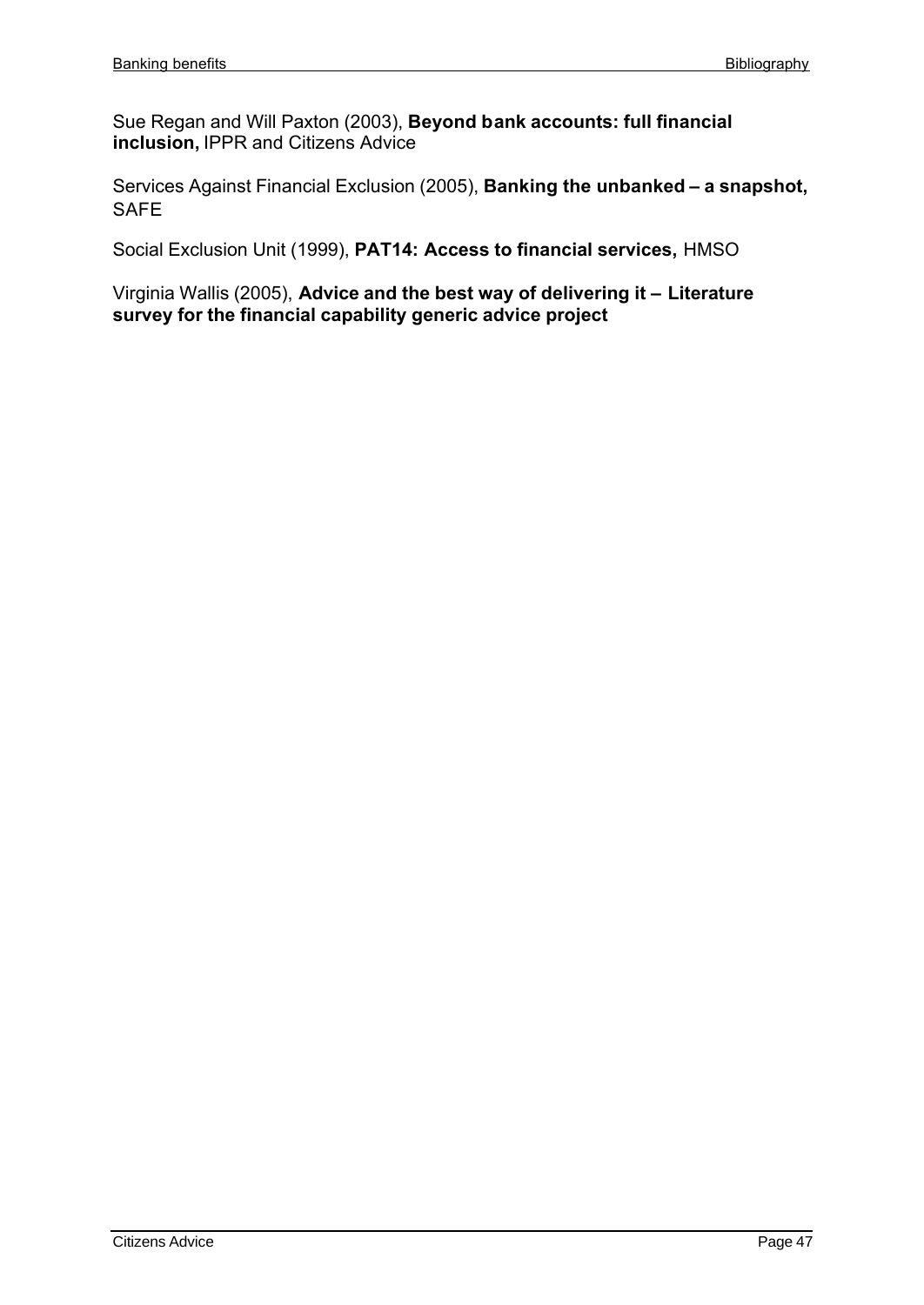# **Appendix 1 - Support needed to open a bank account for a vulnerable person**

A pathfinder CAB reported that it took a whole day for an elderly vulnerable woman to open a bank account for payment of her pension credit and LHA entitlements. The client was entitled to a substantial amount in backdated benefits which could not be paid until a bank account had been opened. The CAB adviser had arranged to go with the client to open a basic account at a local building society branch and had organised an appointment. However the client had gone to the local DWP office instead to pick up a girocheque for some of the benefit owed to her.

When the CAB got to the DWP office it transpired that the girocheque could only be cashed at a Post Office some distance from the client's home, and when the CAB asked if it could reissued for encashment at a more convenient Post Office, they were told it would take 10 days. As the client could not wait that long, the CAB took her to the Post Office detailed on the girocheque so that she get some money to buy food.

The CAB then took her to the building society office to open an account. However the building society could not accept one of the documents – a handwritten letter from the Pensions Service about the client's weekly entitlement to pension credit, but they could accept the computer-generated letter of entitlement to pension credit. If this was not forthcoming immediately, the client would have to arrange another appointment to provide this. However this would mean that the client would not be able to access the backdated benefits she was entitled to.

Using the building society's phone, the CAB immediately rang the Pensions Service to see if they could fax the letter of entitlement to the building society straight away. However the Pensions Service said that this document could not be generated until they had the client's bank account details! The CAB managed to persuade the Pensions Service that this was an urgent and unusual situation that required immediate action and the letter was duly faxed over to allow the building society to open an account for the client. Once all the formalities were complete, the CAB and the client thanked the building society staff for their assistance and appreciation for 'going the extra mile' and providing a service that others had refused.

The CAB then had to take the client to the council's bank to cash her LHA cheque free of charge as the client needed the money now, rather than paying it into her new account. However the bank asked for a letter of authority from the local council for them to cash this cheque, which the client did not have. The CAB then had to take the client to the council's offices to obtain this letter. The council refused, and the CAB and the client had to return to the building society to pay the cheque into the bank account which had just been opened. This caused some problems as the client had no passbook. By the time they left the building society for the second time, it was 4pm and the client had not yet eaten.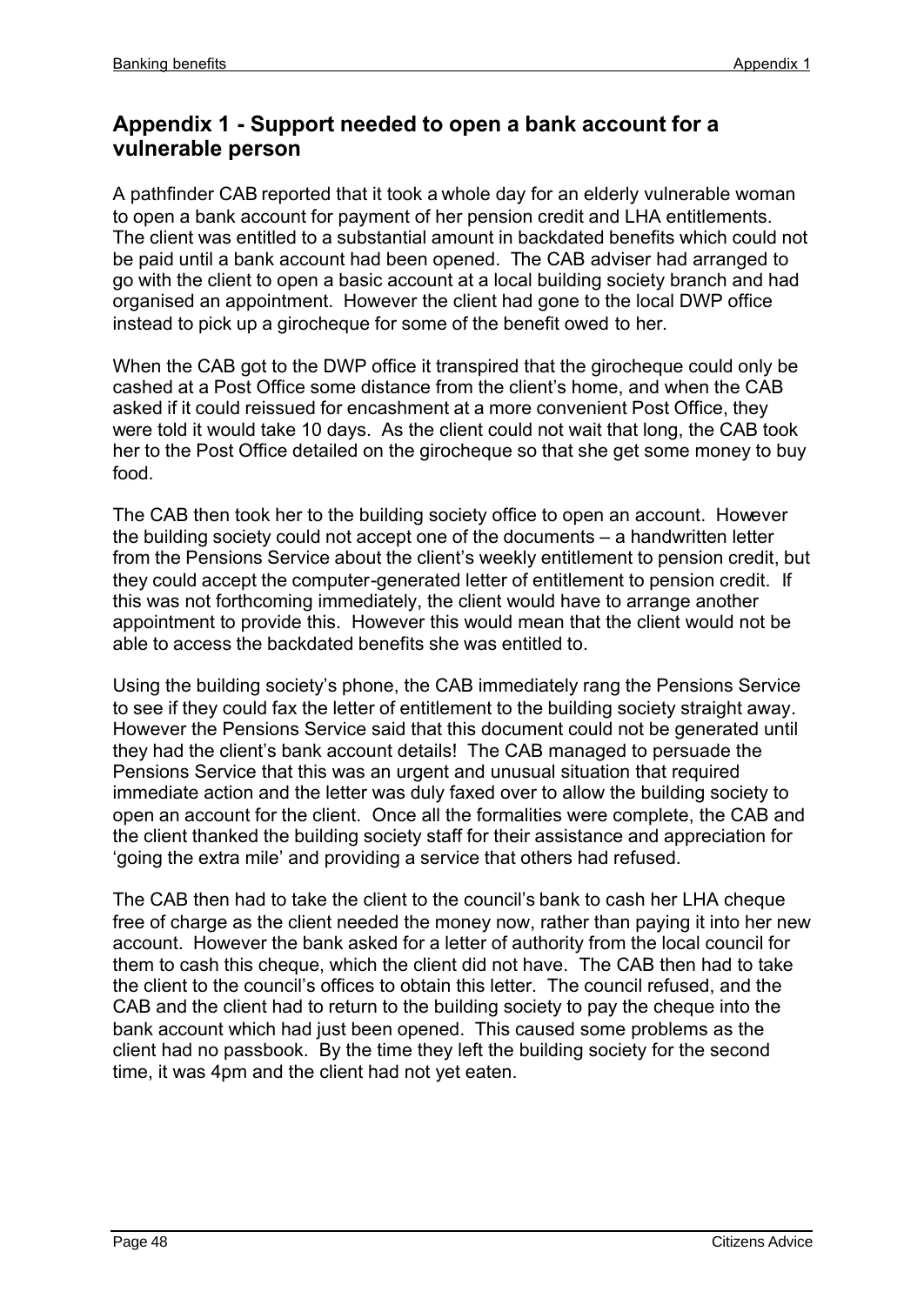# **Appendix 2- List of Citizens Advice Bureaux that submitted evidence between January 2005 and August 2005**

#### **EAST REGION**

Beccles Bedford & District **Billericav** Brandon & Mildenhall Bury St Edmunds **Bushey** Castle Point Chelmsford **Colchester** Dacorum Dunstable & District Elstree & Borehamwood Felixstowe & District **Harlow Hertford Huntingdon** Ipswich & District Leighton Linslade **Loughton** Lowestoft Marham Mid-Suffolk **Peterborough** Southend-on-Sea St Albans St Neots **Sudbury Uttlesford** Ware & District **Watford Watton** Welwyn Garden City Welwyn Hatfield **Wickford** Wymondham & District

#### **LONDON REGION**

**Addinaton** Barking & Dagenham **Brent** Bromley & Chislehurst Chelsea Eltham

**Finchley** Greenwich MAS **Hackney Harrow Hillingdon Holborn** Hounslow **Kensington** Kentish Town Kingston & Surbiton Lewisham MAS Leytonstone **Orpington** Palmers Green **Redbridge** Richmond Upon Thames Sheen Sydenham Thornton Heath Wandsworth MAS **Whitechapel Woolwich** Wormwood Scrubs

#### **MIDLANDS REGION**

Ashfield **Bassetlaw Biddulph** Birmingham City **Centre** Birmingham District Health Project Boston Bromsgrove & District **Broxtowe** Burntwood & District Burton-Upon-Trent **Congleton Dudley** Harborough District Hereford & District High Peak **Kettering** Lichfield Lincoln & District

Melton Mowbray Newark & District Newcastle-Under-Lyme North Warwickshire Northampton & District North-East Derbyshire Nottingham & Dist Oswestry & Border Rutland Sandwell **Shrewsbury** Sleaford Solihull South Derbyshire South Holland South Shropshire Stoke-On-Trent **Stourbridge** Stratford-On-Avon **Tamworth** Walsall West Lindsey Wychavon District Wyre Forest

#### **NORTHERN IRELAND**

Central Belfast Coleraine East Belfast

# **NORTH REGION**

**Barnsley Batley Boothferry** Blyth Valley Bradford Calderdale **Chapeltown Craven Derwentside Doncaster** East Yorkshire **Hartlepool** Hull City Centre Hull Leo Shultz **Keighley**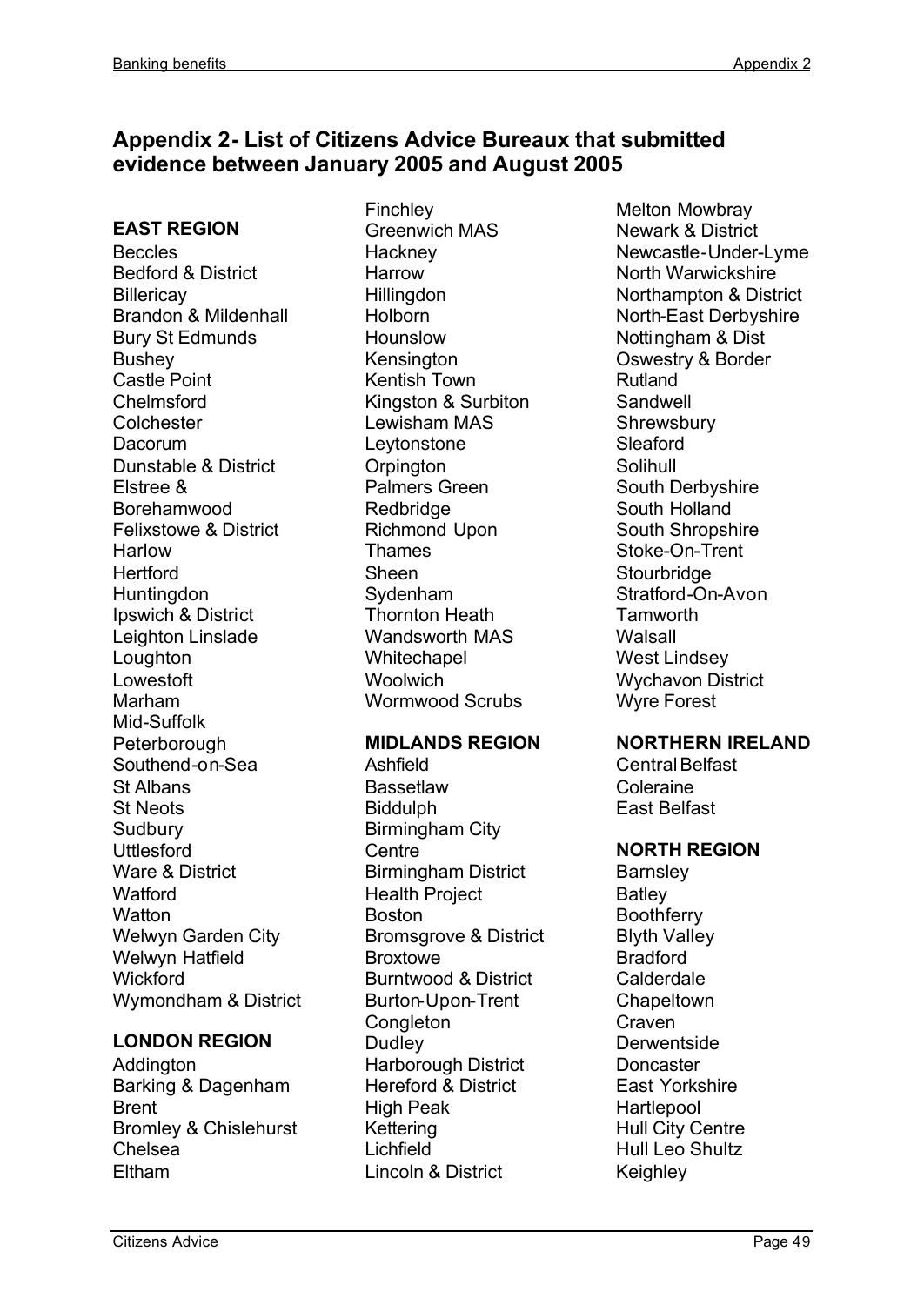Leeds Newcastle City North Tyneside Richmondshire Rotherham Scarborough & District **Scunthorpe** Selby District **Tynedale** Wakefield District **Wansbeck Washington** Wear Valley York

#### **NORTH WEST REGION**

Altrincham Barrow-in-Furness **Birchwood Birkenhead Blackburn** Blackpool Bolton & District Bootle Chorley & District Crewe & Nantwich **Crosby** Cumbria Rural Ellesmere Port Halton District Kendal Knowsley & District Knowsley South Lancaster Leigh & District Liverpool City Centre Macclesfield, Wilmslow & District Manchester Central Manchester Telephone Advice Marple & District Morecambe & Heysham Old Trafford Preston & District Rochdale Rossendale Salford

**Southport** Wallasey **Walton Warrington** Wigan **Withington SOUTH EAST REGION** Abingdon Aldershot Alton Andover Ash Ashford Banbury & District **Basingstoke** Bognor Regis **Bracknell** Brighton & Hove Buckingham, Winslow & District **Camberley Canterbury** Caterham & Warlingham Chichester & District Chiltern Cosham **Crawley** Didcot & District Dorking Dover East Grinstead **Eastbourne Eastleigh** Edenbridge & Westerham Fareham **Farnborough** Farnham **Godalming Gosport Guildford** Hailsham **Haslemere** Hastings & Rother Havant&District Henley & District Kent Probation Service Littlehampton Lymington Malling **Medway** Milton Keynes **Oxford Oxted Portsmouth** Reading Ringwood & Fordingbridge Runnymede Seaford Sevenoaks Shoreham & Southwick Sittingbourne & Isle of **Sheppey Slough** Southampton Tadley & District **Thanet Tonbridge** Totton & District Tunbridge Wells Uckfield Walton, Weybridge & Hersham **Wallingford** West Berkshire West Oxfordshire Whitehill & Bordon **Winchester Woking SOUTH WEST REGION Barnstaple** Bath & District **Bournemouth** Bristol Bude, Holsworthy & **District Christchurch Cirencester Exmouth** Forest of Dean Frome & District Ilfracombe Mendip

Mid Devon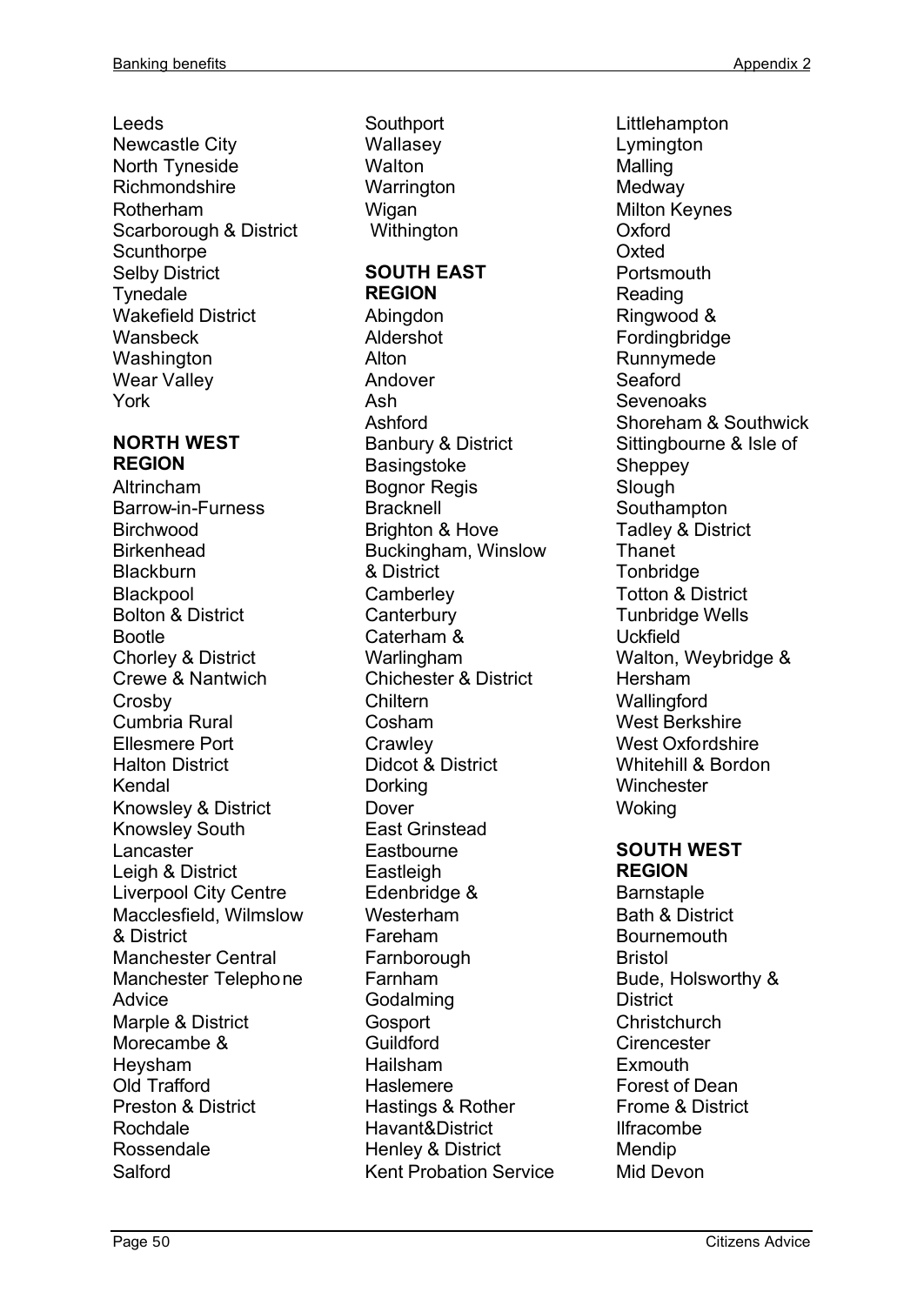North Cornwall North Dorset North Somerset North Wiltshire Penwith Salisbury & District Sedgemoor South Gloucester South Hams South Somerset St Austell Swindon & District

Taunton & District Torquay West Wiltshire Weymouth & Portland

# **WALES**

- Ammanford Bargoed & District **Caerphilly Cardiff Flintshire Haverfordwest**
- Merthyr Tydfil **Monmouth Neath** Newport Pontypridd Port Talbot Powys South Denbighshire Swansea Vale of Glamorgan Ynys Mon